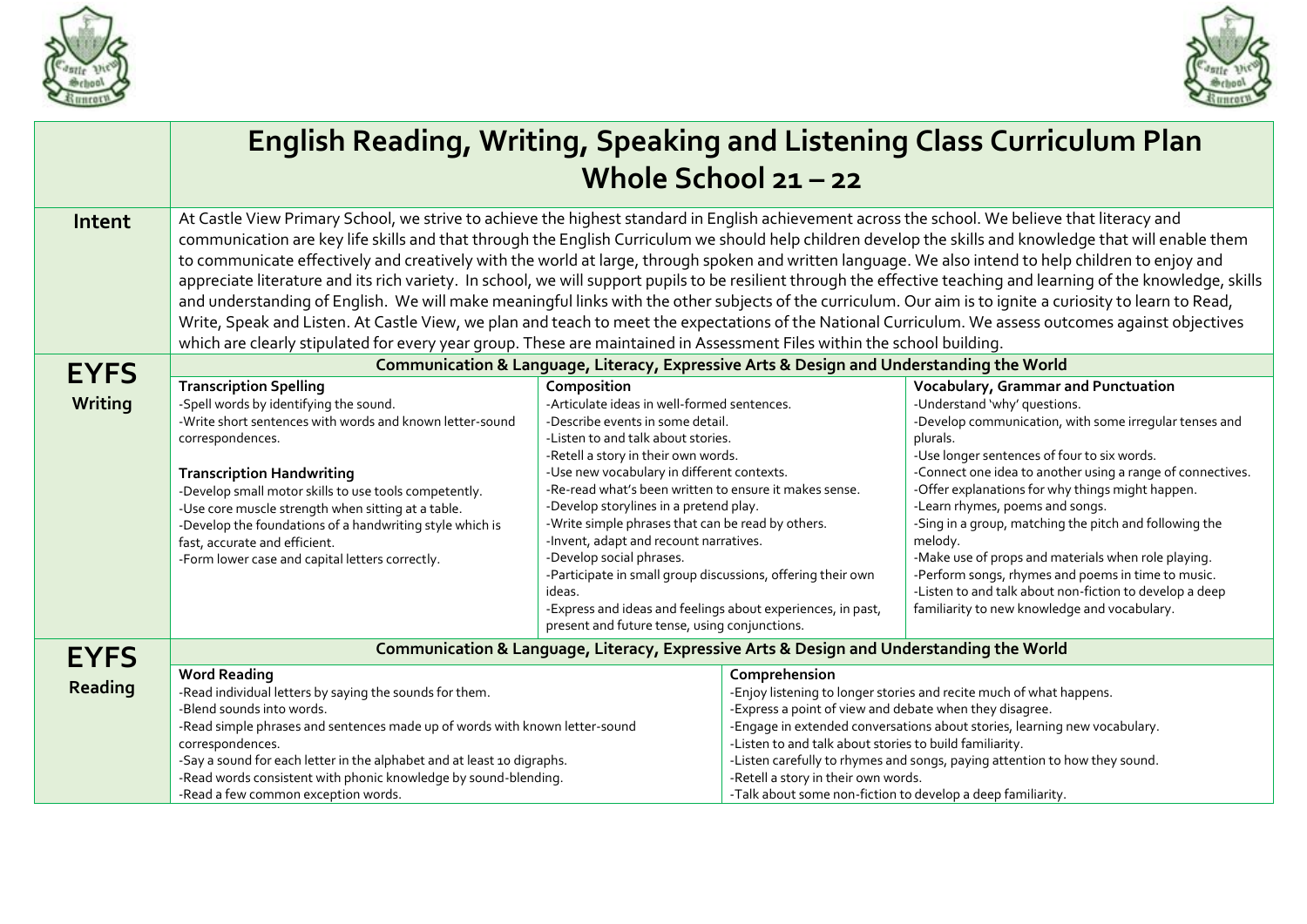



|                                                                                                                                                                  | -Re-read books to build up confidence in word reading, fluency, understanding and<br>enjoyment.                                                                                                                                                                                                                                                                                                                                                                            |                                                                                                                                                                                                                                                                                                               |                                                                                                                                                                                                                                                                                                                                               | -Compare and contrast characters from stories.<br>-Listen attentively and respond to what they hear with relevant questions.<br>-Offer explanations for why things might happen.<br>-Use new vocabulary throughout the day and in different contexts.<br>-Anticipate key events in stories.<br>-Engage in story times.<br>-Retell a story with some exact repetition and their own words.<br>-Develop an understanding of what's been read to them.<br>-Engage in non-fiction books.<br>-Use and understand vocabulary during discussions about stories, non-fiction, rhymes,<br>poems and during role play. |                                                                                                                                                                                                                                                                                                                            |                                                                                                                                                                                                                                                                                                                                                                                                |
|------------------------------------------------------------------------------------------------------------------------------------------------------------------|----------------------------------------------------------------------------------------------------------------------------------------------------------------------------------------------------------------------------------------------------------------------------------------------------------------------------------------------------------------------------------------------------------------------------------------------------------------------------|---------------------------------------------------------------------------------------------------------------------------------------------------------------------------------------------------------------------------------------------------------------------------------------------------------------|-----------------------------------------------------------------------------------------------------------------------------------------------------------------------------------------------------------------------------------------------------------------------------------------------------------------------------------------------|--------------------------------------------------------------------------------------------------------------------------------------------------------------------------------------------------------------------------------------------------------------------------------------------------------------------------------------------------------------------------------------------------------------------------------------------------------------------------------------------------------------------------------------------------------------------------------------------------------------|----------------------------------------------------------------------------------------------------------------------------------------------------------------------------------------------------------------------------------------------------------------------------------------------------------------------------|------------------------------------------------------------------------------------------------------------------------------------------------------------------------------------------------------------------------------------------------------------------------------------------------------------------------------------------------------------------------------------------------|
| Year <sub>1</sub><br><b>Retrieval</b>                                                                                                                            | Basic letter formation - printed.<br>$\bullet$<br>Some phonetical awareness.<br>$\bullet$<br>Using phase 2, 3 and 4 phonic knowledge to write.<br>$\bullet$<br>Awareness of letter and sound correspondence.<br>$\bullet$<br>Use of capital letters, finger spaces and full stops.<br>Correct pencil grip for writing.<br>$\bullet$<br>Read back what they have written.<br>$\bullet$<br>Write a range of phase 2, 3 and 4 tricky words.<br>Blend sounds together to read. |                                                                                                                                                                                                                                                                                                               |                                                                                                                                                                                                                                                                                                                                               |                                                                                                                                                                                                                                                                                                                                                                                                                                                                                                                                                                                                              |                                                                                                                                                                                                                                                                                                                            |                                                                                                                                                                                                                                                                                                                                                                                                |
|                                                                                                                                                                  | Home is where the<br>heart is (G)                                                                                                                                                                                                                                                                                                                                                                                                                                          | Old and New: Toys,<br><b>Houses and Holidays</b><br>(H)                                                                                                                                                                                                                                                       | Our World/Water<br>world                                                                                                                                                                                                                                                                                                                      | Our world/water<br>world                                                                                                                                                                                                                                                                                                                                                                                                                                                                                                                                                                                     | People of the past                                                                                                                                                                                                                                                                                                         | <b>Julia Donaldson (E)</b>                                                                                                                                                                                                                                                                                                                                                                     |
| Writing<br><b>Terminology</b><br>Letter<br>Capital letter<br>Word<br>$\bullet$<br>Singular<br>Plural<br>Sentence<br>Punctuation<br>Full stop<br>Question<br>mark | Poetry<br>-Combine words to make a<br>single clause sentence.<br>-Some full stops and capital<br>letters.<br>-Simple adjectives to<br>describe.<br><b>Setting Description</b><br>-Combine words to make<br>single clause sentences.<br>-Use and to join words and<br>clauses.<br>-Use capital letters for the<br>names of people, places and                                                                                                                               | <b>Labels and Captions</b><br>-Some full stops and capital<br>letters.<br>-Use and to join words and<br>clauses.<br><b>Instructions</b><br>-Some capital letters and full<br>stops.<br>-Use and to join words and<br>clauses.<br>-Write simple, clear<br>instructions.<br>-Start sentences with a<br>command. | Poetry<br>-Combine words to make a<br>single clause sentence.<br>-Some full stops and capital<br>letters.<br>-Adjectives to describe.<br><b>Information Text: Fact</b><br>File<br>-Combine words to make<br>single clause sentences.<br>-Use and to join words and<br>clauses.<br>-Use capital letters for the<br>names of people, places and | <b>Short Narratives</b><br>-Write short narratives<br>ensuring that many<br>sentences are sequences<br>accurately and some simple<br>description is used.<br>-Combine words to make a<br>single clause sentence.<br>-Use and to join words and<br>clauses.<br>-Some full stops and capital<br>letters.<br>-Some exclamation marks.<br>-Include a beginning, middle<br>and end.                                                                                                                                                                                                                               | Poetry<br>-Combine words to make a<br>single clause sentence.<br>-Some full stops and capital<br>letters.<br>-Use and to join words and<br>clauses.<br>-Adjectives to describe.<br><b>Recount: Real Life</b><br>Experience<br>-Combine words to make<br>single clause sentences.<br>-Use and to join words and<br>clauses. | <b>Narrative: Alternative</b><br>Ending<br>-Write short narratives<br>ensuring that many<br>sentences are sequences<br>accurately and some simple<br>description is used.<br>-Combine words to make a<br>single clause sentence.<br>-Use and to join words and<br>clauses.<br>-Some full stops and capital<br>letters.<br>-Some exclamation marks.<br>-Include a beginning, middle<br>and end. |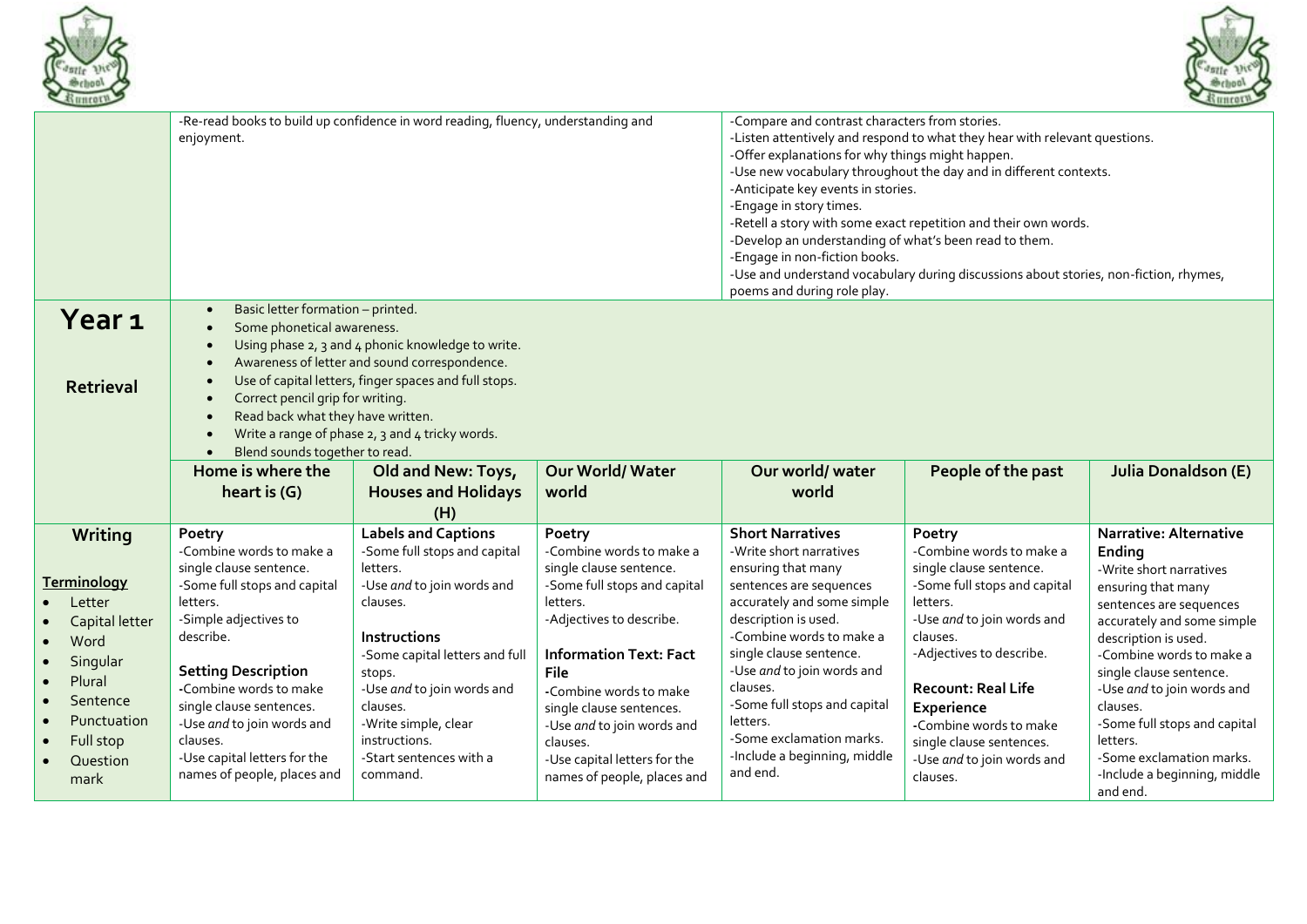



| Exclamation<br>mark                       | days of the week and the<br>personal pronoun I.<br>-Some full stops and capital<br>letters.<br>-Adjectives to describe.<br><b>Character Description</b><br>-Combine words to make<br>single clause sentences.<br>-Use and to join words and<br>clauses.<br>-Use capital letters for the<br>names of people, places and<br>days of the week and the<br>personal pronoun I.<br>-Some full stops and capital<br>letters.<br>-Use adjectives to describe.<br>-Write in the present tense. | -Write steps in the correct<br>order.<br><b>Recount: Real Life</b><br>Experience<br>-Combine words to make<br>single clause sentences.<br>-Use and to join words and<br>clauses.<br>-Begin to link ideas or events<br>by subject or pronoun.<br>-Write in the past tense.<br>-Write events in order. | days of the week and the<br>personal pronoun I.<br>-Some full stops and capital<br>letters.<br>-Some question marks.<br>-Write simple sentences.<br>-Write in the present tense.<br>-Begin to link ideas or events<br>by subject or pronoun.<br><b>Diary</b><br>-Combine words to make<br>single clause sentences.<br>-Use and to join words and<br>clauses.<br>-Some full stops and capital<br>letters.<br>-Use simple adjectives.<br>-Write in the first person.<br>-Write in the past tense.<br>-Display events in order.<br>-Open with Dear Diary. | <b>Character Description</b><br>-Combine words to make<br>single clause sentences.<br>-Use and to join words and<br>clauses.<br>-Use capital letters for the<br>names of people, places and<br>days of the week and the<br>personal pronoun I.<br>-Some full stops and capital<br>letters.<br>-Use adjectives to describe.<br>-Write in the present tense.<br><b>Traditional Stories from</b><br>other Cultures<br>-Write short narratives<br>ensuring that many<br>sentences are sequences<br>accurately and some simple<br>description is used.<br>-Combine words to make<br>single clause sentences.<br>-Use and to join words and<br>clauses.<br>-Some full stops and capital<br>letters.<br>-Some exclamation marks. | -Begin to link ideas or events<br>by subject or pronoun.<br>-Write in the past tense.<br>-Write events in order.<br><b>Information Text: Fact</b><br>File<br>-Combine words to make<br>single clause sentences.<br>-Use and to join words and<br>clauses.<br>-Use capital letters for the<br>names of people, places and<br>days of the week and the<br>personal pronoun I.<br>-Some full stops and capital<br>letters.<br>-Some question marks.<br>-Write simple sentences.<br>-Write in the present tense.<br>-Begin to link ideas or events<br>by subject or pronoun. | Diary<br>-Combine words to make<br>single clause sentences.<br>-Use and to join words and<br>clauses.<br>-Some full stops and capital<br>letters.<br>-Use simple adjectives.<br>-Write in the first person.<br>-Write in the past tense.<br>-Display events in order.<br>-Open with Dear Diary.<br><b>Letter Writing:</b><br>Postcards<br>-Combine words to make<br>single clause sentences.<br>-Use and to join words and<br>clauses.<br>-Use capital letters for the<br>names of people, places and<br>days of the week and the<br>personal pronoun I.<br>-Some full stops and capital<br>letters.<br>-Write in the present tense.<br>-Use simple openings and<br>closings. |
|-------------------------------------------|---------------------------------------------------------------------------------------------------------------------------------------------------------------------------------------------------------------------------------------------------------------------------------------------------------------------------------------------------------------------------------------------------------------------------------------------------------------------------------------|------------------------------------------------------------------------------------------------------------------------------------------------------------------------------------------------------------------------------------------------------------------------------------------------------|--------------------------------------------------------------------------------------------------------------------------------------------------------------------------------------------------------------------------------------------------------------------------------------------------------------------------------------------------------------------------------------------------------------------------------------------------------------------------------------------------------------------------------------------------------|---------------------------------------------------------------------------------------------------------------------------------------------------------------------------------------------------------------------------------------------------------------------------------------------------------------------------------------------------------------------------------------------------------------------------------------------------------------------------------------------------------------------------------------------------------------------------------------------------------------------------------------------------------------------------------------------------------------------------|--------------------------------------------------------------------------------------------------------------------------------------------------------------------------------------------------------------------------------------------------------------------------------------------------------------------------------------------------------------------------------------------------------------------------------------------------------------------------------------------------------------------------------------------------------------------------|-------------------------------------------------------------------------------------------------------------------------------------------------------------------------------------------------------------------------------------------------------------------------------------------------------------------------------------------------------------------------------------------------------------------------------------------------------------------------------------------------------------------------------------------------------------------------------------------------------------------------------------------------------------------------------|
| Reading<br>(Relevant texts or<br>stories) | Poetry<br>-Nut Tree (Julia Donaldson).<br>-The Secret Song (Margaret<br>Wise Brown).<br>Two Little Dicky Birds.<br>Retrieval and Sequence, 1b,<br>1C.<br><b>Setting Description</b>                                                                                                                                                                                                                                                                                                   | <b>Labels and Captions</b><br>-Step inside Homes through<br>History (Goldie Hawk &<br>Sarah Gibb).<br>-Labelling rooms within a<br>house.<br>-Labelling different features<br>on a toy.<br>Structure, 1b.                                                                                            | Poetry<br>-This is indeed India (Mark<br>Twain).<br>-Ganesha's Sweet Tooth<br>(Sanjay Patel).<br>Retrieval and Sequence, 1b,<br>1C.<br><b>Information Text: Fact</b><br>File                                                                                                                                                                                                                                                                                                                                                                           | <b>Short Narratives</b><br>-Little Indians: Stories from<br>across the Country (Pika<br>Nani).<br>Inference and Prediction, 1b,<br>1d, 1e.<br>Language Choice, 1a, 1b.<br>Retrieval and Sequence, 1b,<br>1C.                                                                                                                                                                                                                                                                                                                                                                                                                                                                                                              | Poetry<br>-Teacher-written poem<br>about the Queen.<br>Retrieval and Sequence, 1b,<br>1C.<br>Recount<br>-Day in the life of either<br>Queen.                                                                                                                                                                                                                                                                                                                                                                                                                             | <b>Narrative: Alternative</b><br>Ending<br>-The Smartest Giant in Town<br>(Julia Donaldson).<br>-The Gruffalo (Julia<br>Donaldson).<br>-Negative ending to the<br>giant where he isn't given<br>clothes back.                                                                                                                                                                                                                                                                                                                                                                                                                                                                 |
|                                           |                                                                                                                                                                                                                                                                                                                                                                                                                                                                                       |                                                                                                                                                                                                                                                                                                      |                                                                                                                                                                                                                                                                                                                                                                                                                                                                                                                                                        |                                                                                                                                                                                                                                                                                                                                                                                                                                                                                                                                                                                                                                                                                                                           |                                                                                                                                                                                                                                                                                                                                                                                                                                                                                                                                                                          |                                                                                                                                                                                                                                                                                                                                                                                                                                                                                                                                                                                                                                                                               |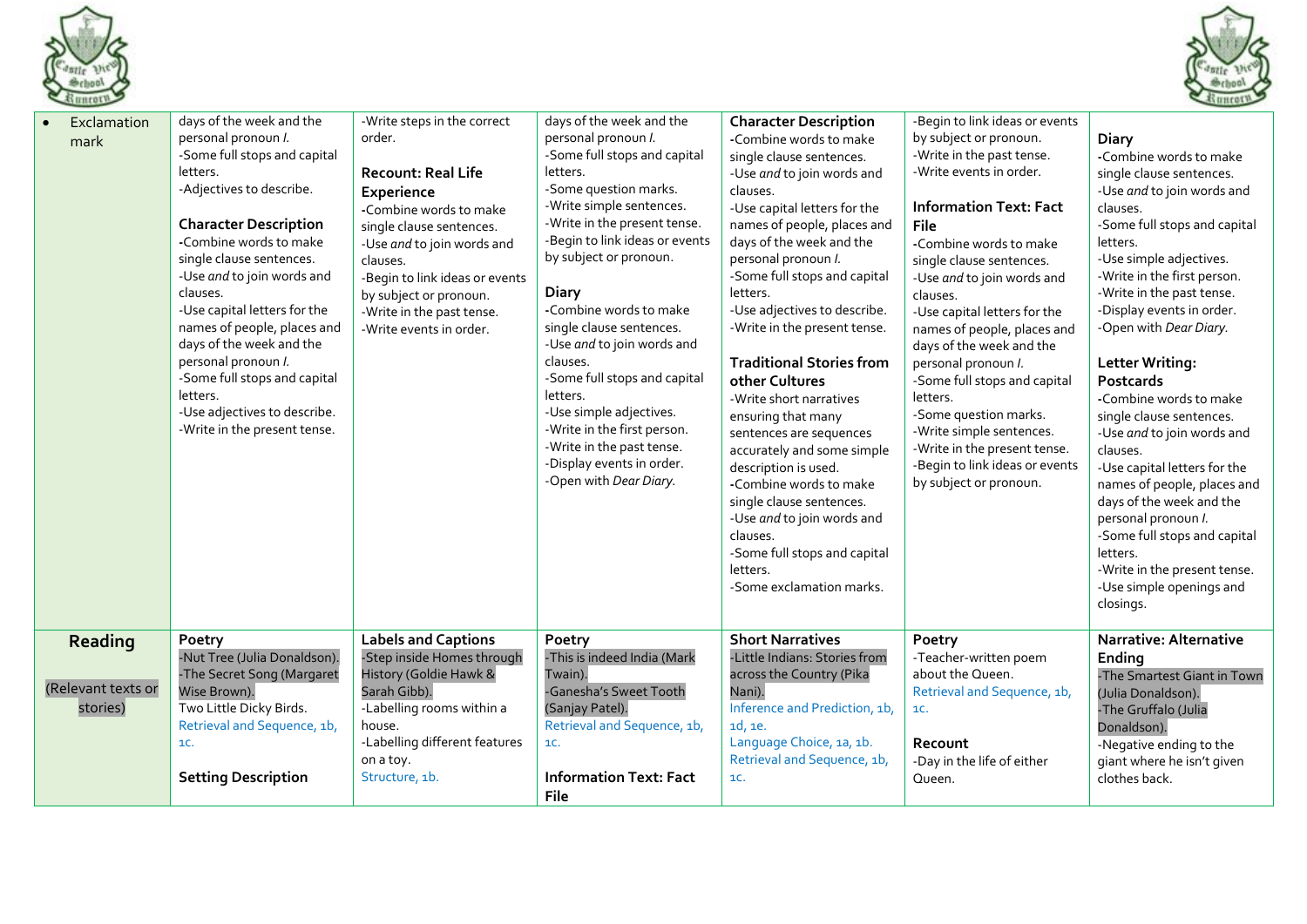



| 511111012                             |                                                                                                                                                                                                                                                                                                                                                  |                                                                                                                                                                                                                                                                                                                                                                                                                        |                                                                                                                                                                                                                                                                                                                                                                                                                                                                                                                                                 |                                                                                                                                                                                                                                                                                                                                                                                                                                                                                                                               |                                                                                                                                                                                                                                                                                                                      | $\sim$                                                                                                                                                                                                                                                                                                                                                                                                                                                                                                                                                                                                                                                                    |
|---------------------------------------|--------------------------------------------------------------------------------------------------------------------------------------------------------------------------------------------------------------------------------------------------------------------------------------------------------------------------------------------------|------------------------------------------------------------------------------------------------------------------------------------------------------------------------------------------------------------------------------------------------------------------------------------------------------------------------------------------------------------------------------------------------------------------------|-------------------------------------------------------------------------------------------------------------------------------------------------------------------------------------------------------------------------------------------------------------------------------------------------------------------------------------------------------------------------------------------------------------------------------------------------------------------------------------------------------------------------------------------------|-------------------------------------------------------------------------------------------------------------------------------------------------------------------------------------------------------------------------------------------------------------------------------------------------------------------------------------------------------------------------------------------------------------------------------------------------------------------------------------------------------------------------------|----------------------------------------------------------------------------------------------------------------------------------------------------------------------------------------------------------------------------------------------------------------------------------------------------------------------|---------------------------------------------------------------------------------------------------------------------------------------------------------------------------------------------------------------------------------------------------------------------------------------------------------------------------------------------------------------------------------------------------------------------------------------------------------------------------------------------------------------------------------------------------------------------------------------------------------------------------------------------------------------------------|
|                                       | -At the Beach (Roland<br>Harvey).<br>-Storm Whale (Benji<br>Davies).<br>-Setting about Britain from a<br>bird's eye view.<br>-Setting about the coast vs a<br>busy city.<br>Language Choice, 1a,1b.<br><b>Character Description</b><br>-Description about<br>themselves.<br>Language Choice, 1a, 1b.<br>Inference and Prediction, 1b,<br>1d, 1e. | <b>Instructions</b><br>-Iggy Peck, Architect<br>(Andrea Beaty).<br>-How to build a stick, straw<br>and brick house based on<br>the Three Little Pigs.<br>-How to have fun on holiday.<br>Structure, 1b.<br>Recount<br>-Lost in the Toy Museum: An<br>Adventure (David Lucas).<br>-Toys in Space (Mini Grey).<br>-Recount of a holiday or trip<br>to the beach.<br>Retrieval and Sequence, 1b,<br>1C.<br>Structure, 1b. | -Hot, Hot Roti for Dad-Ji (F.<br>Zia).<br>-The Runaway Peppercorn<br>(Suchitra Ramadurai).<br>-Fact file on general India.<br>-Fact file about India foods-<br>chutneys, flatbreads<br>Structure, 1b.<br><b>Diary</b><br>-Monsoon Afternoon<br>(Kashmira Sheth).<br>-Diary entry before and after<br>a monsoon.<br>-Diary of a visit to India.<br>Structure, 1b.<br>Retrieval and Sequence, 1b,<br>1C.                                                                                                                                          | <b>Character Description</b><br>-Tiger in my Soup (Kashmira<br>Sheth).<br>-Description about a typical<br>Indian man/woman.<br>Language Choice, 1a, 1b.<br>Inference and Prediction, 1b,<br>1d, 1e.<br>Retrieval and Sequence, 1b,<br>1C.<br><b>Traditional Stories from</b><br>other Cultures<br>-Monsoon Afternoon<br>(Kashmira Sheth).<br>-Pattan's Pumpkin (Chitra<br>Soundar).<br>Inference and Prediction, 1b,<br>1d, 1e.<br>Language Choice, 1a, 1b.<br>Retrieval and Sequence, 1b,<br>1C.<br><b>Make Connections.</b> | -Recount of a visit to<br>London/Buckingham Palace.<br>Retrieval and Sequence, 1b,<br>1C.<br>Structure, 1b.<br><b>Information Text: Fact</b><br><b>File</b><br>-Little Elizabeth (Valerie<br>Wilding).<br>-V&A introduces: Queen<br>Victoria.<br>-Fact file making a<br>comparison of their lives.<br>Structure, 1b. | -Change ending in the<br>Gruffalo so he isn't scared of<br>the mouse.<br>Inference and Prediction, 1b,<br>1d, 1e.<br>Language Choice, 1a, 1b.<br>Retrieval and Sequence, 1b,<br><b>1C.</b><br><b>Diary</b><br>-Zog (Julia Donaldson).<br>-Extract from Zog being sad<br>that he's not achieved a<br>medal.<br>Structure, 1b.<br>Retrieval and Sequence, 1b,<br>1C.<br><b>Letter Writing</b><br>-The Snail and the Whale<br>(Julia Donaldson).<br>-Letter written to the whale<br>thanking him for the trip.<br>-A thank you letter from the<br>whale for being saved.<br>Inference and Prediction, 1b,<br>1d, 1e.<br>Structure, 1b.<br>Retrieval and Sequence, 1b,<br>1C. |
| <b>Speaking and</b>                   |                                                                                                                                                                                                                                                                                                                                                  | Play in a Day                                                                                                                                                                                                                                                                                                                                                                                                          | <b>Lyrical Recital (Poetry</b><br>Recital)                                                                                                                                                                                                                                                                                                                                                                                                                                                                                                      |                                                                                                                                                                                                                                                                                                                                                                                                                                                                                                                               | <b>Traditional Poem Recital</b>                                                                                                                                                                                                                                                                                      | Play in a Day                                                                                                                                                                                                                                                                                                                                                                                                                                                                                                                                                                                                                                                             |
| Listening                             |                                                                                                                                                                                                                                                                                                                                                  |                                                                                                                                                                                                                                                                                                                                                                                                                        | See Vocabulary and Speaking and Listening Document.                                                                                                                                                                                                                                                                                                                                                                                                                                                                                             |                                                                                                                                                                                                                                                                                                                                                                                                                                                                                                                               |                                                                                                                                                                                                                                                                                                                      |                                                                                                                                                                                                                                                                                                                                                                                                                                                                                                                                                                                                                                                                           |
| <b>Character and</b><br><b>Values</b> | $\bullet$<br>$\bullet$                                                                                                                                                                                                                                                                                                                           |                                                                                                                                                                                                                                                                                                                                                                                                                        | Resilience: This will be built through the story 'Zog' when he continues to try and never gives up, despite struggling with the tasks on hand.<br>Expression: Pupils will learn how confidence can help you to overcome problems when reading 'The Gruffalo'.<br>Respect and Tolerance: Pupils will learn about unlikely friendships in 'The Snail and the Whale' and they can link this to other stories from here.<br>Respect and Tolerance: Pupils will empathise with 'Toys in Space' if they have ever lost or misplaced a toy themselves. |                                                                                                                                                                                                                                                                                                                                                                                                                                                                                                                               |                                                                                                                                                                                                                                                                                                                      |                                                                                                                                                                                                                                                                                                                                                                                                                                                                                                                                                                                                                                                                           |
|                                       | Use some full stops and capital letters.<br>Use and to join words and clauses.<br>$\bullet$                                                                                                                                                                                                                                                      |                                                                                                                                                                                                                                                                                                                                                                                                                        |                                                                                                                                                                                                                                                                                                                                                                                                                                                                                                                                                 |                                                                                                                                                                                                                                                                                                                                                                                                                                                                                                                               |                                                                                                                                                                                                                                                                                                                      |                                                                                                                                                                                                                                                                                                                                                                                                                                                                                                                                                                                                                                                                           |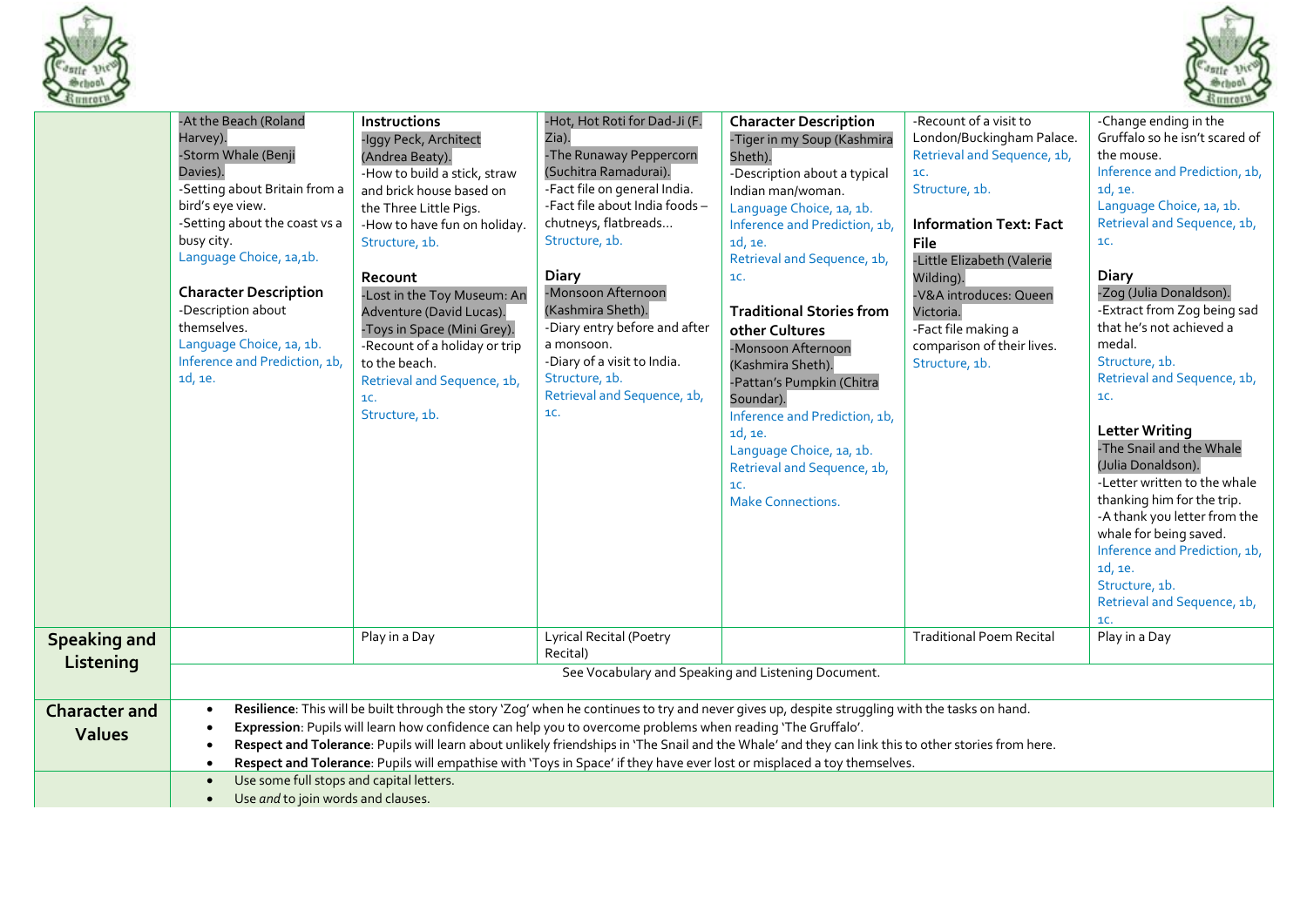



|                                                               | Year 2<br><b>Retrieval</b>                                                                   | $\bullet$<br>Sequence a simple story.<br>$\bullet$<br>Begin to express a view.<br>$\bullet$<br>Predict events and endings.<br>$\bullet$<br>Passport to the<br><b>World: Continents and</b><br>Oceans (G)      | Combine words to make single clause sentences.<br>Comment on repeating patterns of language.<br>The Great Fire of<br>London (H)                                                 | From A to B                                                                                                                                                                                | From A to B                                                                                                                                                                           | <b>Time Detectives</b>                                                                                                                                                                                                  | <b>Julia Donaldson (E)</b>                                                                                                                                                                                   |
|---------------------------------------------------------------|----------------------------------------------------------------------------------------------|---------------------------------------------------------------------------------------------------------------------------------------------------------------------------------------------------------------|---------------------------------------------------------------------------------------------------------------------------------------------------------------------------------|--------------------------------------------------------------------------------------------------------------------------------------------------------------------------------------------|---------------------------------------------------------------------------------------------------------------------------------------------------------------------------------------|-------------------------------------------------------------------------------------------------------------------------------------------------------------------------------------------------------------------------|--------------------------------------------------------------------------------------------------------------------------------------------------------------------------------------------------------------|
|                                                               | Writing                                                                                      | Poetry                                                                                                                                                                                                        | <b>Diary</b>                                                                                                                                                                    | Poetry                                                                                                                                                                                     | Letters                                                                                                                                                                               | Poetry                                                                                                                                                                                                                  | <b>Diary</b>                                                                                                                                                                                                 |
| $\bullet$                                                     | <b>Terminology</b><br>Compound                                                               | -Most sentences<br>demarcated accurately with<br>full stops and capital letters.<br>-Some expanded noun                                                                                                       | -Most sentences<br>demarcated accurately with<br>full stops and capital letters.<br>-Some use of exclamation                                                                    | -Most sentences demarcated<br>accurately with full stops and<br>capital letters.<br>-Some expanded noun                                                                                    | -Most sentences<br>demarcated accurately with<br>full stops and capital letters.<br>-Use co-ordination (and, or,                                                                      | -Some expanded noun<br>phrases to add description<br>and detail.<br>-Some use of -ly to turn                                                                                                                            | -Some use of verbs to mark<br>actions in progress.<br>-Some use of subordination<br>(when, if, that, because) to                                                                                             |
| $\bullet$                                                     | sentence<br>Complex<br>sentence                                                              | phrases to add description<br>and detail.                                                                                                                                                                     | marks for effect.<br>-Some expanded noun<br>phrases to add description                                                                                                          | phrases to add description<br>and detail.                                                                                                                                                  | but) to write compound<br>sentences.<br>-Use conjunctions and                                                                                                                         | adjectives into adverbs.<br><b>Alternative Ending to</b>                                                                                                                                                                | write complex sentences.<br>-Some expanded noun<br>phrases to add description                                                                                                                                |
| $\bullet$<br>$\bullet$<br>$\bullet$<br>$\bullet$<br>$\bullet$ | Co-ordination<br>Subordination<br>Expanded<br>noun phrases<br><b>Statements</b><br>Questions | <b>Setting Description</b><br>-Most sentences<br>demarcated accurately with<br>full stops and capital letters.<br>-Use co-ordination (and, or,<br>but) to write compound<br>sentences.<br>-Some expanded noun | and detail.<br>-Write in the first person.<br>-Include personal comments<br>and own viewpoint.<br>-Order events with adverbs<br>of time.<br>Recount                             | Non-Chronological<br>Report<br>-Use co-ordination (and, or,<br>but) to write compound<br>sentences.<br>-Some expanded noun<br>phrases to add description<br>and detail.                    | pronouns to extend and link<br>sentences.<br>-Write statements,<br>questions, exclamations and<br>commands.<br>-Some use of exclamation<br>marks for effect.<br>-Some use of question | <b>Traditional Tales</b><br>-Use co-ordination (and, or,<br>but) to write compound<br>sentences.<br>-Some expanded noun<br>phrases to add description<br>and detail.<br>-Some use of subordination                      | and detail.<br>-Some use of exclamation<br>marks for effect.<br>-Write in the first person.<br>-Use consistent past tense.<br>-Include personal comments<br>and own viewpoint.<br>-Order events with adverbs |
| $\bullet$<br>$\bullet$<br>$\bullet$<br>$\bullet$              | Exclamations<br>Commands<br>Apostrophes<br>for singular<br>possession<br>Apostrophes<br>for  | phrases to add description<br>and detail.<br><b>Character Description</b><br>-Most sentences<br>demarcated accurately with<br>full stops and capital letters.                                                 | -Some use of commas to<br>separate items in a list.<br>-Use co-ordination (and, or,<br>but) to write compound<br>sentences.<br>-Include detail and<br>description to inform the | -Write with clear and precise<br>description.<br>-Write in the present tense.<br>-Use layout features.<br>-Use specific vocabulary<br>linked to the topic.                                 | marks.<br>-Write in the first person.<br><b>Traditional Stories from</b><br>other Cultures<br>-Use co-ordination (and, or,<br>but) to write compound                                  | (when, if, that, because) to<br>write complex sentences.<br>-Use past and present tense<br>mostly correctly throughout<br>writing.<br>Recount                                                                           | of time.<br>-Set the scene with a clear<br>opening and establish the<br>context.<br>-Finish with a closing<br>statement with a personal<br>comment or summary.                                               |
| $\bullet$<br>$\bullet$<br>$\bullet$                           | contraction<br>Past tense<br>Present tense<br>Verbs                                          | -Use co-ordination (and, or,<br>but) to write compound<br>sentences.<br>-Some expanded noun<br>phrases to add description<br>and detail.                                                                      | reader.<br>-Include personal comments<br>and own viewpoint.<br>Character within<br><b>Narrative</b>                                                                             | Instructions<br>-Write statements,<br>questions, exclamations and<br>commands.<br>-Some use of commas to<br>separate items in a list.<br>-Some apostrophes for<br>simple contracted forms. | sentences.<br>-Some expanded noun<br>phrases to add description<br>and detail.<br>-Some use of subordination<br>(when, if, that, because) to<br>write complex sentences.              | -Some use of commas to<br>separate items in a list.<br>-Use past and present tense<br>mostly correctly throughout<br>writina.<br>-Some use of subordination<br>(when, if, that, because) to<br>write complex sentences. | <b>Narrative: Extending</b><br><b>Stories</b><br>-Use co-ordination (and, or,<br>but) to write compound<br>sentences.                                                                                        |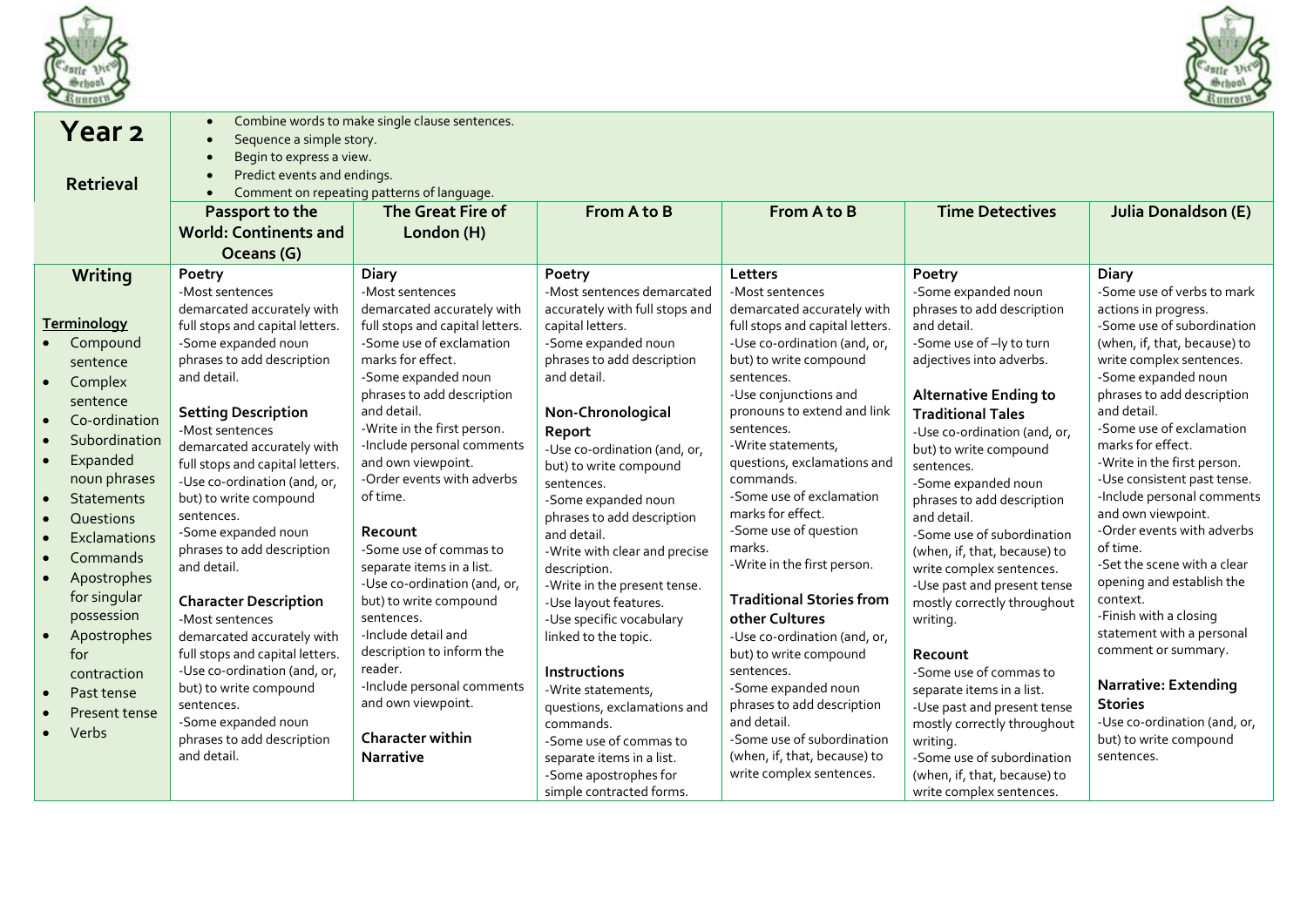



|         | Science                                  | -Most sentences<br>demarcated accurately with<br>full stops and capital letters.<br>-Use co-ordination (and, or,<br>but) to write compound<br>sentences.<br>-Some expanded noun<br>phrases to add description<br>and detail.<br>-Use conjunctions and<br>pronouns to extend and link<br>sentences.<br>-Begin to use apostrophes<br>for singular possession in<br>nouns.<br><b>Narrative</b><br>-Most sentences<br>demarcated accurately with<br>full stops and capital letters.<br>-Use co-ordination (and, or,<br>but) to write compound<br>sentences.<br>-Some expanded noun<br>phrases to add description<br>and detail.<br>-Use conjunctions and<br>pronouns to extend and link<br>sentences. | -Write simple, short<br>sentences with some<br>technical vocabulary.<br>-Use adverbs appropriately.<br>-Include negative<br>commands.<br>-Begin with a clear title and<br>opening statement.<br>-Write in chronological<br>order, using bullet points to<br>inform the reader. | -Use past and present tense<br>mostly correctly throughout<br>writing.<br>-Some use of verbs to mark<br>actions in progress.<br><b>Fantasy Narrative</b><br>-Most sentences<br>demarcated accurately with<br>full stops and capital letters.<br>-Use co-ordination (and, or,<br>but) to write compound<br>sentences.<br>-Some expanded noun<br>phrases to add description<br>and detail.<br>-Some use of -ly to turn<br>adjectives into adverbs.<br>-Some use of verbs to mark<br>actions in progress.<br>-Section story into a<br>beginning, middle and end. | -Use consistent past tense.<br>-Include detail and<br>description to inform the<br>reader.<br>-Include personal comments<br>and own viewpoint.<br>-Order events with adverbs<br>of time. | -Some expanded noun<br>phrases to add description<br>and detail.<br>-Some use of subordination<br>(when, if, that, because) to<br>write complex sentences.<br>-Use past and present tense<br>mostly correctly throughout<br>writing.<br>-Some use of verbs to mark<br>actions in progress.<br>-Section story into a<br>beginning, middle and end.<br>Letters<br>-Use co-ordination (and, or,<br>but) to write compound<br>sentences.<br>-Use conjunctions and<br>pronouns to extend and link<br>sentences.<br>-Write statements,<br>questions, exclamations and<br>commands.<br>-Some use of exclamation<br>marks for effect.<br>-Some use of question<br>marks.<br>-Use a range of sentence<br>forms to address the reader.<br>-Write in the first person.<br>-Use openings and closings.<br>-Include personal comments<br>and own viewpoint. |
|---------|------------------------------------------|---------------------------------------------------------------------------------------------------------------------------------------------------------------------------------------------------------------------------------------------------------------------------------------------------------------------------------------------------------------------------------------------------------------------------------------------------------------------------------------------------------------------------------------------------------------------------------------------------------------------------------------------------------------------------------------------------|--------------------------------------------------------------------------------------------------------------------------------------------------------------------------------------------------------------------------------------------------------------------------------|---------------------------------------------------------------------------------------------------------------------------------------------------------------------------------------------------------------------------------------------------------------------------------------------------------------------------------------------------------------------------------------------------------------------------------------------------------------------------------------------------------------------------------------------------------------|------------------------------------------------------------------------------------------------------------------------------------------------------------------------------------------|------------------------------------------------------------------------------------------------------------------------------------------------------------------------------------------------------------------------------------------------------------------------------------------------------------------------------------------------------------------------------------------------------------------------------------------------------------------------------------------------------------------------------------------------------------------------------------------------------------------------------------------------------------------------------------------------------------------------------------------------------------------------------------------------------------------------------------------------|
|         |                                          | A formal tone will be adopted when writing up Scientific Enquiries.                                                                                                                                                                                                                                                                                                                                                                                                                                                                                                                                                                                                                               |                                                                                                                                                                                                                                                                                | The use of complex sentences will be taught throughout Science lessons when writing Predictions and Conclusions.                                                                                                                                                                                                                                                                                                                                                                                                                                              |                                                                                                                                                                                          |                                                                                                                                                                                                                                                                                                                                                                                                                                                                                                                                                                                                                                                                                                                                                                                                                                                |
| Reading | Poetry<br>-Inside a Shell (John Foster). | <b>Diary</b>                                                                                                                                                                                                                                                                                                                                                                                                                                                                                                                                                                                                                                                                                      | Poetry<br>-Owl (Pie Corbett).                                                                                                                                                                                                                                                  | Letters                                                                                                                                                                                                                                                                                                                                                                                                                                                                                                                                                       | Poetry<br>-Brickyard Boy (Anon).                                                                                                                                                         | <b>Diary</b><br>-Zog (Julia Donaldson).                                                                                                                                                                                                                                                                                                                                                                                                                                                                                                                                                                                                                                                                                                                                                                                                        |
|         |                                          |                                                                                                                                                                                                                                                                                                                                                                                                                                                                                                                                                                                                                                                                                                   |                                                                                                                                                                                                                                                                                |                                                                                                                                                                                                                                                                                                                                                                                                                                                                                                                                                               |                                                                                                                                                                                          |                                                                                                                                                                                                                                                                                                                                                                                                                                                                                                                                                                                                                                                                                                                                                                                                                                                |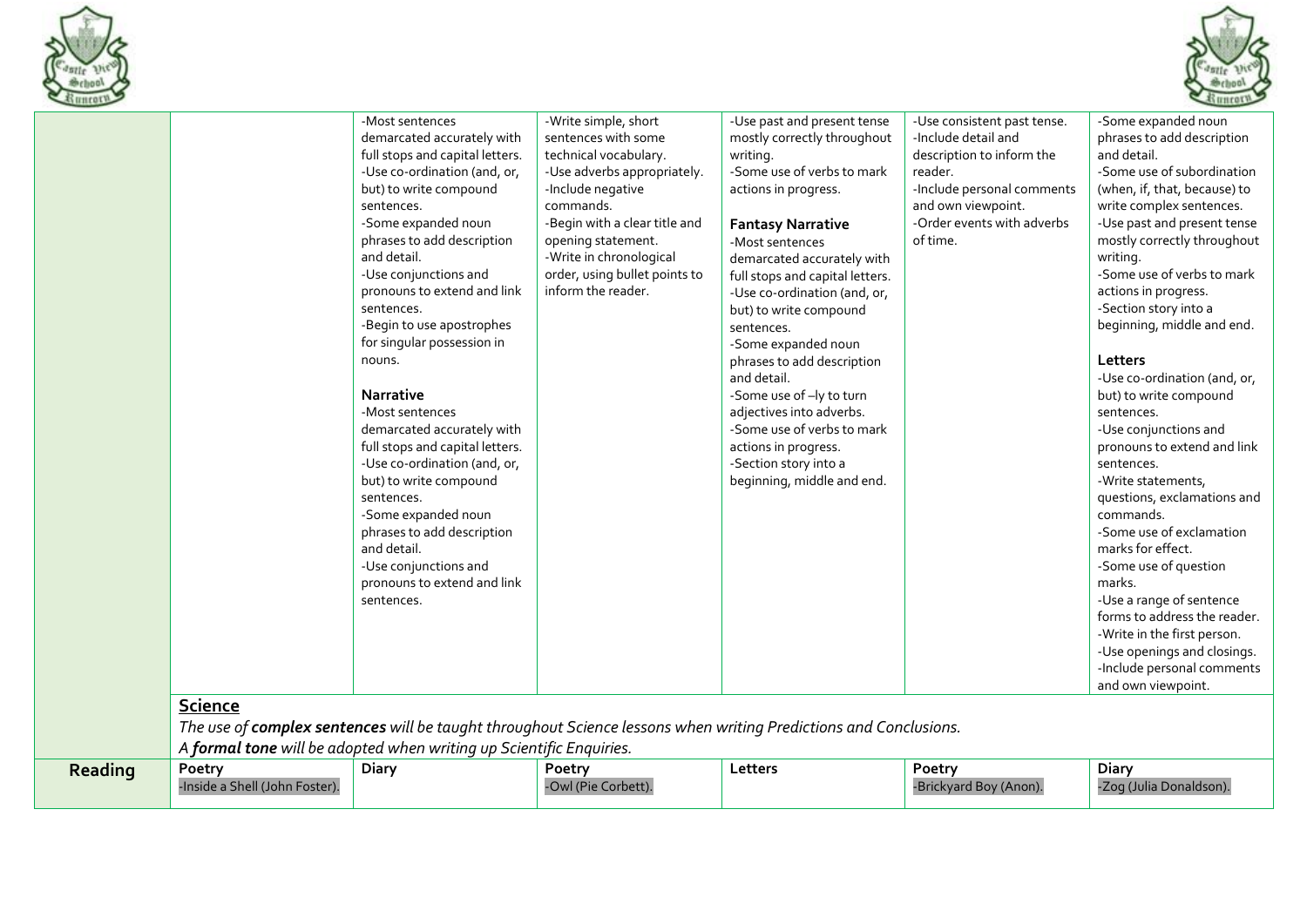



| $\sim$                         |                                                                                                                                                                                                                                                                                                                                                                                                                                                                                                                                                                                                                                      |                                                                                                                                                                                                                                                                                                                                                                                                                                                                                                                                                                                                                                                                                                                                                                                                                                                                                                                    |                                                                                                                                                                                                                                                                                                                                                                                                                                                                                                                 |                                                                                                                                                                                                                                                                                                                                                                                                                                                                                                                                                                                                                              |                                                                                                                                                                                                                                                                                                                                                                                                                                                                                                                                                                                                                                                                                   | $\frac{33}{22}$ lilltory                                                                                                                                                                                                                                                                                                                                                                                                                                                                                                                                                                                                                                                                                                                                                       |
|--------------------------------|--------------------------------------------------------------------------------------------------------------------------------------------------------------------------------------------------------------------------------------------------------------------------------------------------------------------------------------------------------------------------------------------------------------------------------------------------------------------------------------------------------------------------------------------------------------------------------------------------------------------------------------|--------------------------------------------------------------------------------------------------------------------------------------------------------------------------------------------------------------------------------------------------------------------------------------------------------------------------------------------------------------------------------------------------------------------------------------------------------------------------------------------------------------------------------------------------------------------------------------------------------------------------------------------------------------------------------------------------------------------------------------------------------------------------------------------------------------------------------------------------------------------------------------------------------------------|-----------------------------------------------------------------------------------------------------------------------------------------------------------------------------------------------------------------------------------------------------------------------------------------------------------------------------------------------------------------------------------------------------------------------------------------------------------------------------------------------------------------|------------------------------------------------------------------------------------------------------------------------------------------------------------------------------------------------------------------------------------------------------------------------------------------------------------------------------------------------------------------------------------------------------------------------------------------------------------------------------------------------------------------------------------------------------------------------------------------------------------------------------|-----------------------------------------------------------------------------------------------------------------------------------------------------------------------------------------------------------------------------------------------------------------------------------------------------------------------------------------------------------------------------------------------------------------------------------------------------------------------------------------------------------------------------------------------------------------------------------------------------------------------------------------------------------------------------------|--------------------------------------------------------------------------------------------------------------------------------------------------------------------------------------------------------------------------------------------------------------------------------------------------------------------------------------------------------------------------------------------------------------------------------------------------------------------------------------------------------------------------------------------------------------------------------------------------------------------------------------------------------------------------------------------------------------------------------------------------------------------------------|
| (Relevant texts or<br>stories) | -Continents of the World (A.<br>A. Anderson).<br>Retrieval and Sequence, 1b,<br><b>1C.</b><br><b>Setting Description</b><br>-Atlas of Ocean Adventures<br>(Emily Hawkins & Lucy<br>Letherland).<br>-Setting description about<br>one of the continents,<br>maybe Europe vs Antarctica.<br>Language Choice, 1a, 1b.<br>Retrieval and Sequence, 1b,<br>1C.<br><b>Character Description</b><br>-The secret of Black Rock<br>(Joe Todd-Stanton).<br>-Dougal's Deep-Sea Diary<br>(Simon Bartram).<br>-Description about an<br>explorer or traveller or<br>backpacker.<br>Language Choice, 1a, 1b.<br>Inference and Prediction, 1d,<br>1e. | -Toby and the Great Fire of<br>London (Margaret Nash &<br>Jane Cope).<br>-Diary extract of a child<br>witnessing the fire.<br>-Diary extract from the<br>perspective of the king.<br>Structure, 1b.<br>Retrieval and Sequence, 1b,<br>1C.<br>Recount<br>-The Great Fire of London<br>Unclassified (Nick Hunter).<br>-Recount of events from<br>different perspectives -<br>make a comparison.<br>Structure, 1b.<br>Retrieval and Sequence, 1b,<br><b>1C.</b><br><b>Character within</b><br><b>Narrative</b><br>-Mr Fawkes, the King and<br>the Gunpowder Plot (Tom<br>and Tony Bradman).<br>-Charlie and the Great Fire of<br>London (Sue Finnie, Daniele<br>Bourdais & Yannick Robert).<br>-Character description about<br>the king.<br>Language Choice, 1a, 1b.<br>Inference and Prediction, 1d,<br><b>1e.</b><br>Narrative<br>-Narrative about the fire,<br>recalling how it began.<br>Language Choice, 1a, 1b. | -The Sparrow (Pie Corbett).<br>Retrieval and Sequence, 1b,<br><b>1C.</b><br>Non-Chronological<br>Report<br>-Let's Build a House (Mick<br>Manning & Brita Granström).<br>-Report about a city or town<br>(maybe Runcorn) or a capital<br>city.<br>Structure, 1b.<br>Retrieval and Sequence, 1b,<br>1C.<br><b>Instructions</b><br>-The Hundred Decker Bus<br>(Mike Smith).<br>-How to get to a certain<br>place.<br>-How to prepare for an<br>expedition.<br>Structure, 1b.<br>Retrieval and Sequence, 1b,<br>1C. | -All aboard for the Bobo<br>Road (Stephen Davies &<br>Christopher Corr).<br>-Letter to a family member<br>about a trip to a village or<br>town.<br>Structure, 1b.<br>Language Choice, 1a, 1b.<br><b>Traditional Stories from</b><br>other Cultures<br>-The Wind in the Willows<br>(Kenneth Grahame).<br><b>Make Connections.</b><br>Language Choice, 1a, 1b.<br>Inference and Prediction, 1d,<br>ie.<br><b>Fantasy Narrative</b><br>-A River (Marc Martin).<br>-Emma Jane's Aeroplane<br>(Katie Haworth & Daniel<br>Rieley).<br><b>Make Connections.</b><br>Language Choice, 1a, 1b.<br>Inference and Prediction, 1d,<br>ie. | -The Little English Factory<br>Girl (Ann Arbor).<br>-Comparison of poem about<br>a modern day school to a<br>Victorian school.<br>Retrieval and Sequence, 1b,<br>1C.<br><b>Alternative Ending to</b><br><b>Traditional Tales</b><br>-Oliver Twist and other Great<br>Dickens (Marcia Williams).<br>-Consider altering the end of<br>Oliver Twist to not a happy<br>ending.<br><b>Make Connections.</b><br>Language Choice, 1a, 1b.<br>Inference and Prediction, 1d,<br>1e.<br>Recount<br>-Hetty Feather (Jacqueline<br>Wilson).<br>-Rose Campion and the<br>Stolen Secret (Lyn Gardner).<br>-A day in a Victorian school.<br>Structure, 1b.<br>Retrieval and Sequence, 1b,<br>1C. | -Extract from Zog being sad<br>that he's not achieved a<br>medal.<br>Structure, 1b.<br>Retrieval and Sequence, 1b,<br>1C.<br><b>Narrative: Extending</b><br><b>Stories</b><br>-The Smartest Giant in Town<br>(Julia Donaldson).<br>-The Gruffalo (Julia<br>Donaldson).<br>-Don't reveal the ending to<br>the giant and have pupils<br>adopt their own stance.<br>-Extend the Gruffalo with<br>other animals plotting to<br>catch the mouse.<br><b>Make Connections.</b><br>Language Choice, 1a, 1b.<br>Inference and Prediction, 1d,<br>1e.<br>Letters<br>-The Snail and the Whale<br>(Julia Donaldson).<br>-Letter written to the whale<br>thanking him for the trip.<br>-A thank you letter from the<br>whale for being saved.<br>Structure, 1b.<br>Language Choice, 1a, 1b. |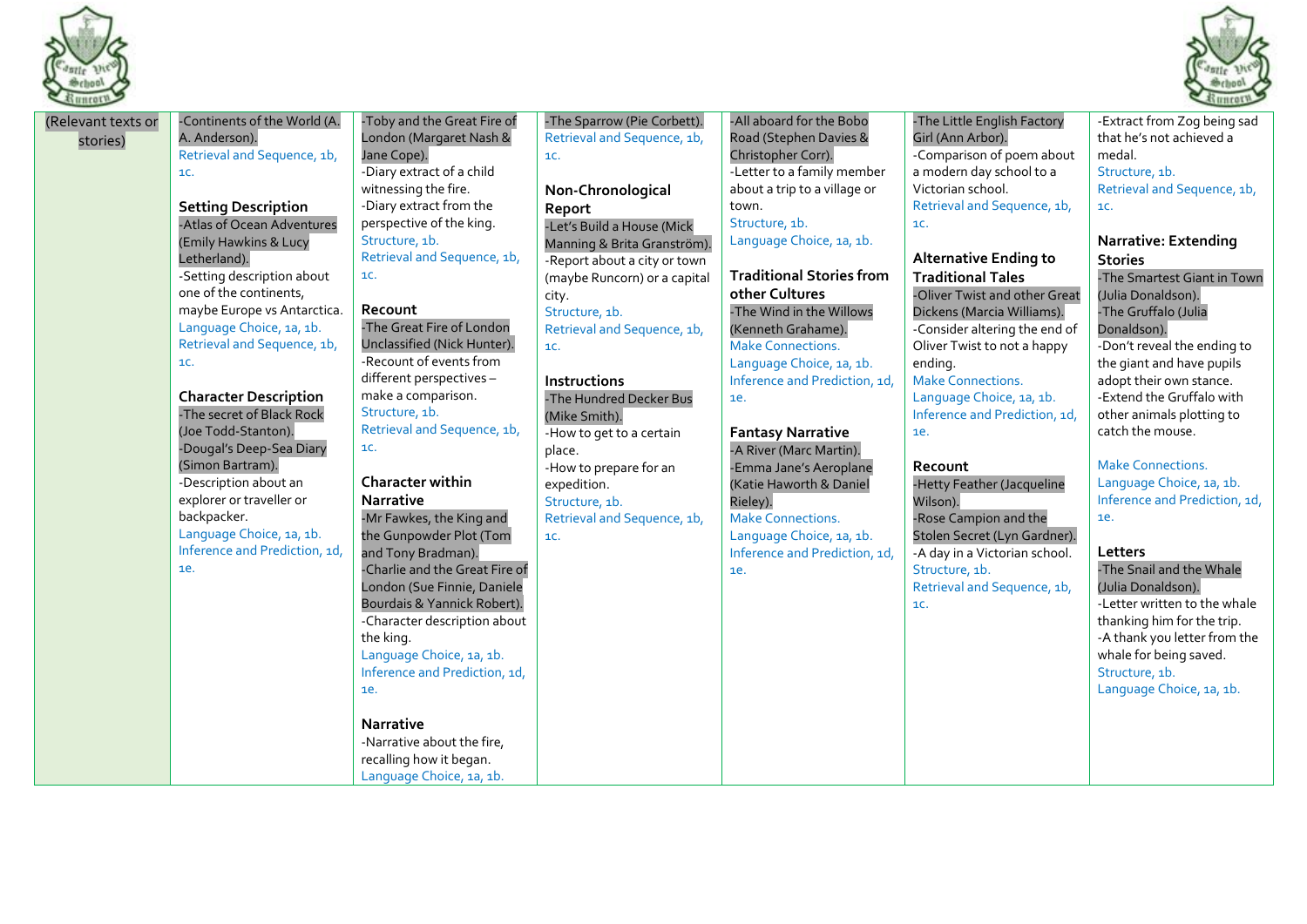



|                                                           |                                                                                                               | Retrieval and Sequence, 1b,                                                                                                                                                                                                                                                                                                                                                                                                                                                                                                                                                                                                                                      |                                                                                                            |                                                                                                                 |                                                                                                |                                                                                          |  |  |  |
|-----------------------------------------------------------|---------------------------------------------------------------------------------------------------------------|------------------------------------------------------------------------------------------------------------------------------------------------------------------------------------------------------------------------------------------------------------------------------------------------------------------------------------------------------------------------------------------------------------------------------------------------------------------------------------------------------------------------------------------------------------------------------------------------------------------------------------------------------------------|------------------------------------------------------------------------------------------------------------|-----------------------------------------------------------------------------------------------------------------|------------------------------------------------------------------------------------------------|------------------------------------------------------------------------------------------|--|--|--|
| <b>Speaking and</b>                                       |                                                                                                               | 1C.<br>Play in a Day                                                                                                                                                                                                                                                                                                                                                                                                                                                                                                                                                                                                                                             | Lyrical Recital (Poetry                                                                                    |                                                                                                                 | <b>Traditional Poem Recital</b>                                                                | Play in a Day                                                                            |  |  |  |
| Listening                                                 |                                                                                                               |                                                                                                                                                                                                                                                                                                                                                                                                                                                                                                                                                                                                                                                                  | Recital)                                                                                                   |                                                                                                                 |                                                                                                |                                                                                          |  |  |  |
|                                                           |                                                                                                               |                                                                                                                                                                                                                                                                                                                                                                                                                                                                                                                                                                                                                                                                  | See Vocabulary and Speaking and Listening Document.                                                        |                                                                                                                 |                                                                                                |                                                                                          |  |  |  |
| <b>Character and</b><br><b>Values</b>                     | $\bullet$<br>$\bullet$<br>$\bullet$<br>$\bullet$<br>$\bullet$                                                 | Resilience: This will be built through the story 'Zog' when he continues to try and never gives up, despite struggling with the tasks on hand.<br>Expression: Pupils will learn how confidence can help you to overcome problems when reading 'The Gruffalo'.<br>Respect and Tolerance: Pupils will learn about unlikely friendships in 'The Snail and the Whale' and they can link this to other stories from here.<br>Responsibility: This will be explored when reading 'Mr Fawkes, the King and the Gunpowder Plot'.<br>Responsibility: Pupils will develop a sense of pride for their life and experiences with the poem 'The Little English Factory Girl'. |                                                                                                            |                                                                                                                 |                                                                                                |                                                                                          |  |  |  |
| Year $3/4$<br><b>Retrieval</b>                            | $\bullet$<br>$\bullet$<br>$\bullet$<br>$\bullet$<br>$\bullet$<br>$\bullet$<br>$\bullet$<br>$\bullet$          | Mostly accurate use of full stops and capital letters.<br>Beginning to use apostrophes for singular possession.<br>Some use of subordination.<br>Use of 'ly' to create adverbs.<br>Make inferences based on what is being said.<br>Answer literal retrieval questions.<br>Identify where language is used to create mood.<br>Give an opinion about a character's actions.                                                                                                                                                                                                                                                                                        |                                                                                                            |                                                                                                                 |                                                                                                |                                                                                          |  |  |  |
|                                                           | <b>Our Continent (G)</b>                                                                                      | <b>Scavengers and</b><br>Settlers (H)                                                                                                                                                                                                                                                                                                                                                                                                                                                                                                                                                                                                                            | Do you live around<br>here?                                                                                | Do you live around<br>here?                                                                                     | <b>Ancient Greece and</b><br><b>The Romans</b>                                                 | <b>David Walliams</b>                                                                    |  |  |  |
| Writing<br><b>Terminology</b><br>Preposition<br>$\bullet$ | Poetry<br>-Start to use a varied and<br>rich vocabulary and an<br>increasing range of sentence<br>structures. | <b>Character Description</b><br>within Narrative<br>-Adverbs to express time,<br>place and cause.                                                                                                                                                                                                                                                                                                                                                                                                                                                                                                                                                                | Poetry<br>-Start to use a varied and rich<br>vocabulary and an increasing<br>range of sentence structures. | <b>Setting Description</b><br>-Prepositions to express<br>time, place and cause.<br>-Fronted adverbials to vary | Poetry<br>-Start to use a varied and<br>rich vocabulary and an<br>increasing range of sentence | <b>Adverts</b><br>-Use persuasive language.<br>-Exclamation marks and<br>question marks. |  |  |  |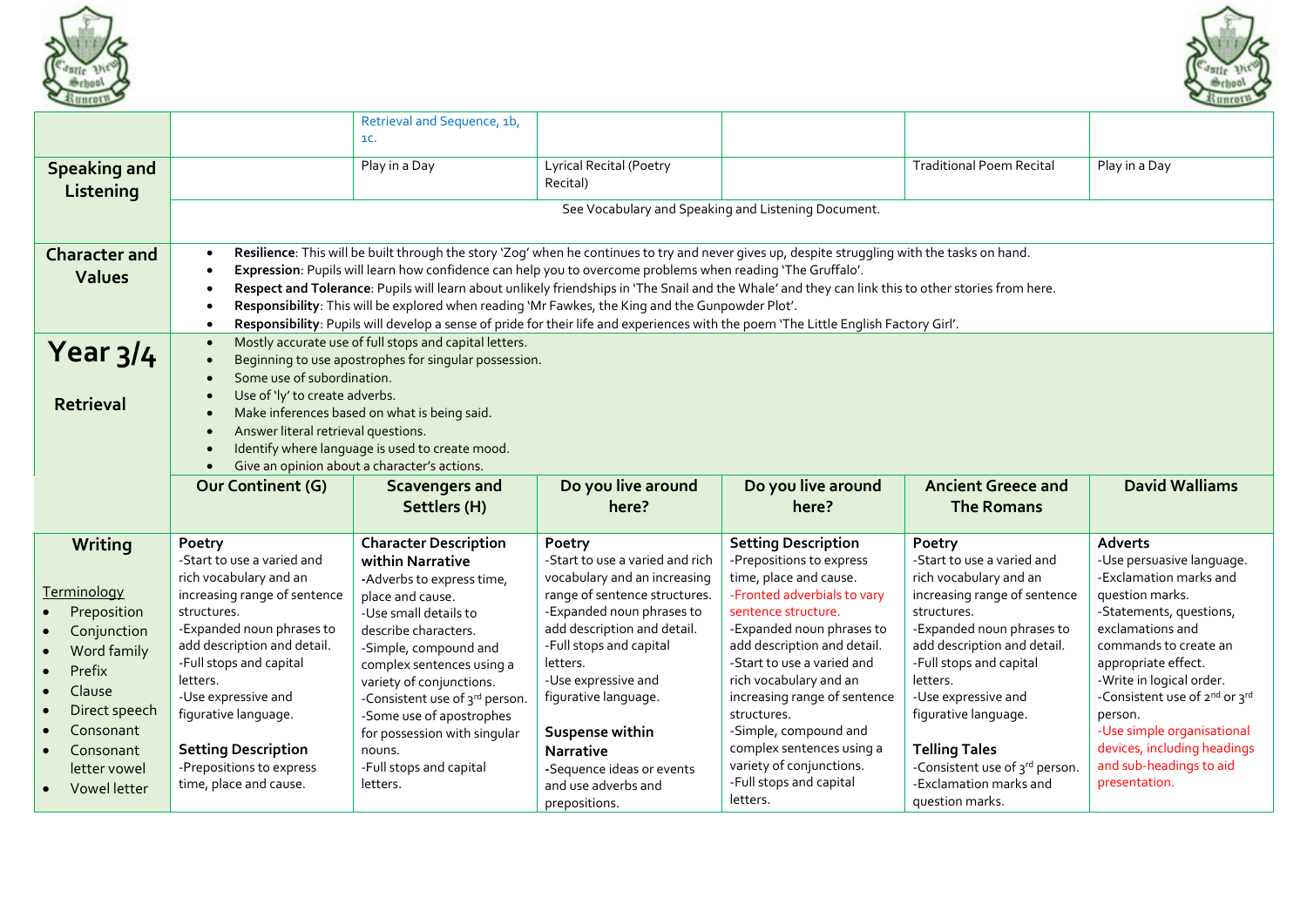



| $51$ HHERE $\frac{1}{2}$ |                               |                                 |                                 |                             |                               | $\frac{33 \text{ H H C} + 1}{2}$ |
|--------------------------|-------------------------------|---------------------------------|---------------------------------|-----------------------------|-------------------------------|----------------------------------|
| Inverted                 | -Expanded noun phrases to     | -Use details to build           | -Start to use a varied and rich | -Develop settings using     | -Prepositions to express      | <b>Narrative with Setting</b>    |
| commas                   | add description and detail.   | character descriptions and      | vocabulary and an increasing    | adjectives and figurative   | time, place and cause.        | and Character                    |
| <b>Determiner</b>        | -Start to use a varied and    | evoke a response.               | range of sentence structures.   | language to evoke time,     | -Adverbs to express time,     | -Some accurate use of            |
| Pronoun                  | rich vocabulary and an        | -Appropriate choice of          | -In narrative, write an         | place and mood.             | place and cause.              | possessive apostrophes for       |
|                          | increasing range of sentence  | pronoun or noun within and      | opening paragraph and           |                             | -Expanded noun phrases to     | plural nouns.                    |
| <b>Possessive</b>        | structures.                   | across sentences to aid         | further paragraphs for each     | <b>Instructions</b>         | add description and detail.   | -Appropriate choice of           |
| pronoun                  | -Simple, compound and         | cohesion and avoid              | stage.                          | -Statements, questions,     | -Mostly accurate use of       | pronoun or noun within and       |
| Adverbial                | complex sentences using a     | repetition.                     | -Demonstrate some               | exclamations and            | apostrophes for contracted    | across sentences to aid          |
|                          | variety of conjunctions.      |                                 | awareness of purpose            | commands to create an       | forms.                        | cohesion and avoid               |
| Year <sub>4</sub>        | -Full stops and capital       | <b>Setting within Narrative</b> | through selection of relevant   | appropriate effect.         | -Use past tense               | repetition.                      |
| <b>Expectations</b>      | letters.                      | -Prepositions to express        | content.                        | -Commas to separate items   | appropriately and             | -Some accurate use of            |
|                          |                               | time, place and cause.          | -Simple, compound and           | in a list.                  | consistently throughout       | apostrophes for possession       |
|                          | <b>Fictional Recount</b>      | -Fronted adverbials to vary     | complex sentences using a       | -Mostly accurate use of     | writing.                      | with singular nouns.             |
|                          | -Statements, questions,       | sentence structure.             | variety of conjunctions.        | apostrophes for contracted  | -Use of reported speech to    | -Develop settings using          |
|                          | exclamations and              | -Expanded noun phrases to       | -Some dialogue to show          | forms.                      | show where dialogue has       | adjectives and figurative        |
|                          | commands to create an         | add description and detail.     | relationship between two        | -Sequence ideas or events   | occurred.                     | language to evoke time,          |
|                          | appropriate effect.           | -Start to use a varied and      | characters.                     | maintaining writing form.   |                               | place and mood.                  |
|                          | -Commas to separate items     | rich vocabulary and an          | -Some use of inverted           | -Use simple organisational  | Non-Chronological             | -Start to use a varied and       |
|                          | in a list.                    | increasing range of sentence    | commas to punctuate direct      | devices, including heading  | Report                        | rich vocabulary and an           |
|                          | -Use past tense               | structures.                     | speech.                         | and sub-headings to aid     | -Group related ideas in       | increasing range of sentence     |
|                          | appropriately and             | -Simple, compound and           | -Consistent use of 3rd person.  | presentation.               | paragraphs.                   | structures.                      |
|                          | consistently throughout       | complex sentences using a       | -Use past and present tense     |                             | -Sequence ideas or events     | -Simple, compound and            |
|                          | writing.                      | variety of conjunctions.        | appropriately and               | <b>Action Suspense</b>      | maintaining writing form.     | complex sentences using a        |
|                          | -Consistent use of 1st or 3rd | -Full stops and capital         | consistently throughout         | -Consistent use of 3rd      | -Use simple organisational    | variety of conjunctions.         |
|                          | person.                       | letters.                        | writing.                        | person.                     | devices, including heading    | -Expanded noun phrases to        |
|                          | -Adverbs to express time,     | -Develop settings using         |                                 | -Some dialogue to show      | and sub-headings to aid       | add description and detail.      |
|                          | place and cause.              | adjectives and figurative       | Recount                         | relationship between two    | presentation.                 | -Fronted adverbials to vary      |
|                          | -Standard English forms for   | language to evoke time,         | -Statements, questions,         | characters.                 | -Use past and present tense   | sentence structure.              |
|                          | verb inflections instead of   | place and mood.                 | exclamations and commands       | -In narrative, write an     | appropriately and             | -Variety of verb forms used      |
|                          | local forms.                  | -Use paragraphs to organise     | to create an appropriate        | opening paragraph and       | consistently throughout       | correctly and consistently.      |
|                          | -Use paragraphs to organise   | and sequence more               | effect.                         | further paragraphs for each | writing.                      |                                  |
|                          | information and ideas         | extended narrative              | -Commas to separate items       | stage.                      | -Use different ways,          | <b>Diary Narrative</b>           |
|                          | around a theme.               | structures.                     | in a list.                      | -Sequence ideas or events   | including fronted adverbials, | -Statements, questions,          |
|                          |                               |                                 | -Use past tense                 | and use adverbs and         | to introduce or connect       | exclamations and                 |
|                          | <b>Extended Writing</b>       | <b>Diary</b>                    | appropriately and               | prepositions.               | paragraphs.                   | commands to create an            |
|                          |                               | -Statements, questions,         | consistently throughout         | -Some use of inverted       | -Develop some awareness of    | appropriate effect.              |
|                          | <b>Setting and Character</b>  | exclamations and                | writing.                        | commas to punctuate direct  | purpose through selection of  | -Consistent use of 1st person.   |
|                          | within Narrative              | commands to create an           | -Consistent use of 1st or 3rd   | speech.                     | relevant content.             | -Consistently use the            |
|                          | -Adverbs to express time,     | appropriate effect.             | person.                         | -Prepositions to express    |                               | progressive form of verbs        |
|                          | place and cause.              |                                 |                                 | time, place and cause.      |                               | and demonstrate some use         |
|                          |                               |                                 |                                 |                             |                               |                                  |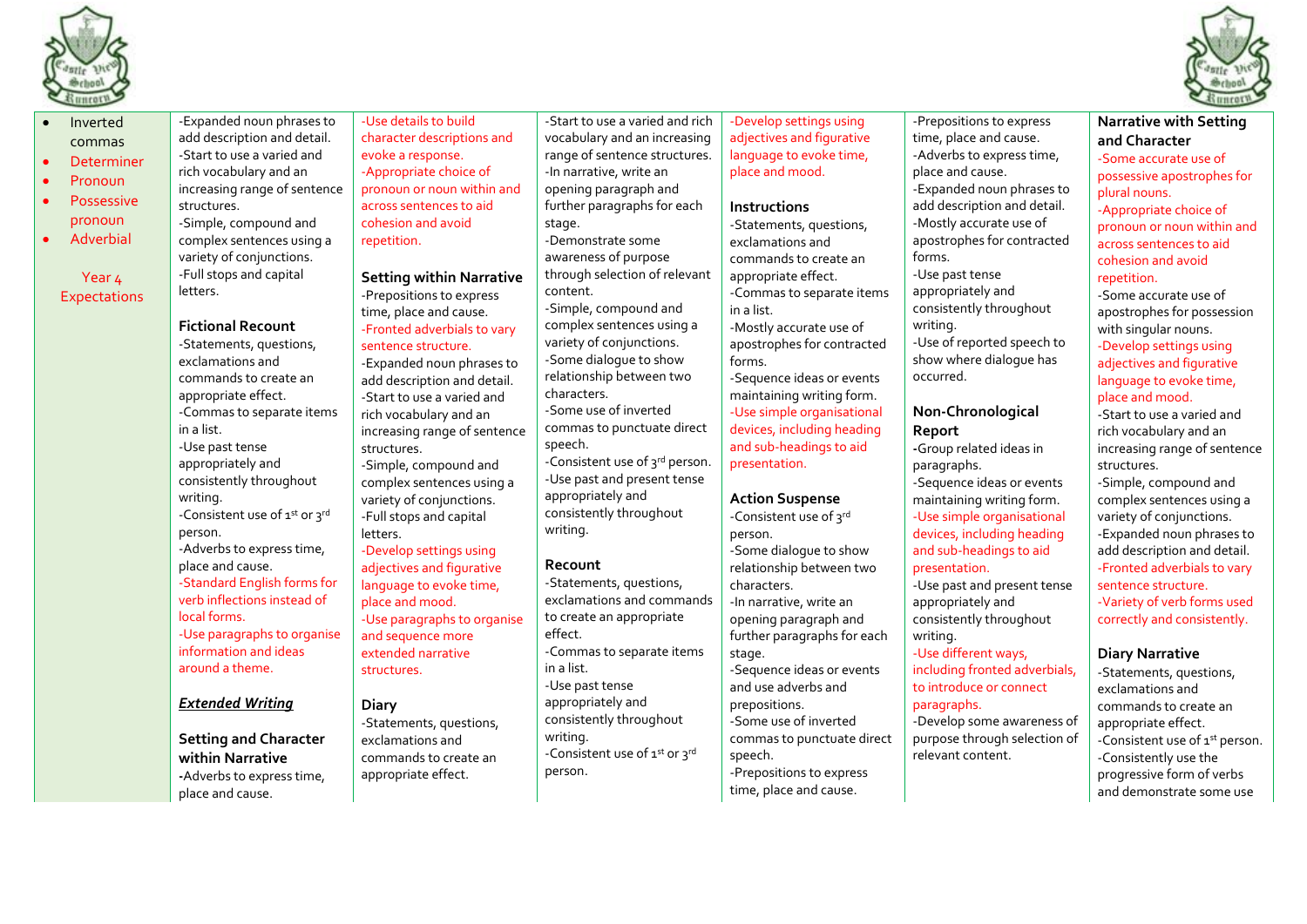



|                                                                                                                                                                                                                                                                                                                                                                                                                                                                                                                                                                                                                                                                                                     |                                                                                                                                                                                                                                                                                                                                                                                                                                                                                                                     |                                                                                                                                                                                                                                                                                                                                                                                                                                                                                                                                                                                                                                                                                   |                                                                                                                                                                                                                                                                                                        |                                                                                                                                                                                                                                  | 2111111                                                                                                                                                                                                                                                                                                                                                                                                                                                                                                                                                                                                                                                                                                                                                            |
|-----------------------------------------------------------------------------------------------------------------------------------------------------------------------------------------------------------------------------------------------------------------------------------------------------------------------------------------------------------------------------------------------------------------------------------------------------------------------------------------------------------------------------------------------------------------------------------------------------------------------------------------------------------------------------------------------------|---------------------------------------------------------------------------------------------------------------------------------------------------------------------------------------------------------------------------------------------------------------------------------------------------------------------------------------------------------------------------------------------------------------------------------------------------------------------------------------------------------------------|-----------------------------------------------------------------------------------------------------------------------------------------------------------------------------------------------------------------------------------------------------------------------------------------------------------------------------------------------------------------------------------------------------------------------------------------------------------------------------------------------------------------------------------------------------------------------------------------------------------------------------------------------------------------------------------|--------------------------------------------------------------------------------------------------------------------------------------------------------------------------------------------------------------------------------------------------------------------------------------------------------|----------------------------------------------------------------------------------------------------------------------------------------------------------------------------------------------------------------------------------|--------------------------------------------------------------------------------------------------------------------------------------------------------------------------------------------------------------------------------------------------------------------------------------------------------------------------------------------------------------------------------------------------------------------------------------------------------------------------------------------------------------------------------------------------------------------------------------------------------------------------------------------------------------------------------------------------------------------------------------------------------------------|
| -Use small details to<br>describe characters.<br>-Simple, compound and<br>complex sentences using a<br>variety of conjunctions.<br>-Consistent use of 3rd<br>person.<br>-Some use of apostrophes<br>for possession with singular                                                                                                                                                                                                                                                                                                                                                                                                                                                                    | -Exclamation marks and<br>question marks.<br>-Confidently use the<br>progressive form of verbs<br>and demonstrate some use<br>of the present perfect form<br>of verbs.<br>-Use a balance of description<br>and opinion.                                                                                                                                                                                                                                                                                             | -Adverbs to express time,<br>place and cause.<br>-Standard English forms for<br>verb inflections instead of<br>local forms.<br>-Use paragraphs to organise<br>information and ideas<br>around a theme.                                                                                                                                                                                                                                                                                                                                                                                                                                                                            | -Adverbs to express time,<br>place and cause.<br>-Develop settings using<br>adjectives and figurative<br>language to evoke time,<br>place and mood.                                                                                                                                                    | <b>Extended Writing</b><br><b>Narrative</b><br>-Adverbs to express time,<br>place and cause.<br>-Simple, compound and<br>complex sentences using a<br>variety of conjunctions.                                                   | of the present perfect form<br>of verbs.<br>-Group related ideas in<br>paragraphs.<br>-Variety of verb forms used<br>correctly and consistently.<br><b>Extended Writing</b>                                                                                                                                                                                                                                                                                                                                                                                                                                                                                                                                                                                        |
| nouns.<br>-Full stops and capital<br>letters.<br>-Prepositions to express<br>time, place and cause.<br>-Use details to build<br>character descriptions and<br>evoke a response.<br>-Develop settings using<br>adjectives and figurative<br>language to evoke time,<br>place and mood.<br><b>Narrative</b><br>-Adverbs to express time,<br>place and cause.<br>-Use small details to<br>describe characters.<br>-Simple, compound and<br>complex sentences using a<br>variety of conjunctions.<br>-Consistent use of 3rd<br>person.<br>-Some use of apostrophes<br>for possession with singular<br>nouns.<br>-Full stops and capital<br>letters.<br>-In narrative, write an<br>opening paragraph and | -Consistent use of 1st person.<br><b>Extended Writing</b><br><b>Letter of Complaint</b><br>-Consistent use of 1st person.<br>-Mostly accurate use of<br>apostrophes for contracted<br>forms.<br>-Prepositions to express<br>time, place and cause<br>-Group related ideas in<br>paragraphs.<br>-Confidently use the<br>progressive form of verbs<br>and demonstrate some use<br>of the present perfect form<br>of verbs.<br>-Use past and present tense<br>appropriately and<br>consistently throughout<br>writing. | <b>Extended Writing</b><br><b>Setting and Character</b><br>within Narrative<br>-Adverbs to express time,<br>place and cause.<br>-Use small details to describe<br>characters.<br>-Simple, compound and<br>complex sentences using a<br>variety of conjunctions.<br>-Consistent use of 3rd person.<br>-Some use of apostrophes<br>for possession with singular<br>nouns.<br>-Prepositions to express<br>time, place and cause.<br>-Use details to build<br>character descriptions and<br>evoke a response.<br>-Develop settings using<br>adjectives and figurative<br>language to evoke time,<br>place and mood.<br>-Some use of inverted<br>commas to punctuate direct<br>speech. | <b>Extended Writing</b><br><b>Diary</b><br>-Statements, questions,<br>exclamations and<br>commands to create an<br>appropriate effect.<br>-Consistent use of 1st person.<br>-Consistently use the<br>progressive form of verbs<br>and demonstrate some use<br>of the present perfect form<br>of verbs. | -Consistent use of 3rd person.<br>-Full stops and capital<br>letters.<br>-In narrative, write an<br>opening paragraph and<br>further paragraphs for each<br>stage.<br>-Variety of verb forms used<br>correctly and consistently. | <b>Fantasy Narrative</b><br>-In narrative, write an<br>opening paragraph and<br>further paragraphs for each<br>stage.<br>-Adverbs to express time,<br>place and cause.<br>-Prepositions to express<br>time, place and cause.<br>-Some dialogue to show<br>relationship between two<br>characters.<br>-Some use of inverted<br>commas to punctuate direct<br>speech.<br>-Consistent use of 3rd person.<br>-Use past and present tense<br>appropriately and<br>consistently throughout<br>writing.<br>-Expanded noun phrases to<br>add description and detail.<br><b>Persuasive Writing</b><br>-Use persuasive language.<br>-Exclamation marks and<br>question marks.<br>-Statements, questions,<br>exclamations and<br>commands to create an<br>appropriate effect. |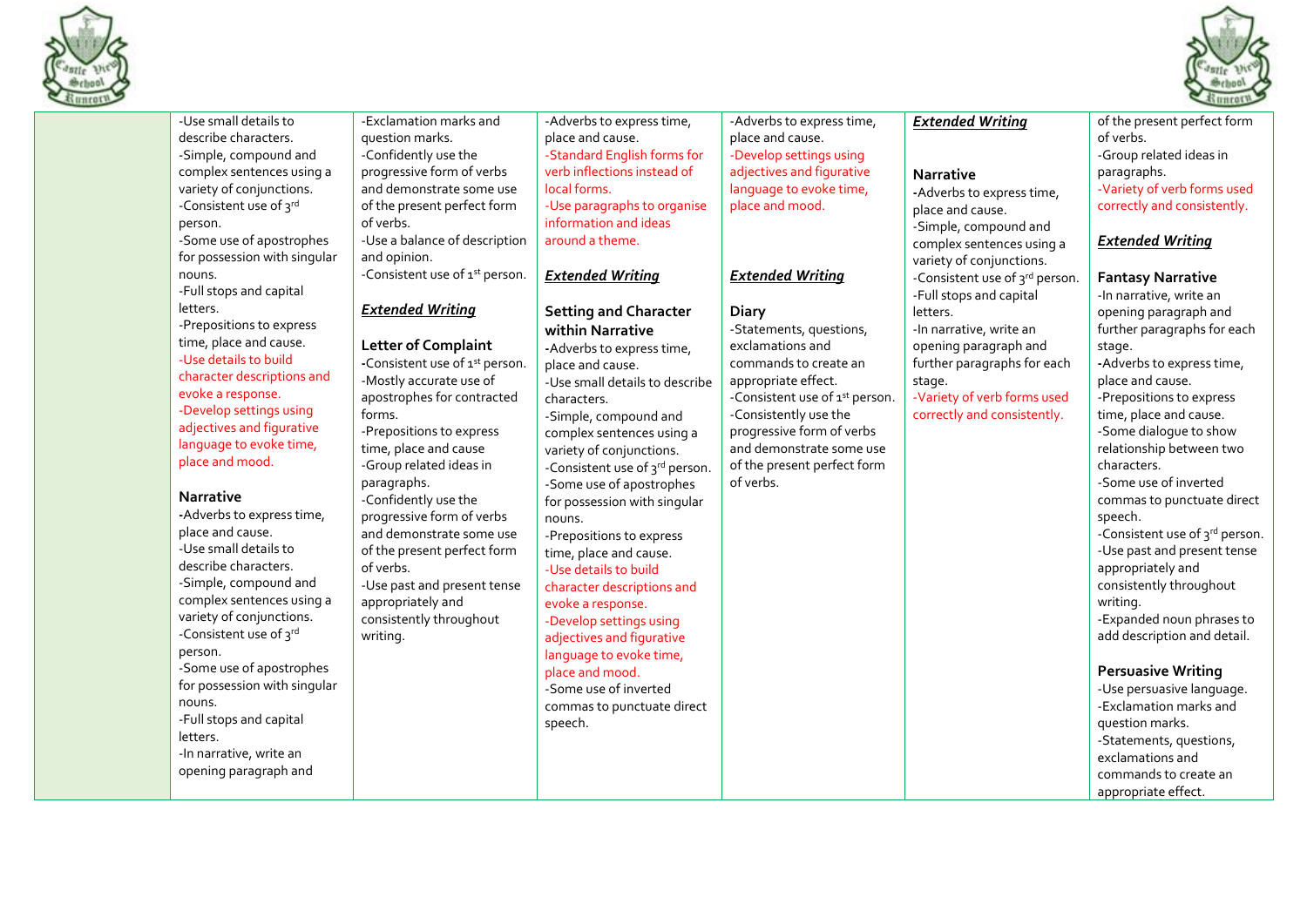



|                    | further paragraphs for each<br>stage.                   |                                                                     |                                                                                                                                                                                                                                                                       |                                                            |                                    | -Sequence ideas or events<br>and use adverbs and<br>prepositions.<br>-Write in logical order.<br>-Consistent use of 2nd or 3rd<br>person.<br>-Use paragraphs to organise<br>information and ideas<br>around a theme. |
|--------------------|---------------------------------------------------------|---------------------------------------------------------------------|-----------------------------------------------------------------------------------------------------------------------------------------------------------------------------------------------------------------------------------------------------------------------|------------------------------------------------------------|------------------------------------|----------------------------------------------------------------------------------------------------------------------------------------------------------------------------------------------------------------------|
|                    | <b>Science</b>                                          | A formal tone will be adopted when writing up Scientific Enquiries. | The use of complex sentences will be taught throughout Science lessons when writing Predictions and Conclusions.<br>The use of determiners will be taught throughout Science lessons, to give specific details about nouns, when writing Predictions and Conclusions. |                                                            |                                    |                                                                                                                                                                                                                      |
| Reading            | Poetry                                                  | <b>Character Description</b>                                        | Poetry                                                                                                                                                                                                                                                                | <b>Setting Description</b>                                 | Poetry                             | Adverts                                                                                                                                                                                                              |
|                    | -If all the world were                                  | within Narrative                                                    | -Italy (Samuel Rogers).                                                                                                                                                                                                                                               | -Bird's eye view setting as it                             | -Ancient Greece (Anon).            | -Advert for a house being                                                                                                                                                                                            |
| (Relevant texts or | (Joseph Coelho).                                        | -How to wash a Woolly                                               | -Poem about home and                                                                                                                                                                                                                                                  | flies over our area                                        | <b>Retrieval and Summarise,</b>    | sold                                                                                                                                                                                                                 |
| stories)           | -If once you have slept on an<br>Island (Rachel Field). | Mammoth (Michelle                                                   | experiencing home<br>comforts.                                                                                                                                                                                                                                        | -Description about an area in<br>Runcorn or the North West | 2b, 2c.                            | Retrieval and Summarise,<br>2b, 2c.                                                                                                                                                                                  |
|                    | <b>Retrieval and Summarise,</b>                         | Robinson & Kate Hindley).<br>-Description about a                   | Retrieval and Summarise,                                                                                                                                                                                                                                              | Retrieval and Summarise,                                   | <b>Telling Tales</b>               | <b>Structure and Organisation,</b>                                                                                                                                                                                   |
|                    | 2b, 2c.                                                 | mammoth.                                                            | 2b, 2c.                                                                                                                                                                                                                                                               | 2b, 2c.                                                    | -Who Let the Gods Out (Maz         | 2f.                                                                                                                                                                                                                  |
|                    |                                                         | -Description for a stone/iron                                       |                                                                                                                                                                                                                                                                       | Language Choice, 2a, 2f, 2g                                | Evans).                            |                                                                                                                                                                                                                      |
|                    | <b>Setting Description</b>                              | age character.                                                      | Suspense within                                                                                                                                                                                                                                                       |                                                            | -Report on a disaster.             | <b>Extended Narrative with</b>                                                                                                                                                                                       |
|                    | -Here we are (Oliver Jeffers).                          | Language Choice, 2a, 2f, 2g.                                        | <b>Narrative</b>                                                                                                                                                                                                                                                      | <b>Instructions</b>                                        | -Report about trouble              | <b>Setting and Character</b>                                                                                                                                                                                         |
|                    | -Bird's eye view setting as it                          | Inference and Prediction, 2d,                                       | -Walking through the streets                                                                                                                                                                                                                                          | -How to survive a day in the                               | amongst the Gods.                  | -Fing (David Walliams).                                                                                                                                                                                              |
|                    | flies over Europe or across                             | ze.                                                                 | alone in a strange country.                                                                                                                                                                                                                                           | past in Runcorn                                            | Language Choice, 2a, 2f, 2g.       | -Character description for                                                                                                                                                                                           |
|                    | borders.                                                |                                                                     | Inference and Prediction, 2d,                                                                                                                                                                                                                                         | Structure and Organisation,                                | <b>Structure and Organisation,</b> | the girl in Fing.                                                                                                                                                                                                    |
|                    | -Description about a                                    | <b>Setting within Narrative</b>                                     | 2e.                                                                                                                                                                                                                                                                   | 2f.                                                        | 2f.                                | Inference and Prediction, 2d,                                                                                                                                                                                        |
|                    | particular European country                             | -The History Detective                                              | Language Choice, 2a, 2f, 2g.                                                                                                                                                                                                                                          | <b>Retrieval and Summarise,</b>                            | Retrieval and Summarise,           | 2e.                                                                                                                                                                                                                  |
|                    | or capital city.                                        | Investigates: Stone Age to                                          |                                                                                                                                                                                                                                                                       | 2b, 2c.                                                    | 2b, 2c.                            | Language Choice, 2a, 2f, 2g.                                                                                                                                                                                         |
|                    | Retrieval and Summarise,                                | Iron Age (Clare Hibbert).                                           | Recount                                                                                                                                                                                                                                                               |                                                            |                                    | Retrieval and Summarise,                                                                                                                                                                                             |
|                    | 2b, 2c.                                                 | -Setting description for a                                          | -Take me back to Italy (Baby                                                                                                                                                                                                                                          | <b>Action Suspense</b>                                     | Non-Chronological                  | 2b, 2c.                                                                                                                                                                                                              |
|                    | Language Choice, 2a, 2f, 2g.                            | cave.                                                               | Professor).                                                                                                                                                                                                                                                           | -Leo and the Gorgon's Curse                                | Report                             | <b>Make Comparisons and</b>                                                                                                                                                                                          |
|                    |                                                         | Retrieval and Summarise,                                            | Retrieval and Summarise,                                                                                                                                                                                                                                              | (Joe Todd-Stanton).                                        | -This is Rome (Miroslav            | Identify Viewpoints, 2h.                                                                                                                                                                                             |
|                    | <b>Fictional Recount</b>                                | 2b, 2c.                                                             | 2b, 2c.                                                                                                                                                                                                                                                               | Percy Jackson and the                                      | Sasek).                            |                                                                                                                                                                                                                      |
|                    | -Recounting a journey when                              | Language Choice, 2a, 2f, 2g.                                        | <b>Structure and Organisation,</b>                                                                                                                                                                                                                                    | <b>Lightning Thief (Rick</b>                               | -Report on Runcorn.                | <b>Diary Narrative</b>                                                                                                                                                                                               |
|                    | back-packing.                                           |                                                                     | 2f.                                                                                                                                                                                                                                                                   | Riordan).                                                  | -Report on Italy.                  | -The Ice Monster (David                                                                                                                                                                                              |
|                    | <b>Retrieval and Summarise,</b>                         | Diary                                                               |                                                                                                                                                                                                                                                                       | Inference and Prediction, 2d,                              | Retrieval and Summarise,           | Walliams).                                                                                                                                                                                                           |
|                    | 2b, 2c.                                                 |                                                                     |                                                                                                                                                                                                                                                                       | 2e.                                                        | 2b, 2c.                            |                                                                                                                                                                                                                      |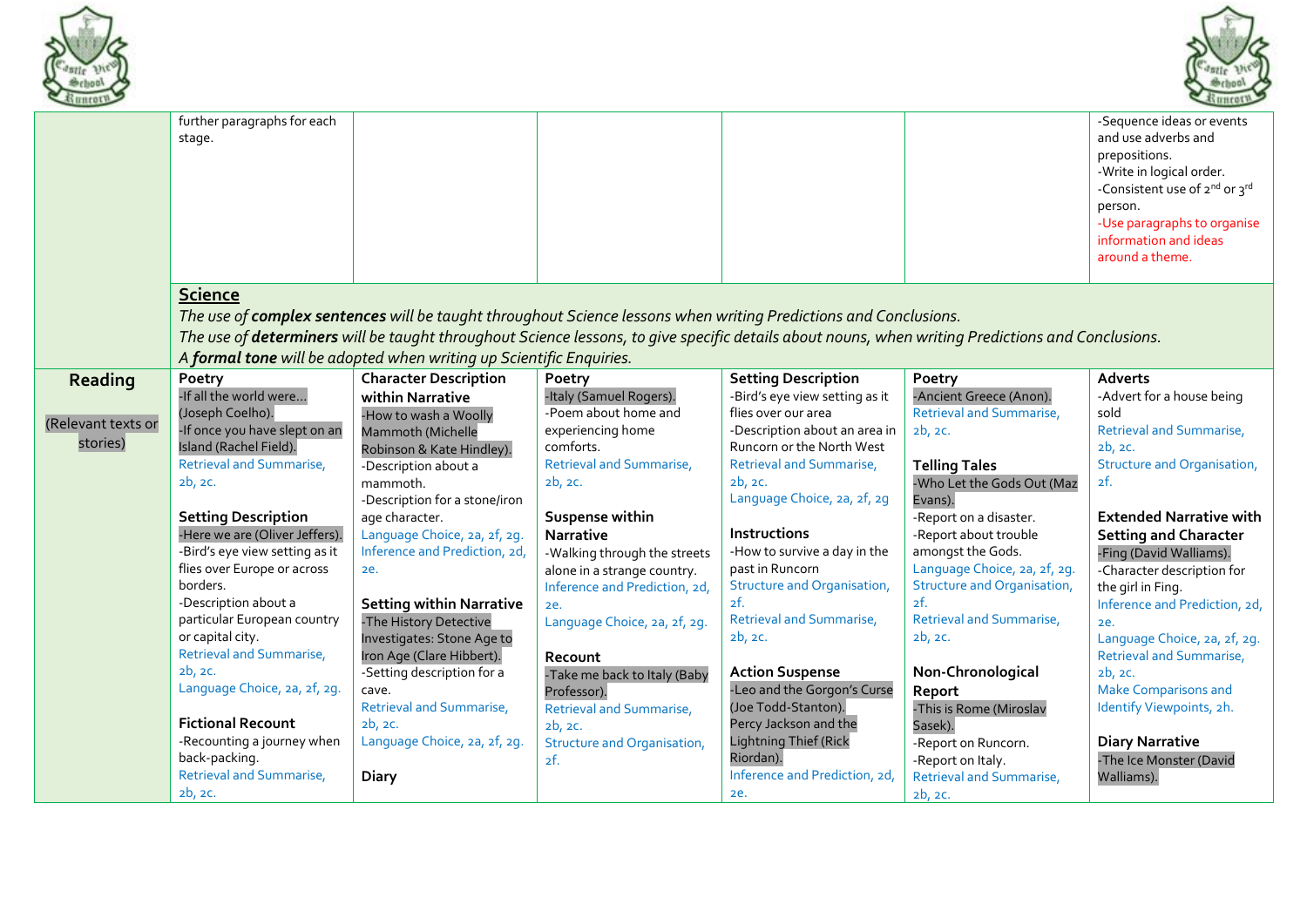



|                                  | <b>Structure and Organisation,</b><br>2f.<br><b>Setting and Character</b><br>within Narrative<br>-The Heart and the Bottle<br>(Oliver Jeffers).<br>-Voyage across Europe.<br>Language Choice, 2a, 2f, 2g.<br>Inference and Prediction, 2d,<br>ze.<br><b>Narrative</b><br>-Experiencing any problems<br>while travelling.<br>-Comparison of the different<br>cultures and countries.<br>Language Choice, 2a, 2f, 2g. | -Stone Age Boy (Satoshi<br>Kitamura).<br>-Day in the life of a Stone<br>Age child.<br>-Travelled back in time and<br>wound up in the Iron Age.<br><b>Retrieval and Summarise,</b><br>2b, 2c.<br><b>Structure and Organisation,</b><br>2f.<br><b>Letter of Complaint</b><br>-The Secrets of Stonehenge<br>(Mick Manning & Brita<br>Granström).<br>-Complaining about the lack<br>of tools available.<br>-Complaining about the<br>manual labour or the poor<br>living conditions.<br>Structure and Organisation,<br>2f.<br>Retrieval and Summarise,<br>2b, 2c. | <b>Setting and Character</b><br>within Narrative<br>-Setting about Runcorn<br>compared to a setting about<br>Italy.<br>Inference and Prediction, 2d,<br>2e.<br>Language Choice, 2a, 2f, 2g. | Language Choice, 2a, 2f, 2g. | Structure and Organisation,<br>2f. | The Boy in the Dress (David<br>Walliams).<br>-Diary from the boy in a<br>dress explaining his upset.<br>-Diary from the boy's<br>parents explaining their<br>upset and disgust.<br>Structure and Organisation,<br>2f.<br>Retrieval and Summarise,<br>2b, 2c.<br><b>Make Comparisons and</b><br>Identify Viewpoints, 2h.<br><b>Retrieval and Summarise,</b><br>2b, 2c.<br>Inference and Prediction, 2d,<br>ze.<br><b>Make Comparisons and</b><br>Identify Viewpoints, 2h. |
|----------------------------------|---------------------------------------------------------------------------------------------------------------------------------------------------------------------------------------------------------------------------------------------------------------------------------------------------------------------------------------------------------------------------------------------------------------------|---------------------------------------------------------------------------------------------------------------------------------------------------------------------------------------------------------------------------------------------------------------------------------------------------------------------------------------------------------------------------------------------------------------------------------------------------------------------------------------------------------------------------------------------------------------|---------------------------------------------------------------------------------------------------------------------------------------------------------------------------------------------|------------------------------|------------------------------------|--------------------------------------------------------------------------------------------------------------------------------------------------------------------------------------------------------------------------------------------------------------------------------------------------------------------------------------------------------------------------------------------------------------------------------------------------------------------------|
|                                  |                                                                                                                                                                                                                                                                                                                                                                                                                     | <b>Persuasive Writing</b><br>-Persuading other people to<br>use iron because of its<br>benefits.<br>-Persuading you to thank the<br>Stone Age because of all<br>they did for us.<br>Retrieval and Summarise,<br>2b, 2c.<br>Structure and Organisation,<br>2f.<br>Language Choice, 2a, 2f, 2g.                                                                                                                                                                                                                                                                 |                                                                                                                                                                                             |                              |                                    |                                                                                                                                                                                                                                                                                                                                                                                                                                                                          |
| <b>Speaking and</b><br>Listening |                                                                                                                                                                                                                                                                                                                                                                                                                     | Play in a Day                                                                                                                                                                                                                                                                                                                                                                                                                                                                                                                                                 | Lyrical Recital (Poetry<br>Recital)                                                                                                                                                         |                              | <b>Traditional Poem Recital</b>    | Play in a Day                                                                                                                                                                                                                                                                                                                                                                                                                                                            |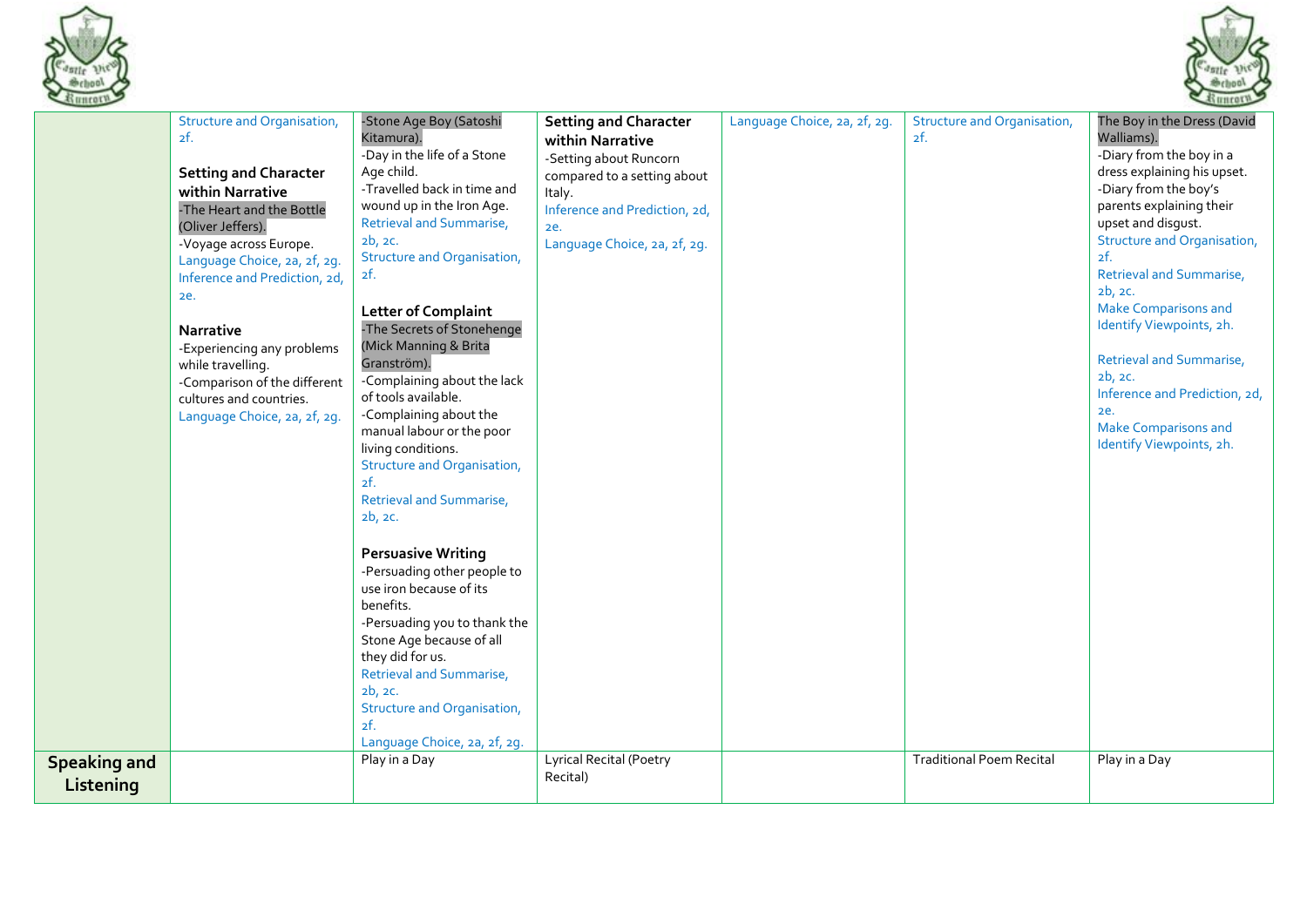



|                                                                                                                                                                                                         | See Vocabulary and Speaking and Listening Document.                                                                                                                                                                                                                                                                                                                                                                                                                                                                                                                                                                                                                                                                                                                                                                                                                                                |                                                                                                                                                                                                                                                                                                                                                  |                                                                                                                                                                                                                                                                                                                                                                                                              |                                                                                                                                                                                                                                                                                                                                                                                  |                                                                                                                                                                                                                                                                                                                                                                                                    |                                                                                                                                                                                                                                                                                                                                                                                                     |  |  |
|---------------------------------------------------------------------------------------------------------------------------------------------------------------------------------------------------------|----------------------------------------------------------------------------------------------------------------------------------------------------------------------------------------------------------------------------------------------------------------------------------------------------------------------------------------------------------------------------------------------------------------------------------------------------------------------------------------------------------------------------------------------------------------------------------------------------------------------------------------------------------------------------------------------------------------------------------------------------------------------------------------------------------------------------------------------------------------------------------------------------|--------------------------------------------------------------------------------------------------------------------------------------------------------------------------------------------------------------------------------------------------------------------------------------------------------------------------------------------------|--------------------------------------------------------------------------------------------------------------------------------------------------------------------------------------------------------------------------------------------------------------------------------------------------------------------------------------------------------------------------------------------------------------|----------------------------------------------------------------------------------------------------------------------------------------------------------------------------------------------------------------------------------------------------------------------------------------------------------------------------------------------------------------------------------|----------------------------------------------------------------------------------------------------------------------------------------------------------------------------------------------------------------------------------------------------------------------------------------------------------------------------------------------------------------------------------------------------|-----------------------------------------------------------------------------------------------------------------------------------------------------------------------------------------------------------------------------------------------------------------------------------------------------------------------------------------------------------------------------------------------------|--|--|
| <b>Character and</b><br><b>Values</b>                                                                                                                                                                   | Resilience: This will be covered in the book 'The Heart and the Bottle' and pupils will learn how to adapt to different situations.<br>$\bullet$<br>Respect and Tolerance: This will be discussed in 'If the World were' and pupils will learn how sadness can lead to new beginnings and then happiness in turn.<br>$\bullet$<br>Respect and Tolerance: Pupils will learn to accept and understand the world we live in when reading 'Here we are'.<br>$\bullet$<br>Chivalry: This will be explored in 'An Italian Holiday' and how friendships can blossom anywhere and with anyone.<br>$\bullet$<br>Respect and Tolerance: In 'The Boy in the Dress' pupils will learn how it is okay to be different and how acceptance is so valuable.<br>$\bullet$<br>Chivalry: Pupils will learn about greed when reading 'Fing' and how it is important to be grateful for what you have got.<br>$\bullet$ |                                                                                                                                                                                                                                                                                                                                                  |                                                                                                                                                                                                                                                                                                                                                                                                              |                                                                                                                                                                                                                                                                                                                                                                                  |                                                                                                                                                                                                                                                                                                                                                                                                    |                                                                                                                                                                                                                                                                                                                                                                                                     |  |  |
| Year 4/5<br><b>Retrieval</b>                                                                                                                                                                            | Form simple, compound and complex sentences.<br>$\bullet$<br>Use adverbs and prepositions to express time, place and cause.<br>$\bullet$<br>Use apostrophes for contractions and some for singular possession.<br>$\bullet$<br>Use some inverted commas for speech.<br>$\bullet$<br>Predict what might happen from details stated.<br>$\bullet$<br>Ask questions to improve understanding.<br>$\bullet$<br>Discuss contents and index pages in non-fiction texts.<br>$\bullet$<br>Discuss the effect of key words or phrases.<br>$\bullet$<br>Give a preference to a story.<br>$\bullet$                                                                                                                                                                                                                                                                                                           |                                                                                                                                                                                                                                                                                                                                                  |                                                                                                                                                                                                                                                                                                                                                                                                              |                                                                                                                                                                                                                                                                                                                                                                                  |                                                                                                                                                                                                                                                                                                                                                                                                    |                                                                                                                                                                                                                                                                                                                                                                                                     |  |  |
|                                                                                                                                                                                                         | <b>Natural Disasters (G)</b>                                                                                                                                                                                                                                                                                                                                                                                                                                                                                                                                                                                                                                                                                                                                                                                                                                                                       | Roman Impact (H)                                                                                                                                                                                                                                                                                                                                 | <b>Explorers and</b><br><b>Adventurers</b>                                                                                                                                                                                                                                                                                                                                                                   | <b>Explorers and</b><br><b>Adventurers</b>                                                                                                                                                                                                                                                                                                                                       | Chocolate                                                                                                                                                                                                                                                                                                                                                                                          | <b>William Shakespeare:</b><br>The Tempest (E)                                                                                                                                                                                                                                                                                                                                                      |  |  |
| Writing<br>Terminology<br><b>Determiner</b><br>Pronoun<br><b>Possessive</b><br>pronoun<br>Adverbial<br>Modal verb<br>$\bullet$<br>Relative<br>$\bullet$<br>pronoun<br>Relative<br>clause<br>Parenthesis | Poetry<br>-Noun phrases with greater<br>precision.<br>-Use expressive and<br>figurative language.<br>-Fronted adverbials to vary<br>sentence structure.<br>-Demonstrate awareness of<br>audience by beginning to<br>use a wider range of<br>techniques.<br>-Enhance the effectiveness<br>of writing through a varied<br>and rich vocabulary, varied<br>grammar and sentence<br>structures.                                                                                                                                                                                                                                                                                                                                                                                                                                                                                                         | <b>Character Description</b><br>within Narrative<br>-Noun phrases with greater<br>precision.<br>-Using details to build<br>character descriptions and<br>evoke a response.<br>-Appropriate choice of<br>pronoun or noun within and<br>across sentences to aid<br>cohesion.<br>Non-Chronological<br>Report<br>-Commas to indicate<br>parenthesis. | Poetry<br>-Noun phrases with greater<br>precision.<br>-Use expressive and<br>figurative language.<br>-Fronted adverbials to vary<br>sentence structure.<br>-Demonstrate awareness of<br>audience by beginning to use<br>a wider range of techniques.<br>-Enhance the effectiveness<br>of writing through a varied<br>and rich vocabulary, varied<br>grammar and sentence<br>structures.<br><b>Discussion</b> | <b>Setting Description</b><br>-Commas to indicate<br>parenthesis.<br>-Noun phrases with greater<br>precision.<br>-Fronted adverbials to vary<br>sentence structure.<br>-Develop settings using<br>adjectives and figurative<br>language to evoke time,<br>place and mood.<br><b>Action Suspense</b><br>-Use paragraphs to organise<br>more complex information<br>and narrative. | Poetry<br>-Noun phrases with greater<br>precision.<br>-Use expressive and<br>figurative language.<br>-Fronted adverbials to vary<br>sentence structure.<br>-Demonstrate awareness of<br>audience by beginning to use<br>a wider range of techniques.<br>-Enhance the effectiveness<br>of writing through a varied<br>and rich vocabulary, varied<br>grammar and sentence<br>structures.<br>Adverts | <b>Narrative</b><br>-Use paragraphs to organise<br>more complex information<br>and narrative.<br>-Use a wide range of devices<br>to build cohesion across<br>paragraphs using adverbs<br>and adverbial phrases.<br>-Noun phrases with greater<br>precision.<br>-Fronted adverbials to vary<br>sentence structure.<br>-Use of inverted commas<br>and other punctuation to<br>indicate direct speech. |  |  |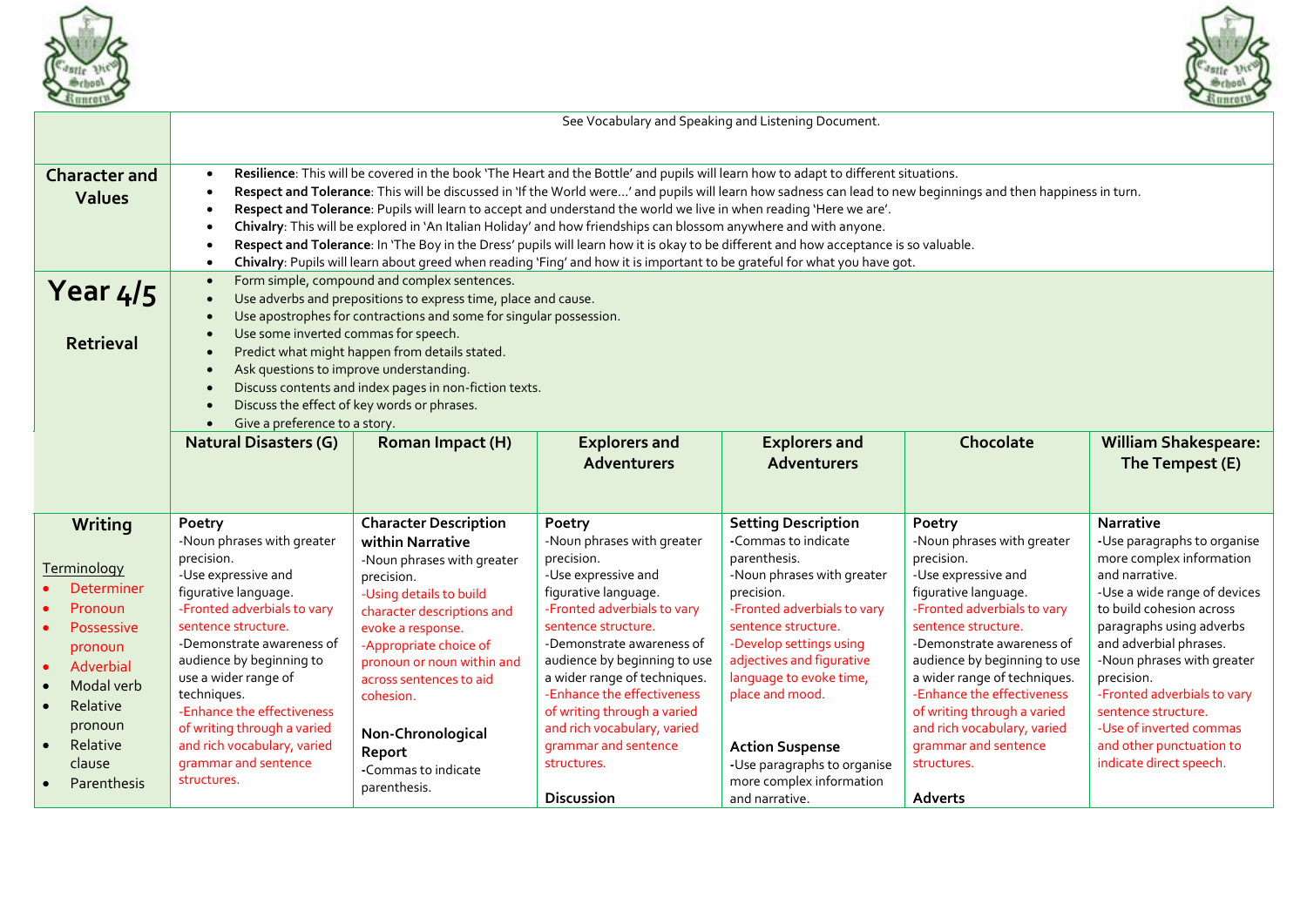



- Dash
- **Cohesion**
- Ambiguity

Bracket

Year  $\mu$ **Expectations**  **-**Commas to indicate parenthesis. -Noun phrases with greater precision. -Fronted adverbials to vary sentence structure. -Develop settings using adjectives and figurative language to evoke time. place and mood.

**Setting Description**

#### **News Report**

**-**Brackets to indicate parenthesis. -Adverbs to indicate degrees of possibility. -Use paragraphs to organise information and ideas around a theme. -Use of inverted commas and other punctuation to indicate direct speech.

## *Extended Writing*

### **Diary**

**-**Relative clauses beginning with who, which, where, when, whose or that to add detail or description. -Use different ways, including fronted adverbials, to introduce or connect paragraphs. -Use rhetorical questions to engage the reader. -Select the appropriate tense.

-Use of commas to clarify meaning or avoid ambiguity. -Use paragraphs to organise information and ideas around a theme. -Use simple organisational devices, including headings and sub-headings to aid presentation. -Clarify technical vocabulary. -Use a formal tone. -Write in the present tense.

#### **Eerie Suspense -**Commas to indicate parenthesis. -Use different ways to open the story. -Noun phrases with greater precision. **-**Relative clauses beginning with who, which, where, when, whose or that to add detail or description. -Fronted adverbials to vary sentence structure. **-**Use paragraphs to organise

more complex information and narrative.

## **Instructions**

**-**Brackets to indicate parenthesis. -Use a wide range of devices to build cohesion within a paragraph. -Use simple organisational devices, including headings and sub-headings to aid presentation.

-Use of commas to clarify meaning or avoid ambiguity. -Use paragraphs to organise information and ideas around a theme. -Modal verbs to indicate degrees of possibility. -Use different ways, including fronted adverbials, to introduce or connect paragraphs.

#### **Recount**

**-**Commas to indicate parenthesis. -Use a wide range of devices to build cohesion within a paragraph. -Use paragraphs to organise information and ideas around a theme. -Write in a consistent tense using a range of verb forms. -Write in the  $1^{st}$  or  $3^{rd}$  person.

## *Extended Writing*

### **Narrative**

**-**Use paragraphs to organise more complex information and narrative. -Use a wide range of devices to build cohesion across paragraphs using adverbs and adverbial phrases. -Noun phrases with greater precision. -Use of inverted commas and other punctuation to indicate direct speech.

-Use different ways to open the story. -Noun phrases with greater precision. -Use of inverted commas and other punctuation to indicate direct speech. **-**Relative clauses beginning with who, which, where, when, whose or that to add detail or description.

### **Character Description**

**-**Relative clauses beginning with who, which, where, when, whose or that to add detail or description. -Noun phrases with greater precision. -Mostly accurate use of

apostrophes for plural possession.

-Use of inverted commas and other punctuation to indicate direct speech. -Appropriate choice of pronoun or noun within and across sentences to aid cohesion.

## *Extended Writing*

#### **Picture Book**

-Add scenes, character, dialogue to a familiar story. -Fronted adverbials to vary sentence structure. -Noun phrases with greater precision.

**-**Commas to indicate parenthesis. -Modal verbs to indicate degrees of possibility. -Demonstrate awareness of audience by beginning to use a wider range of techniques. -Use paragraphs to organise information and ideas around a theme.

## **Diary**

**-**Relative clauses beginning with who, which, where, when, whose or that to add detail or description. -Standard English forms for verb inflections instead of local forms. -Use of inverted commas and other punctuation to indicate direct speech. -Use rhetorical questions to engage the reader. -Select the appropriate tense.

### *Extended Writing*

**Character Description within Narrative -**Relative clauses beginning with who, which, where, when, whose or that to add detail or description. -Noun phrases with greater precision.

**Non-Chronological Report -**Brackets to indicate parenthesis.

-Use paragraphs to organise information and ideas around a theme.

-Use simple organisational devices, including headings and sub-headings to aid presentation.

- -Clarify technical vocabulary.
- -Use a formal tone.

-Write in the present tense.

#### **Play Scripts**

-Add scenes, character, dialogue to a familiar story. -Use simple organisational devices, including headings and sub-headings to aid presentation. **-**Brackets to indicate parenthesis.

## *Extended Writing*

**Letter of Complaint -**Dashes to indicate parenthesis. -Adverbs to indicate degrees of possibility. -Modal verbs to indicate degrees of possibility. -Use paragraphs to organise information and ideas around a theme.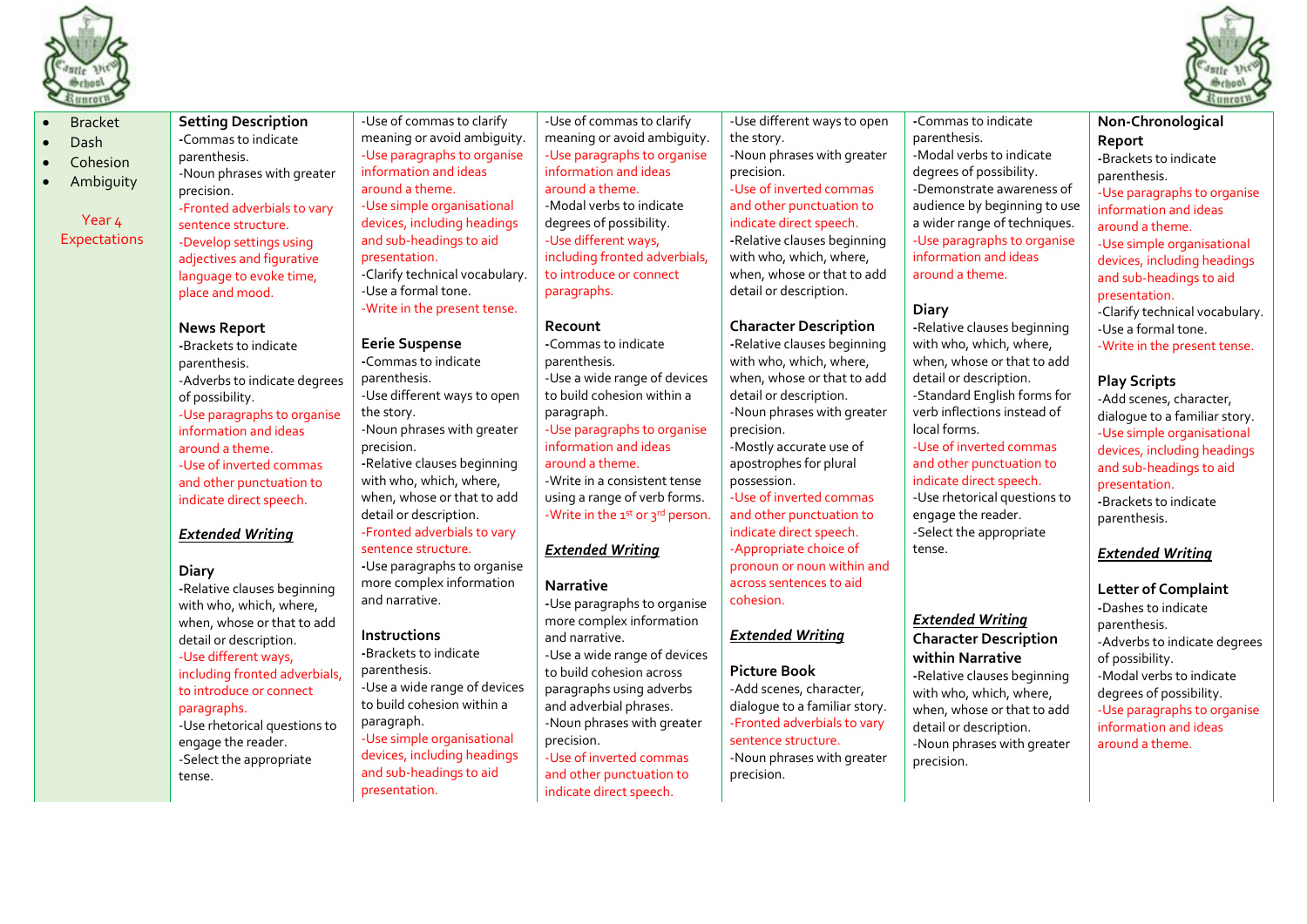



| <b>Explanations</b>           |                                  | -Develop settings using   | -Using details to build    |  |
|-------------------------------|----------------------------------|---------------------------|----------------------------|--|
| -Use technical vocabulary.    | <b>Extended Writing</b>          | adjectives and figurative | character descriptions and |  |
| -Modal verbs to indicate      |                                  | language to evoke time,   | evoke a response.          |  |
| degrees of possibility.       | <b>Diary</b>                     | place and mood.           | -Appropriate choice of     |  |
| -Use different ways,          | -Relative clauses beginning      | -Use of inverted commas   | pronoun or noun within and |  |
| including fronted adverbials, | with who, which, where,          | and other punctuation to  | across sentences to aid    |  |
| to introduce or connect       | when, whose or that to add       | indicate direct speech.   | cohesion.                  |  |
| paragraphs.                   | detail or description.           |                           |                            |  |
| -Use paragraphs to organise   | -Standard English forms for      |                           |                            |  |
| information and ideas         | verb inflections instead of      |                           |                            |  |
| around a theme.               | local forms.                     |                           |                            |  |
| -Use hypothetical language.   | -Use of inverted commas          |                           |                            |  |
| -Use rhetorical questions.    | and other punctuation to         |                           |                            |  |
| -Use a formal tone.           | indicate direct speech.          |                           |                            |  |
|                               | -Use rhetorical questions to     |                           |                            |  |
|                               | engage the reader.               |                           |                            |  |
|                               | -Select the appropriate          |                           |                            |  |
|                               | tense.                           |                           |                            |  |
|                               |                                  |                           |                            |  |
|                               | <b>Fictional Recount</b>         |                           |                            |  |
|                               | -Use a wide range of devices     |                           |                            |  |
|                               | to build cohesion within a       |                           |                            |  |
|                               | paragraph.                       |                           |                            |  |
|                               | -Use paragraphs to organise      |                           |                            |  |
|                               | information and ideas            |                           |                            |  |
|                               | around a theme.                  |                           |                            |  |
|                               | -Commas to indicate              |                           |                            |  |
|                               | parenthesis.                     |                           |                            |  |
|                               | -Write in a consistent tense     |                           |                            |  |
|                               | using a range of verb forms.     |                           |                            |  |
|                               | -Write in the 1st or 3rd person. |                           |                            |  |

*A formal tone will be adopted when writing up Scientific Enquiries.* 

*The use of modal verbs will be taught throughout Science lessons when writing Conclusions and Evaluations.*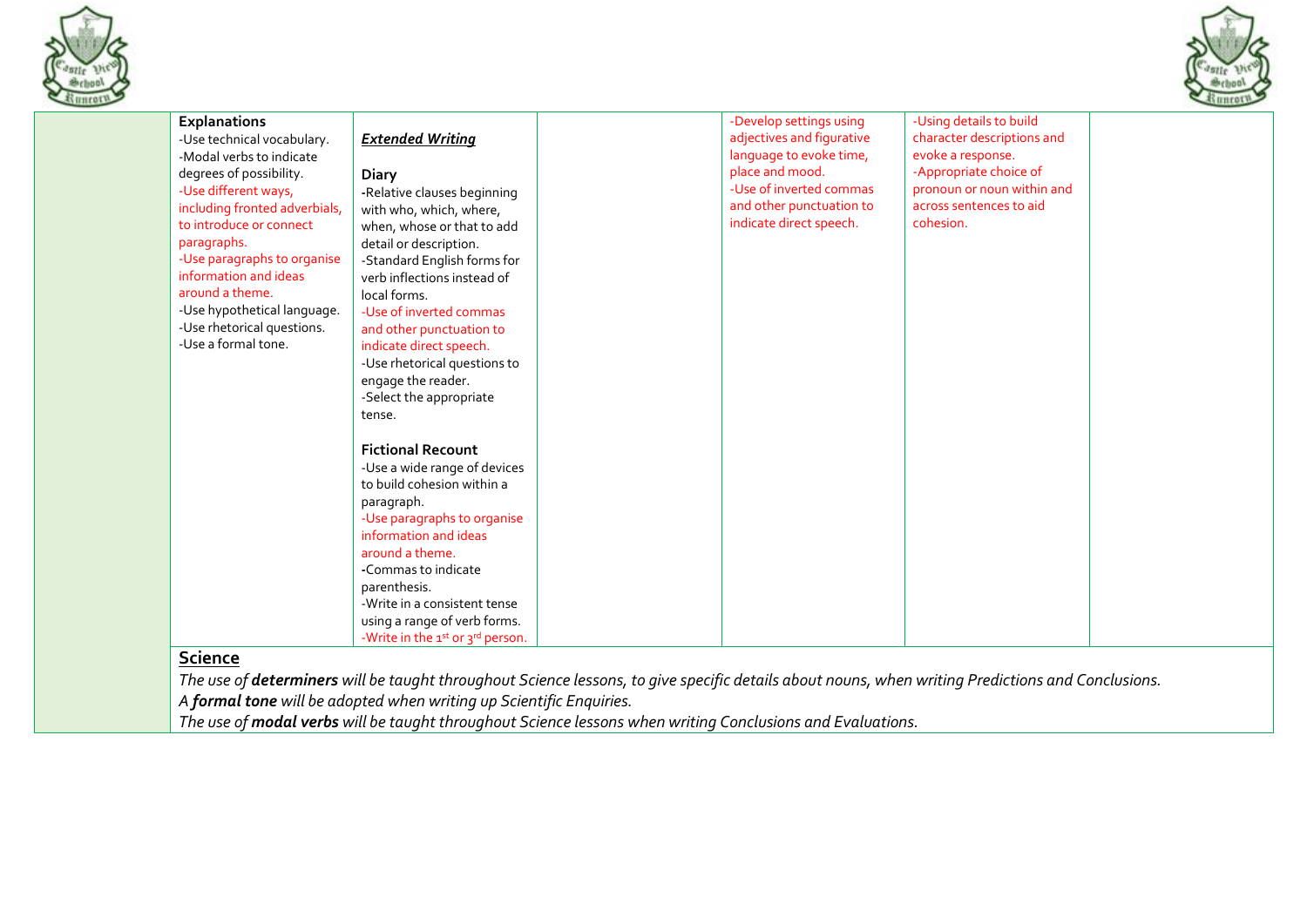



| 1111111111         |                                                 |                                            |                                           |                                            |                                     | 21111101                           |
|--------------------|-------------------------------------------------|--------------------------------------------|-------------------------------------------|--------------------------------------------|-------------------------------------|------------------------------------|
| Reading            | Poetry                                          | <b>Character Description</b>               | Poetry                                    | <b>Setting Description</b>                 | Poetry                              | Narrative                          |
|                    | -Boxing Day 2004 (Anon).                        | within Narrative                           | -Italy (Samuel Rogers).                   | -Setting of Alaska compared                | -The Ruin (Kevin Crossley-          | -The Tempest (Andrew               |
| (Relevant texts or | -Poem about volcano,                            | -Meet the Ancient Romans                   | -To an Alaskan Glacier                    | to Italy.                                  | Holland).                           | Matthews).                         |
|                    | earthquake, tsunami.                            | (James Davies).                            | (Charles Augustus Keeler).                | Retrieval and Summarise,                   | -History of Vikings (Paul           | -Telling the story of the          |
| stories)           | -Poem about isolation and                       | Romans on the Rampage                      | Retrieval and Summarise,                  | 2b, 2c.                                    | Perro).                             | Tempest in their own words.        |
|                    | Covid19.                                        | (Jeremy Strong).                           | 2b, 2c.                                   | Language Choice, 2a, 2f, 2g.               | <b>Retrieval and Summarise,</b>     | <b>Retrieval and Summarise,</b>    |
|                    | Retrieval and Summarise,                        | -Description about a Roman                 | Language Choice, 2a, 2f, 2g.              |                                            | 2b, 2c.                             | 2b, 2c.                            |
|                    | 2b, 2c.                                         | Emperor.                                   | Authorial Intent, 2b, 2d.                 | <b>Character Description</b>               | Language Choice, 2a, 2f, 2g.        | Language Choice, 2a, 2f, 2g.       |
|                    | Language Choice, 2a, 2f, 2g.                    | <b>Retrieval and Summarise,</b>            |                                           | -Odd and the Frost Giants                  | Authorial Intent, 2b, 2d.           | Inference and Prediction, 2d,      |
|                    | Authorial Intent, 2b, 2d.                       | 2b, 2c.                                    | <b>Discussion</b>                         | (Neil Gaiman).                             |                                     | ze.                                |
|                    |                                                 | Language Choice, 2a, 2f, 2g.               | -Which country/continent is               | -The 1,000-year-old boy                    | <b>Adverts</b>                      |                                    |
|                    | <b>Setting Description</b>                      | Inference and Prediction, 2d,              | better to live in?                        | (Ross Welford).                            | -Advert for a new chocolate         | Non-Chronological                  |
|                    | -Volcanoes and Earthquakes                      | ze.                                        | -Which region offers a better             | -Description about one of                  | bar                                 | Report                             |
|                    | (Kathy Furgang).                                |                                            | lifestyle?                                | the giants in the book.                    | <b>Structure and Organisation,</b>  | -Report on newly discovered        |
|                    | -Destination Planet Earth                       | Non-Chronological                          | Authorial Intent, 2b, 2d.                 | Retrieval and Summarise,                   | 2f.                                 | creature                           |
|                    | (Jo Nelson & Tom Clohosy                        | Report                                     | <b>Structure and Organisation,</b>        | 2b, 2c.                                    | Authorial Intent, 2b, 2d.           |                                    |
|                    | Cole).                                          | -The Romans: Gods,                         | 2f.                                       | Language Choice, 2a, 2f, 2g.               | Make Comparisons and                | <b>Retrieval and Summarise,</b>    |
|                    | Retrieval and Summarise,                        | <b>Emperors and Dormice</b>                |                                           | Inference and Prediction, 2d,              | Identify Viewpoints, 2h.            | 2b, 2c.                            |
|                    | 2b, 2c.                                         | (Marcia Williams).                         | Recount                                   | 2e.                                        |                                     | Structure and Organisation,        |
|                    | Language Choice, 2a, 2f, 2g.                    | -Report on Italy.                          | -Take me back to Italy (Baby              |                                            | <b>Diary</b>                        | 2f.                                |
|                    |                                                 | -Report on Roman life.                     | Professor).                               | <b>Action Suspense</b>                     | -Entry from a Mayan                 |                                    |
|                    | <b>News Report</b>                              | Retrieval and Summarise,                   | <b>Retrieval and Summarise,</b>           | -A fretful journey across the              | discovering something new           | <b>Play Scripts</b>                |
|                    | -100 Facts: Planet Earth                        | 2b, 2c.                                    | 2b, 2c.                                   | continents.                                | and exciting                        | -Mr William Shakespeare's          |
|                    | (Peter Riley).<br>-Report on a natural disaster | <b>Structure and Organisation,</b>         | <b>Structure and Organisation,</b><br>2f. | <b>Retrieval and Summarise,</b><br>2b, 2c. | Retrieval and Summarise,<br>2b, 2c. | Plays (Marcia Williams.)           |
|                    | that has occurred.                              | 2f.                                        | Language Choice, 2a, 2f, 2g.              | Language Choice, 2a, 2f, 2g.               | Inference and Prediction, 2d,       | Structure and Organisation,<br>2f. |
|                    | Authorial Intent, 2b, 2d.                       |                                            |                                           | Inference and Prediction, 2d,              | ze.                                 | Authorial Intent, 2b, 2d.          |
|                    | Structure and Organisation,                     | <b>Eerie Suspense</b>                      | <b>Narrative</b>                          | ze.                                        | Authorial Intent, 2b, 2d.           | <b>Make Comparisons and</b>        |
|                    | 2f.                                             | -The Thieves of Ostia                      | <b>Retrieval and Summarise,</b>           |                                            |                                     | Identify Viewpoints, 2h.           |
|                    |                                                 | (Caroline Lawrence).                       | 2b, 2c.                                   |                                            |                                     |                                    |
|                    | <b>Diary</b>                                    | -Chased by an army of                      | Language Choice, 2a, 2f, 2g.              | <b>Picture Book</b>                        |                                     |                                    |
|                    | -Survivors (David Long &                        | Romans.<br><b>Retrieval and Summarise,</b> | Inference and Prediction, 2d,             | Inference and Prediction, 2d,              |                                     |                                    |
|                    | Kerry Hyndman).                                 | 2b, 2c.                                    | ze.                                       | <b>2e.</b>                                 |                                     |                                    |
|                    | -Diary entry from the                           | Language Choice, 2a, 2f, 2g.               |                                           | Language Choice, 2a, 2f, 2g.               |                                     | <b>Letter of Complaint</b>         |
|                    | survivor of a natural                           | Inference and Prediction, 2d,              |                                           | Authorial Intent, 2b, 2d.                  |                                     | -Complaint from the King           |
|                    | disaster.                                       | ze.                                        |                                           | <b>Make Comparisons and</b>                |                                     | about the plot for his death.      |
|                    | -Entry of someone                               |                                            |                                           | Identify Viewpoints, 2h.                   |                                     | Authorial Intent, 2b, 2d.          |
|                    | experiencing a build up to a                    | Instructions                               |                                           |                                            |                                     | <b>Structure and Organisation,</b> |
|                    | disaster then the disaster.                     | -So you think you've got it                |                                           |                                            |                                     | 2f.                                |
|                    |                                                 | bad? A kid's life in Ancient               |                                           |                                            |                                     | Language Choice, 2a, 2f, 2g.       |
|                    |                                                 |                                            |                                           |                                            |                                     |                                    |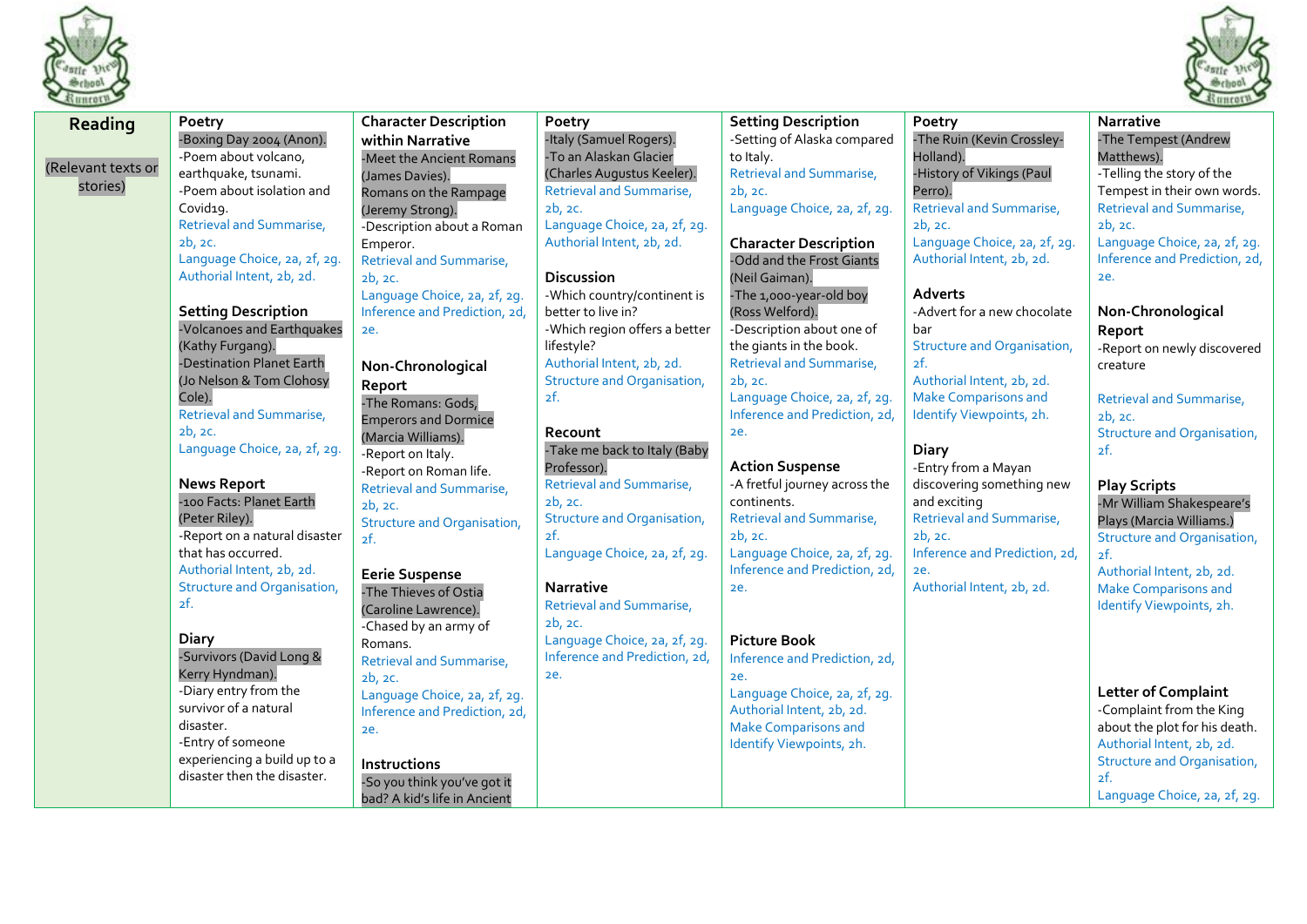



|                                  | Retrieval and Summarise,<br>2b, 2c.<br>Inference and Prediction, 2d,<br>ze.<br>Authorial Intent, 2b, 2d.<br>Explanations<br>-Earth Shattering Events<br>(Sophie Williams & Robin<br>Jacobs).<br>-The Pebble in my Packet: A<br>History of our Earth<br>(Meredith Hooper & Chris<br>Coady).<br>-Explanation text about<br>what happens during a<br>volcano explosion.<br><b>Retrieval and Summarise,</b><br>2b, 2c.<br>Structure and Organisation,<br>2f. | Rome (Chae Strathie &<br>Marisa Morea).<br>-How to be a Roman.<br>Retrieval and Summarise,<br>2b, 2c.<br><b>Structure and Organisation,</b><br>2f.<br><b>Diary</b><br>-Escape from Pompeii<br>(Christina Balit).<br>-Day in the life of a Roman.<br>Retrieval and Summarise,<br>2b, 2c.<br>Inference and Prediction, 2d,<br>2e.<br>Authorial Intent, 2b, 2d.<br><b>Fictional Recount</b><br>-Empire's End: A Roman<br>Story (Leila Rasheed).<br>-Recount of a day in battle.<br>-Recount after travelling<br>back in time to the Romans<br>and comparing to modern<br>day life.<br><b>Retrieval and Summarise,</b><br>2b, 2c.<br><b>Structure and Organisation,</b><br>2f.<br>Language Choice, 2a, 2f, 2g. |                                            |               |                                 |                                          |
|----------------------------------|----------------------------------------------------------------------------------------------------------------------------------------------------------------------------------------------------------------------------------------------------------------------------------------------------------------------------------------------------------------------------------------------------------------------------------------------------------|------------------------------------------------------------------------------------------------------------------------------------------------------------------------------------------------------------------------------------------------------------------------------------------------------------------------------------------------------------------------------------------------------------------------------------------------------------------------------------------------------------------------------------------------------------------------------------------------------------------------------------------------------------------------------------------------------------|--------------------------------------------|---------------|---------------------------------|------------------------------------------|
| <b>Speaking and</b><br>Listening |                                                                                                                                                                                                                                                                                                                                                                                                                                                          | Play in a Day                                                                                                                                                                                                                                                                                                                                                                                                                                                                                                                                                                                                                                                                                              | <b>Lyrical Recital (Poetry</b><br>Recital) | Play in a Day | <b>Traditional Poem Recital</b> | Play in a Day<br>End of Year Performance |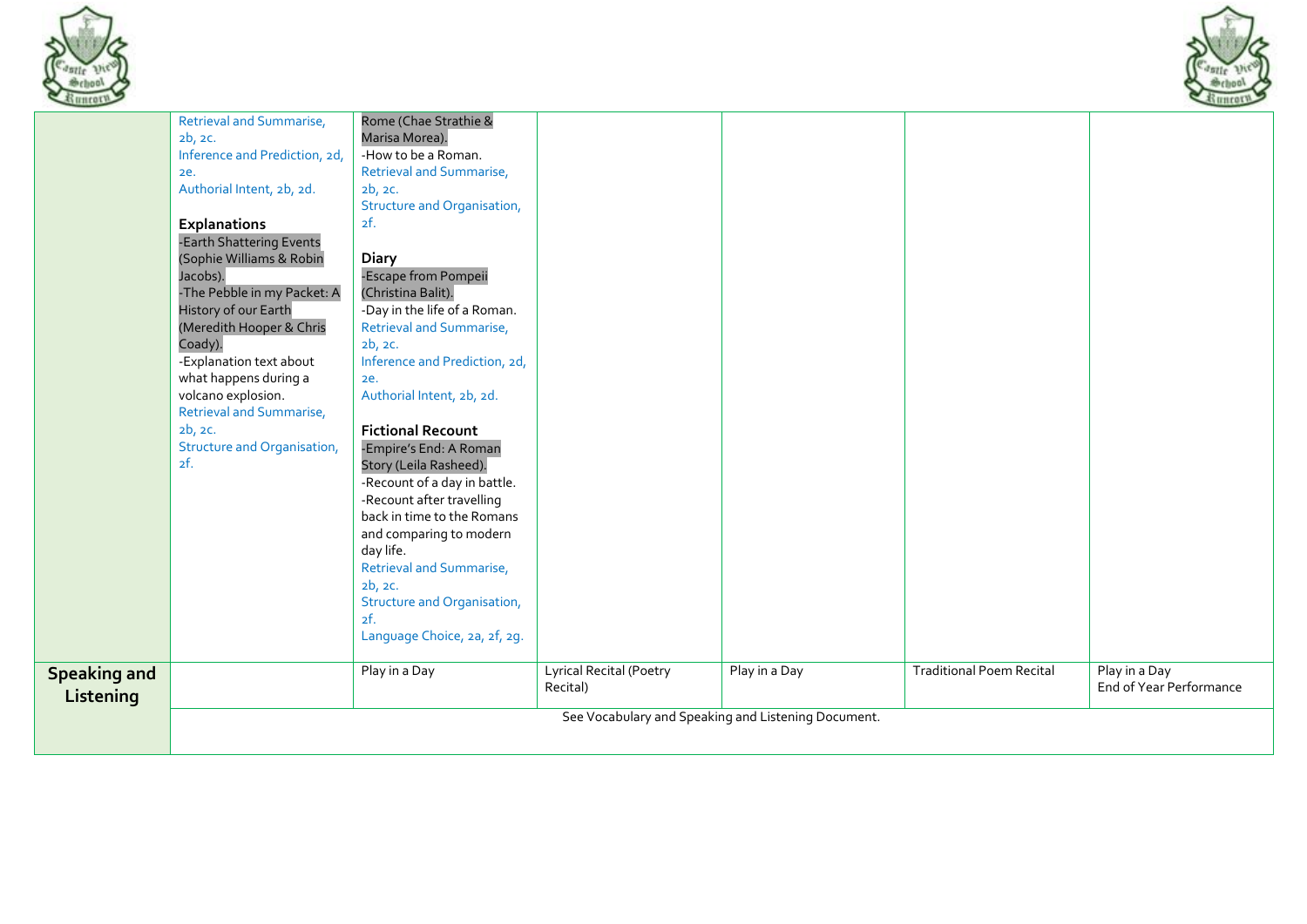



| <b>Character and</b><br><b>Values</b>                                                                    | Respect and Tolerance: In 'Empire's End: A Roman Story' pupils will learn to accept other cultures and ethnicities.<br>$\bullet$<br>Chivalry: This will be explored when studying 'The Tempest'.<br>$\bullet$<br>Respect and Tolerance: This will be developed when reading the poem 'Boxing Day 2004'.<br>$\bullet$<br>Chivalry: This will be covered in the novel 'Survivors' when pupils look at people who've suffered lucky escapes.<br>$\bullet$                                                                                                                                                                                                                                                                                                                                      |                                                                                                                                                                                                                                                                                                                       |                                                                                                                                                                                                                                                                                              |                                                                                                                                                                                                                                                                                                                                            |                                                                                                                                                                                                                                                                                       |                                                                                                                                                                                                                                                                                                                    |  |
|----------------------------------------------------------------------------------------------------------|---------------------------------------------------------------------------------------------------------------------------------------------------------------------------------------------------------------------------------------------------------------------------------------------------------------------------------------------------------------------------------------------------------------------------------------------------------------------------------------------------------------------------------------------------------------------------------------------------------------------------------------------------------------------------------------------------------------------------------------------------------------------------------------------|-----------------------------------------------------------------------------------------------------------------------------------------------------------------------------------------------------------------------------------------------------------------------------------------------------------------------|----------------------------------------------------------------------------------------------------------------------------------------------------------------------------------------------------------------------------------------------------------------------------------------------|--------------------------------------------------------------------------------------------------------------------------------------------------------------------------------------------------------------------------------------------------------------------------------------------------------------------------------------------|---------------------------------------------------------------------------------------------------------------------------------------------------------------------------------------------------------------------------------------------------------------------------------------|--------------------------------------------------------------------------------------------------------------------------------------------------------------------------------------------------------------------------------------------------------------------------------------------------------------------|--|
| Year $5/6$<br><b>Retrieval</b>                                                                           | Use fronted adverbials to vary sentence structure.<br>$\bullet$<br>Mostly accurate use of basic punctuation: capital letters, full stops, commas, apostrophes.<br>Some use of the plural possessive apostrophe.<br>Some use of relative clauses.<br>$\bullet$<br>Some use of brackets, dashes and commas for parenthesis.<br>Extract information from a text.<br>$\bullet$<br>Predict what might happen from details stated and implied.<br>$\bullet$<br>Recognise the conventions of different types of writing.<br>$\bullet$<br>Discuss words and phrases that capture the reader's interest.<br>Discuss similarities between different books.<br>The Rainforest (G)<br>Runcorn through the<br>Runcorn through the<br>World War II (H)<br><b>William Shakespeare:</b><br><b>Crime and</b> |                                                                                                                                                                                                                                                                                                                       |                                                                                                                                                                                                                                                                                              |                                                                                                                                                                                                                                                                                                                                            |                                                                                                                                                                                                                                                                                       |                                                                                                                                                                                                                                                                                                                    |  |
|                                                                                                          |                                                                                                                                                                                                                                                                                                                                                                                                                                                                                                                                                                                                                                                                                                                                                                                             | <b>Punishment (H)</b>                                                                                                                                                                                                                                                                                                 | Years $(G)$                                                                                                                                                                                                                                                                                  | Years $(G)$                                                                                                                                                                                                                                                                                                                                |                                                                                                                                                                                                                                                                                       | The Tempest (E)                                                                                                                                                                                                                                                                                                    |  |
| Writing                                                                                                  | Poetry                                                                                                                                                                                                                                                                                                                                                                                                                                                                                                                                                                                                                                                                                                                                                                                      | <b>Discussion</b>                                                                                                                                                                                                                                                                                                     | Poetry                                                                                                                                                                                                                                                                                       | Recount                                                                                                                                                                                                                                                                                                                                    | Poetry                                                                                                                                                                                                                                                                                | <b>Play Scripts</b>                                                                                                                                                                                                                                                                                                |  |
| Terminology<br>Subject<br>Object<br>Active<br>Passive<br>Synonym<br>Antonym<br><b>Ellipsis</b><br>Hyphen | -Expanded noun phrases,<br>adverbs and preposition<br>phrases.<br>-Make appropriate choices<br>of grammar and vocabulary.<br>-Use expressive and<br>figurative language.<br>-Demonstrate awareness of<br>audience by beginning to<br>use a wider range of<br>techniques.                                                                                                                                                                                                                                                                                                                                                                                                                                                                                                                    | -Use paragraphs to develop<br>and expand some ideas,<br>descriptions, themes or<br>events in depths.<br>-Vocabulary and<br>grammatical choices to suit<br>both formal and informal<br>situations.<br>-Use a range of cohesive<br>devices to link ideas within<br>and across paragraphs.<br>-Adapt sentence length and | -Expanded noun phrases,<br>adverbs and preposition<br>phrases.<br>-Use expressive and<br>figurative language.<br>-Make appropriate choices of<br>grammar and vocabulary.<br>-Demonstrate awareness of<br>audience by beginning to use<br>a wider range of techniques.<br><b>Explanations</b> | -Commas to clarify meaning<br>or avoid ambiguity.<br>-Use a range of cohesive<br>devices to link ideas within<br>and across paragraphs.<br>-Use appropriate choice of<br>tense to support whole text<br>cohesion and coherence.<br>-Varied verb forms used<br>effectively.<br>-Write in a consistent tense<br>using a range of verb forms. | -Expanded noun phrases,<br>adverbs and preposition<br>phrases.<br>-Use expressive and<br>figurative language.<br>-Make appropriate choices of<br>grammar and vocabulary.<br>-Demonstrate awareness of<br>audience by beginning to use<br>a wider range of techniques.<br><b>Diary</b> | -Add scenes, character,<br>dialogue to a familiar story.<br>-Consistent punctuation of<br>bullet points.<br>-Use appropriate choice of<br>tense to support whole text<br>cohesion and coherence.<br>-Use a wide range of devices<br>to build cohesion across<br>paragraphs using adverbs<br>and adverbial phrases. |  |
| Colon                                                                                                    | <b>Setting and Character</b>                                                                                                                                                                                                                                                                                                                                                                                                                                                                                                                                                                                                                                                                                                                                                                | vocabulary to change and                                                                                                                                                                                                                                                                                              | -Use technical vocabulary                                                                                                                                                                                                                                                                    |                                                                                                                                                                                                                                                                                                                                            | -Vocabulary and                                                                                                                                                                                                                                                                       | <b>Adverts</b>                                                                                                                                                                                                                                                                                                     |  |
| Semi-colon<br><b>Bullet points</b><br>Modal verb<br>Relative<br>pronoun                                  | Description<br>-Expanded noun phrases,<br>adverbs and preposition<br>phrases.<br>-Use paragraphs to develop<br>and expand some ideas,                                                                                                                                                                                                                                                                                                                                                                                                                                                                                                                                                                                                                                                       | enhance meaning.<br>-Brackets or commas to<br>indicate parenthesis.<br>-Modal verbs and adverbs to<br>indicate degrees of<br>possibility.                                                                                                                                                                             | and precise information.<br>-Use hypothetical language.<br>-Use rhetorical questions.<br>-Use paragraphs to develop<br>and expand some ideas,<br>descriptions, themes or<br>events in depth.                                                                                                 | Persuasion<br>-Use persuasive language.<br>-Use rhetorical questions.<br>-Modal verbs and adverbs to<br>indicate degrees of<br>possibility.                                                                                                                                                                                                | grammatical choices to suit<br>both formal and informal<br>situations.<br>-Use quotes from people to<br>express their feelings.                                                                                                                                                       | -Modal verbs and adverbs to<br>indicate degrees of<br>possibility.<br>-Brackets or commas to<br>indicate parenthesis.<br>-Commas to clarify meaning<br>or avoid ambiquity.                                                                                                                                         |  |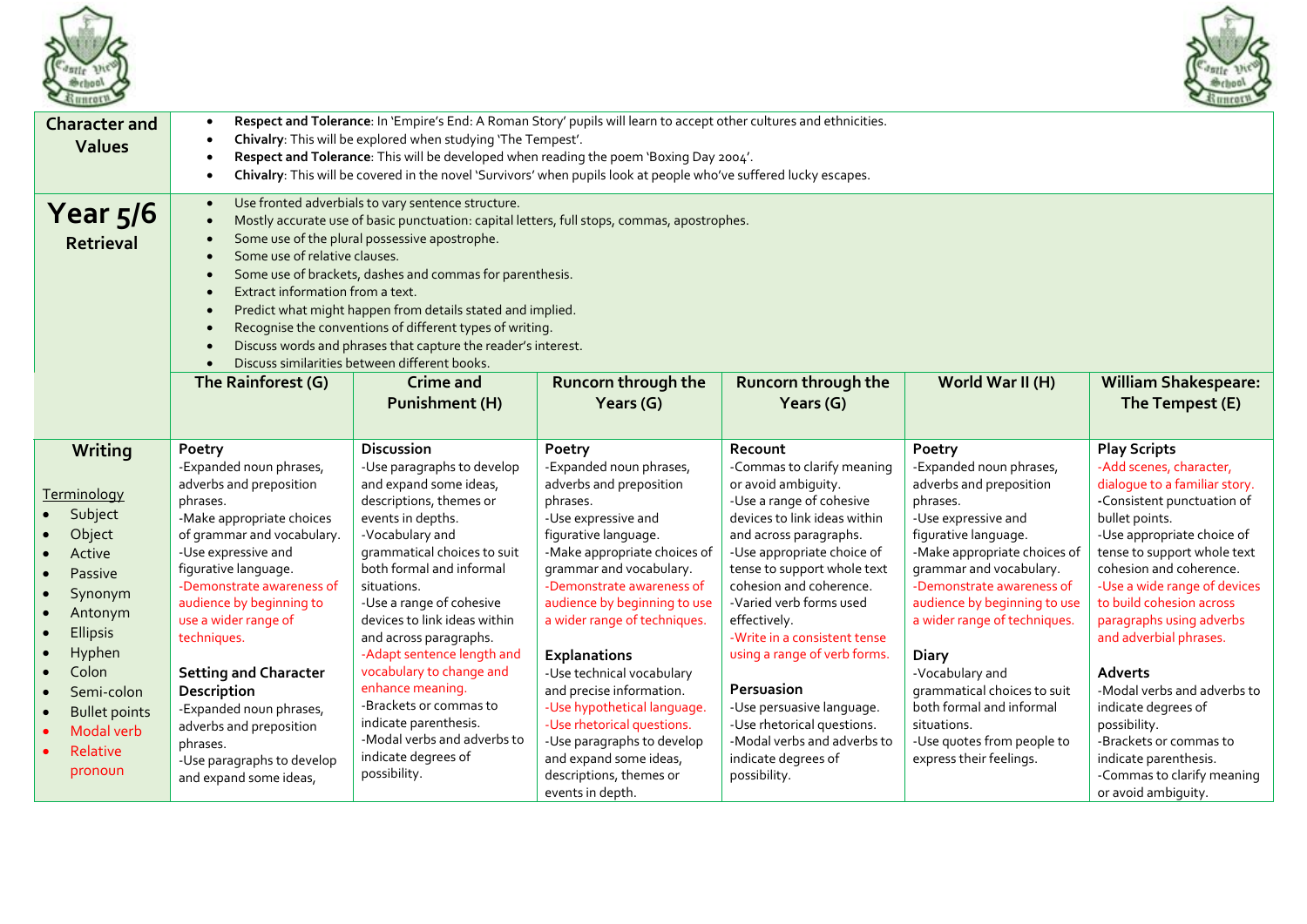

 $\bullet$  Ar



| -Use appropriate choice of<br>descriptions, themes or<br>-Vocabulary and<br>-Dashes to indicate<br><b>News Report</b><br>Relative<br>tense to support whole text<br>events in depths.<br>grammatical choices to suit<br>parenthesis.<br>-Inverted commas.<br>clause<br>both formal and informal<br>cohesion and coherence.<br>-Create a setting and<br>-Vocabulary and<br>-Brackets or commas to<br>Parenthesis<br>consider atmosphere by<br>grammatical choices to suit<br>-Use rhetorical questions to<br>situations.<br>indicate parenthesis.<br><b>Bracket</b><br>both formal and informal<br>using expressive or<br>-Modal verbs and adverbs to<br>engage the reader.<br>-Dashes to indicate<br>Dash<br>figurative language and<br>-Use a range of cohesive<br>indicate degrees of<br>situations.<br>parenthesis.<br>Cohesion<br>devices to link ideas within<br>describing how it makes the<br>possibility.<br>-Use a range of<br>-Write in the 3rd person.<br>character feel.<br>organisational and<br>Ambiguity<br>and across paragraphs.<br>-Vocabulary and<br>presentational devices.<br>-Create convincing<br>Non-Chronological<br>grammatical choices to suit<br>characters and gradually<br>-Use emotive language.<br>both formal and informal<br><b>Extended Writing</b><br>Report<br>Year <sub>5</sub><br>reveal more as the story<br>situations.<br>-Use paragraphs to develop<br><b>Expectations</b><br>unfolds, through the way<br>-The passive voice to affect<br><b>Extended Writing</b><br>and expand some ideas,<br><b>Setting and Character</b><br>they talk, act and interact<br>the presentation of<br>descriptions, themes or<br>Description<br>with others.<br>information.<br>events in depths.<br><b>Setting and Character</b><br>-Expanded noun phrases,<br>-Hyphens to avoid<br>-Consistent punctuation of<br>Description<br>adverbs and preposition<br>ambiguity.<br>Instructions<br>bullet points.<br>-Expanded noun phrases,<br>phrases.<br>-Brackets or commas to<br>-Dashes to indicate<br>-Colons to introduce lists<br>adverbs and preposition<br>-Use paragraphs to develop<br>indicate parenthesis.<br>and semi-colons to separate<br>parenthesis.<br>phrases.<br>and expand some ideas,<br>-Modal verbs and adverbs to<br>items within lists.<br>-Brackets or commas to<br>-Use paragraphs to develop<br>descriptions, themes or<br>indicate degrees of<br>-Use a range of<br>indicate parenthesis.<br>and expand some ideas,<br>events in depths.<br>possibility.<br>organisational and<br>-Use a range of<br>descriptions, themes or<br>-Create a setting and<br>-Relative clauses using a<br>presentational devices,<br>organisational and<br>consider atmosphere by<br>events in depths.<br>wide range of relative<br>including the use of<br>presentational devices.<br>-Create a setting and<br>using expressive or figurative<br>pronouns.<br>columns, bullet points and<br>-To clarify and enhance<br>consider atmosphere by<br>language and describing how<br>-Use appropriate choice of<br>tables, to quide the reader.<br>meaning and to reflect the<br>using expressive or<br>it makes the character feel.<br>tense to support whole text<br>-Consistent punctuation of<br>level of formality required.<br>figurative language and<br>-Create convincing<br>cohesion and coherence.<br>-Provide well-developed,<br>bullet points.<br>describing how it makes the<br>characters and gradually<br>-Brackets or commas to<br>factual information for the<br>character feel.<br>reveal more as the story<br><b>Suspense Narrative</b><br>indicate parenthesis.<br>reader.<br>unfolds, through the way<br>-Create convincing<br>-Expanded noun phrases,<br>-Be precise with word choice.<br>characters and gradually<br>they talk, act and interact<br>adverbs and preposition<br><b>Extended Writing</b><br>reveal more as the story<br>with others.<br>phrases.<br><b>Extended Writing</b><br>unfolds, through the way<br>-Hyphens to avoid<br>-Inverted commas.<br><b>Narrative</b><br>they talk, act and interact<br>ambiguity.<br>-Create a setting and<br>with others.<br>-Brackets or commas to<br>-Expanded noun phrases,<br><b>Letter of Complaint</b><br>consider atmosphere by<br>indicate parenthesis.<br>-Hyphens to avoid<br>adverbs and preposition<br>-Use persuasive language.<br>using expressive or<br>-Modal verbs and adverbs to<br>ambiguity.<br>-Use rhetorical questions.<br>phrases.<br>figurative language and<br>-Brackets or commas to<br>indicate degrees of<br>-Modal verbs and adverbs to<br>-Use paragraphs to develop<br>describing how it makes the<br>indicate parenthesis.<br>possibility.<br>and expand some ideas,<br>indicate degrees of<br>character feel.<br>descriptions, themes or<br>possibility. |
|-----------------------------------------------------------------------------------------------------------------------------------------------------------------------------------------------------------------------------------------------------------------------------------------------------------------------------------------------------------------------------------------------------------------------------------------------------------------------------------------------------------------------------------------------------------------------------------------------------------------------------------------------------------------------------------------------------------------------------------------------------------------------------------------------------------------------------------------------------------------------------------------------------------------------------------------------------------------------------------------------------------------------------------------------------------------------------------------------------------------------------------------------------------------------------------------------------------------------------------------------------------------------------------------------------------------------------------------------------------------------------------------------------------------------------------------------------------------------------------------------------------------------------------------------------------------------------------------------------------------------------------------------------------------------------------------------------------------------------------------------------------------------------------------------------------------------------------------------------------------------------------------------------------------------------------------------------------------------------------------------------------------------------------------------------------------------------------------------------------------------------------------------------------------------------------------------------------------------------------------------------------------------------------------------------------------------------------------------------------------------------------------------------------------------------------------------------------------------------------------------------------------------------------------------------------------------------------------------------------------------------------------------------------------------------------------------------------------------------------------------------------------------------------------------------------------------------------------------------------------------------------------------------------------------------------------------------------------------------------------------------------------------------------------------------------------------------------------------------------------------------------------------------------------------------------------------------------------------------------------------------------------------------------------------------------------------------------------------------------------------------------------------------------------------------------------------------------------------------------------------------------------------------------------------------------------------------------------------------------------------------------------------------------------------------------------------------------------------------------------------------------------------------------------------------------------------------------------------------------------------------------------------------------------------------------------------------------------------------------------------------------------------------------------------------------------------------------------------------------------------------------------------------------------------------------------------------------------------------------------------------------------------------------------------------------------------------------------------------------------------------------------------------------------------------------------------------------------------------------------------------------------------------------------------------------------------------------------------------------------------------------------------------------------------------------------------------------------------------------------------------------------------------------------------|
| events in depths.                                                                                                                                                                                                                                                                                                                                                                                                                                                                                                                                                                                                                                                                                                                                                                                                                                                                                                                                                                                                                                                                                                                                                                                                                                                                                                                                                                                                                                                                                                                                                                                                                                                                                                                                                                                                                                                                                                                                                                                                                                                                                                                                                                                                                                                                                                                                                                                                                                                                                                                                                                                                                                                                                                                                                                                                                                                                                                                                                                                                                                                                                                                                                                                                                                                                                                                                                                                                                                                                                                                                                                                                                                                                                                                                                                                                                                                                                                                                                                                                                                                                                                                                                                                                                                                                                                                                                                                                                                                                                                                                                                                                                                                                                                                                                                             |

-Expanded noun phrases, adverbs and preposition phrases. -Demonstrate awareness of audience by beginning to use a wider range of techniques.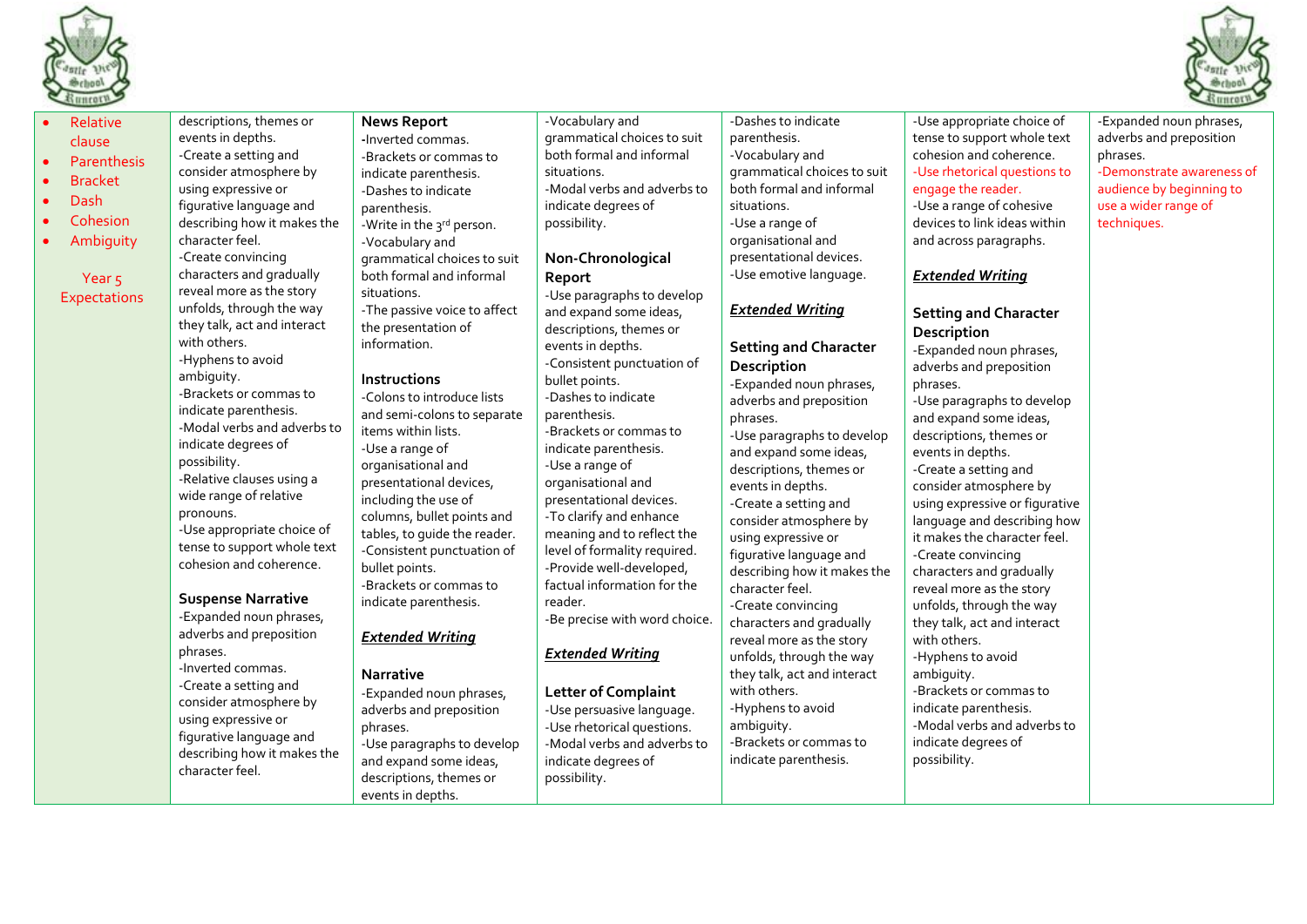



|                                                                                                                                                                                                                                                                                                                                                                                                                                                                                                                                                                                                                                                                                                                                                                                                                                                                                                                                                                                   |                                                                                                                                                                                                                                                                                                                                                                                                                                                                                                                                                                                                                                                       |                                                                                                                                                                                                                                              |                                                                                                                                                                                                                                |                                                                                                                                                          | $\sim$ |
|-----------------------------------------------------------------------------------------------------------------------------------------------------------------------------------------------------------------------------------------------------------------------------------------------------------------------------------------------------------------------------------------------------------------------------------------------------------------------------------------------------------------------------------------------------------------------------------------------------------------------------------------------------------------------------------------------------------------------------------------------------------------------------------------------------------------------------------------------------------------------------------------------------------------------------------------------------------------------------------|-------------------------------------------------------------------------------------------------------------------------------------------------------------------------------------------------------------------------------------------------------------------------------------------------------------------------------------------------------------------------------------------------------------------------------------------------------------------------------------------------------------------------------------------------------------------------------------------------------------------------------------------------------|----------------------------------------------------------------------------------------------------------------------------------------------------------------------------------------------------------------------------------------------|--------------------------------------------------------------------------------------------------------------------------------------------------------------------------------------------------------------------------------|----------------------------------------------------------------------------------------------------------------------------------------------------------|--------|
| -Create convincing<br>characters and gradually<br>reveal more as the story<br>unfolds, through the way<br>they talk, act and interact<br>with others.<br>-Use paragraphs to develop<br>and expand some ideas,<br>descriptions, themes or<br>events in depths.<br>-Use a range of cohesive<br>devices to link ideas within<br>and across paragraphs.<br>-Brackets or commas to<br>indicate parenthesis.<br>-Modal verbs and adverbs to<br>indicate degrees of<br>possibility.<br>-Relative clauses using a<br>wide range of relative<br>pronouns.<br>-Use appropriate choice of<br>tense to support whole text<br>cohesion and coherence.<br>-The passive voice to affect<br>the presentation of<br>information.<br>-Dashes to indicate<br>parenthesis.<br>-Colons and semi-colons to<br>mark the boundary between<br>independent clauses.<br><b>Extended Writing</b><br><b>Diary</b><br>-Vocabulary and<br>grammatical choices to suit<br>both formal and informal<br>situations. | -Create a setting and<br>consider atmosphere by<br>using expressive or<br>figurative language and<br>describing how it makes the<br>character feel.<br>-Modal verbs and adverbs to<br>indicate degrees of<br>possibility.<br>-Relative clauses using a<br>wide range of relative<br>pronouns.<br>-Use appropriate choice of<br>tense to support whole text<br>cohesion and coherence.<br>Journalistic Report<br>-Inverted commas.<br>-Brackets or commas to<br>indicate parenthesis.<br>-Dashes to indicate<br>parenthesis.<br>-Write in the 3rd person.<br>-Vocabulary and<br>grammatical choices to suit<br>both formal and informal<br>situations. | -Dashes to indicate<br>parenthesis.<br>-Vocabulary and<br>grammatical choices to suit<br>both formal and informal<br>situations.<br>-Use a range of<br>organisational and<br>presentational devices.<br>-The use of the subjunctive<br>form. | -Modal verbs and adverbs to<br>indicate degrees of<br>possibility.<br>-Relative clauses using a<br>wide range of relative<br>pronouns.<br>-Use appropriate choice of<br>tense to support whole text<br>cohesion and coherence. | -Relative clauses using a<br>wide range of relative<br>pronouns.<br>-Use appropriate choice of<br>tense to support whole text<br>cohesion and coherence. |        |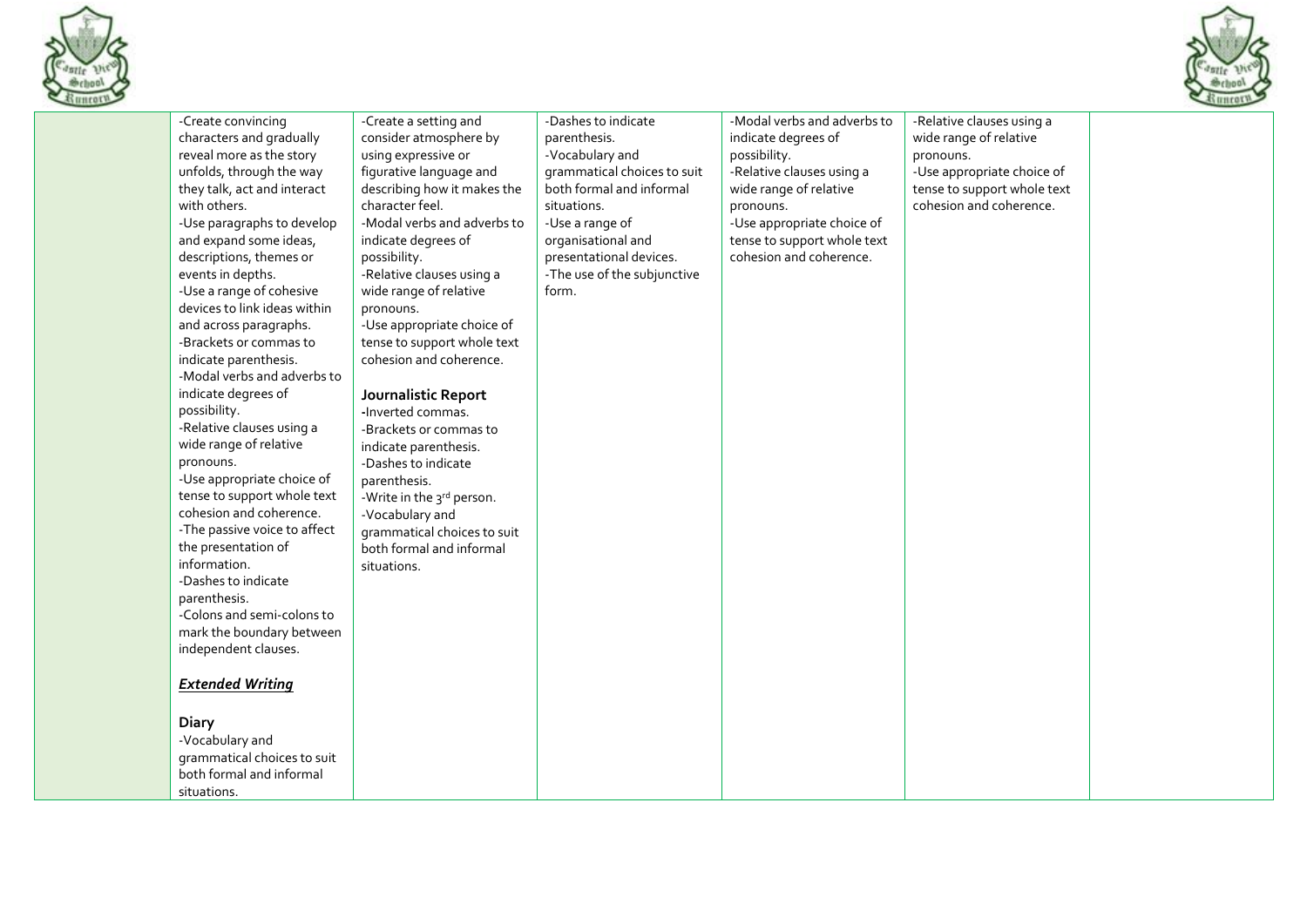



# **Science**

*A formal tone will be adopted when writing up Scientific Enquiries.* 

*The use of modal verbs will be taught throughout Science lessons when writing Conclusions and Evaluations.* 

*The use of bullet points will be taught throughout Science lessons when writing an Equipment List and listing the Variables which may change.*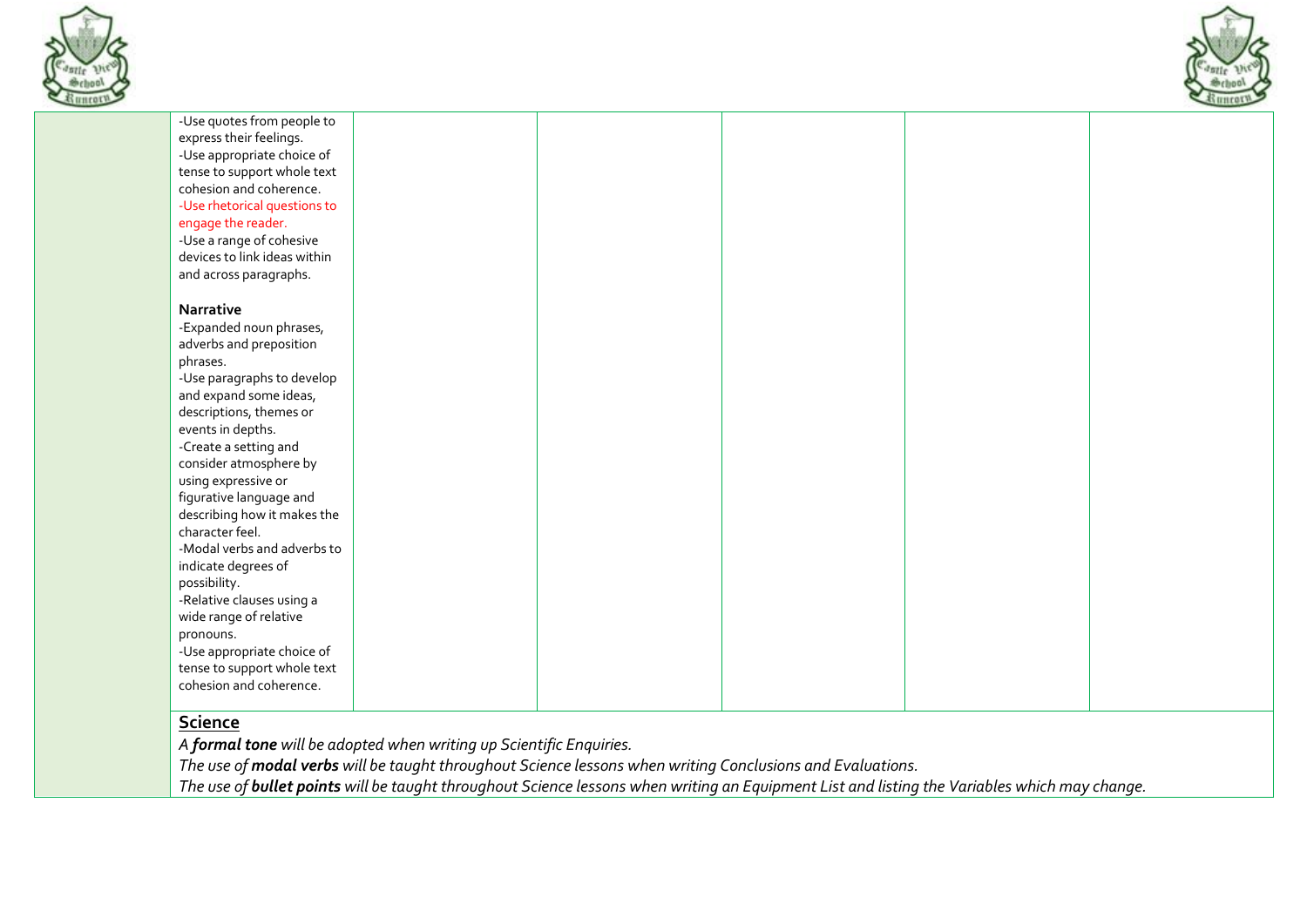



|                                           | The subjunctive form will be taught in Science lessons when writing up Evaluations.                                                                                                                                                                                                                                                      |                                                                                                                                                                                                                                                                                                                                                           |                                                                                                                                                                                                                                                                                                           |                                                                                                                                                                                                                                                                                                                                |                                                                                                                                                                                                                                                                                                                                        |                                                                                                                                                                                                            |  |
|-------------------------------------------|------------------------------------------------------------------------------------------------------------------------------------------------------------------------------------------------------------------------------------------------------------------------------------------------------------------------------------------|-----------------------------------------------------------------------------------------------------------------------------------------------------------------------------------------------------------------------------------------------------------------------------------------------------------------------------------------------------------|-----------------------------------------------------------------------------------------------------------------------------------------------------------------------------------------------------------------------------------------------------------------------------------------------------------|--------------------------------------------------------------------------------------------------------------------------------------------------------------------------------------------------------------------------------------------------------------------------------------------------------------------------------|----------------------------------------------------------------------------------------------------------------------------------------------------------------------------------------------------------------------------------------------------------------------------------------------------------------------------------------|------------------------------------------------------------------------------------------------------------------------------------------------------------------------------------------------------------|--|
|                                           |                                                                                                                                                                                                                                                                                                                                          |                                                                                                                                                                                                                                                                                                                                                           |                                                                                                                                                                                                                                                                                                           |                                                                                                                                                                                                                                                                                                                                |                                                                                                                                                                                                                                                                                                                                        |                                                                                                                                                                                                            |  |
| Reading<br>(Relevant texts or<br>stories) | Poetry<br>-Poem about the layers of<br>the rainforest.<br>-Poem about the sounds<br>heard in the rainforest.<br>-Poem about the creatures<br>in the rainforest.<br>Retrieval and Summarise,<br>2b, 2c.<br>Language Choice, 2a, 2f, 2g.                                                                                                   | <b>Discussion</b><br>-Holes (Louis Sachar).<br>-The Tulip Touch (Anne<br>Fine).<br>-Discussion about whether<br>some punishments are too<br>much and unjustified.<br>Authorial Intent, 2b, 2d.<br><b>Structure and Organisation,</b><br>2f.                                                                                                               | Poetry<br>-Poem about Runcorn<br>through the years.<br>-Poem about bridges and<br>structures.<br>-Poem about school life.<br><b>Retrieval and Summarise,</b><br>2b, 2c.<br>Language Choice, 2a, 2f, 2g.<br>Authorial Intent, 2b, 2d.                                                                      | Recount<br>-Recount of how Runcorn<br>has changed through the<br>years, recounting from an<br>elder citizen.<br>Retrieval and Summarise,<br>2b, 2c.<br>Structure and Organisation,<br>2f.<br>Language Choice, 2a, 2f, 2g.                                                                                                      | Poetry<br>-Rocca San Giovanni<br>(George Fraser Gallie).<br>-Tea at Olivier's (Leon<br>Adams).<br>-The Click of the Garden<br>Gate (May Hill).<br>Retrieval and Summarise,<br>2b, 2c.<br>Language Choice, 2a, 2f, 2g.                                                                                                                  | <b>Play Scripts</b><br>-Mr William Shakespeare's<br>Plays (Marcia Williams.)<br>Structure and Organisation,<br>2f.<br>Authorial Intent, 2b, 2d.<br><b>Make Comparisons and</b><br>Identify Viewpoints, 2h. |  |
|                                           | Authorial Intent, 2b, 2d.<br><b>Setting and Character</b><br>Description<br>-Life-size: Rainforest (Anita<br>Ganeri & Stuart Jackson-<br>Carter).<br>-The Shaman's Apprentice<br>(Lynne Cherry & Mark<br>Plotkin).<br>-Rainforests in 30 seconds<br>(Jen Green & Stephanie<br>Murphy).<br>-Setting about the<br>rainforests from a mini- | <b>News Report</b><br>-Millions (Frank Cottrell<br>Boyce & Steven Lendon).<br>-Report about a crime that<br>has occurred in the past.<br>-Report about a punishment<br>that has been given.<br>Authorial Intent, 2b, 2d.<br><b>Structure and Organisation,</b><br>2f.<br><b>Instructions</b><br>-Light-hearted instructions<br>on how to conduct a crime. | <b>Explanations</b><br>-Explanation of how Runcorn<br>was founded and developed.<br>-Explanation of the building<br>of the bridges.<br>Retrieval and Summarise,<br>2b, 2c.<br>Structure and Organisation,<br>2f.<br>Non-Chronological<br>Report<br>-Report on Runcorn.<br><b>Retrieval and Summarise,</b> | Persuasion<br>-Persuasive text promoting<br>all the qualities of Runcorn<br>for more people to move<br>them.<br>-Persuasive letter about the<br>schools in Runcorn.<br>Language Choice, 2a, 2f, 2g.<br><b>Structure and Organisation,</b><br>2f.<br><b>Retrieval and Summarise,</b><br>2b, 2c.<br><b>Setting and Character</b> | Authorial Intent, 2b, 2d.<br>Diary<br>-Letters from the Lighthouse<br>(Emma Carroll).<br>-Carrie's War (Nina Bawden).<br>-Our Castle by the Sea (Lucy<br>Strange).<br>-Diary from an evacuee.<br>-Diary from an British Citizen<br>vs a German Citizen.<br>Retrieval and Summarise,<br>2b, 2c.<br>Inference and Prediction, 2d,<br>2e. | <b>Adverts</b><br>-Advert selling the<br>performance, encouraging<br>you to watch.<br>Retrieval and Summarise,<br>2b, 2c.<br>Structure and Organisation,<br>2f.<br>Language Choice, 2a, 2f, 2g.            |  |
|                                           | beast's viewpoint, compared<br>to a bird's view.<br>Retrieval and Summarise,<br>2b, 2c.<br>Language Choice, 2a, 2f, 2g.<br>Inference and Prediction, 2d,<br>2e.<br><b>Suspense Narrative</b>                                                                                                                                             | Retrieval and Summarise,<br>2b, 2c.<br><b>Structure and Organisation,</b><br>2f.<br><b>Narrative</b><br>-The Highwayman (Alfred<br>Noyes & Charles Keeping).<br>-Gangster School (Kate<br>Wiseman).                                                                                                                                                       | 2b, 2c.<br><b>Structure and Organisation,</b><br>2f.<br><b>Letter of Complaint</b><br>-Complaint written from the<br>roads complaining of all the<br>litter found in Runcorn.                                                                                                                             | <b>Description</b><br>-Bird's eye view setting of<br>Runcorn.<br>-Comparison of maps of<br>Runcorn to see its changes<br>and a setting from this.<br>-Character description for<br>the woman who founded<br>Runcorn.                                                                                                           | Authorial Intent, 2b, 2d.<br><b>Setting and Character</b><br>Description<br>-I am David (Ann Holm).<br>-Child/adult in a<br>concentration camp.<br>-Setting comparing<br>Britain/Germany before and<br>after bombing.                                                                                                                  |                                                                                                                                                                                                            |  |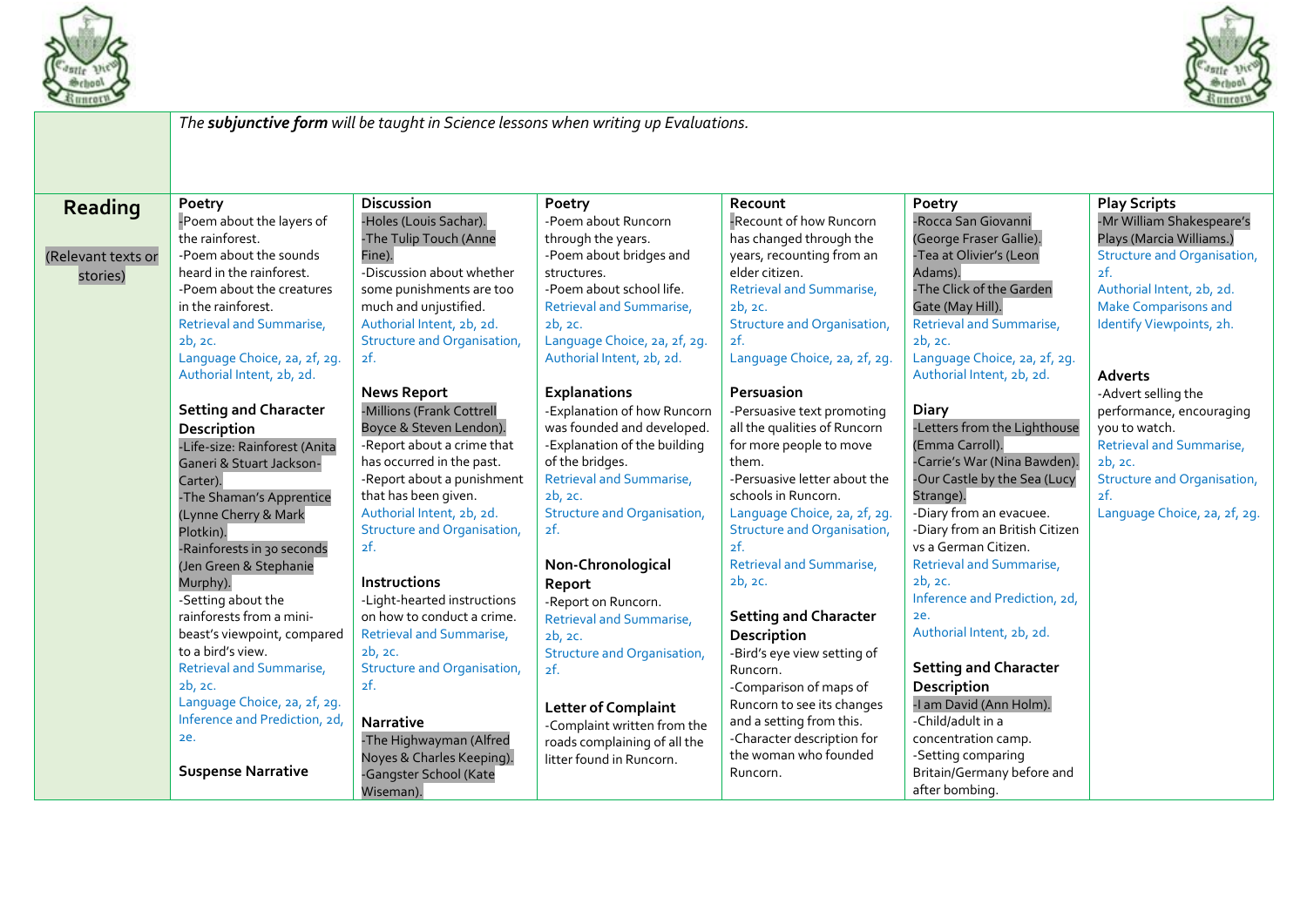



| -The Explorer (Katherine        | <b>Retrieval and Summarise,</b> | -Complaint from drivers            | <b>Retrieval and Summarise,</b> | Retrieval and Summarise,      |
|---------------------------------|---------------------------------|------------------------------------|---------------------------------|-------------------------------|
| Rundell).                       | 2b, 2c.                         | about having to pay a toll         | 2b, 2c.                         | 2b, 2c.                       |
| -Narrative written about        | Language Choice, 2a, 2f, 2g.    | over the bridge.                   | Language Choice, 2a, 2f, 2g.    | Language Choice, 2a, 2f, 2g.  |
| being lost in the rainforest,   |                                 | -Complaint from residents          | Inference and Prediction, 2d,   | Inference and Prediction, 2d, |
| surrounded by snakes or         | Journalistic Report             | over noise pollution near the      | 2e.                             | ze.                           |
| jaguars.                        | -Treason (Berlie Doherty).      | airport.                           |                                 |                               |
| Retrieval and Summarise,        |                                 | Language Choice, 2a, 2f, 2g.       |                                 |                               |
|                                 | <b>Retrieval and Summarise,</b> |                                    |                                 |                               |
| 2b, 2c.                         | 2b, 2c.                         | Authorial Intent, 2b, 2d.          |                                 |                               |
| Language Choice, 2a, 2f, 2g.    | Inference and Prediction, 2d,   | <b>Structure and Organisation,</b> |                                 |                               |
| Inference and Prediction, 2d,   | ze.                             | 2f.                                |                                 |                               |
| 2e.                             | Authorial Intent, 2b, 2d.       |                                    |                                 |                               |
|                                 |                                 |                                    |                                 |                               |
| <b>Diary</b>                    |                                 |                                    |                                 |                               |
| -Journey to the River Sea       |                                 |                                    |                                 |                               |
| (Eva Ibbotson).                 |                                 |                                    |                                 |                               |
| -Pongo (Jesse Hodgson).         |                                 |                                    |                                 |                               |
| -Slowly, slowly, slowly, said   |                                 |                                    |                                 |                               |
| the Sloth (Eric Carle).         |                                 |                                    |                                 |                               |
| -Entry from the perspective     |                                 |                                    |                                 |                               |
| of different creatures in the   |                                 |                                    |                                 |                               |
| rainforest.                     |                                 |                                    |                                 |                               |
| -Diary from the perspective     |                                 |                                    |                                 |                               |
| from a tree/leaf/raindrop.      |                                 |                                    |                                 |                               |
| <b>Retrieval and Summarise,</b> |                                 |                                    |                                 |                               |
| 2b, 2c.                         |                                 |                                    |                                 |                               |
| Inference and Prediction, 2d,   |                                 |                                    |                                 |                               |
| ze.                             |                                 |                                    |                                 |                               |
| Authorial Intent, 2b, 2d.       |                                 |                                    |                                 |                               |
|                                 |                                 |                                    |                                 |                               |
| Narrative                       |                                 |                                    |                                 |                               |
| -Life Size: Rainforest (Anita   |                                 |                                    |                                 |                               |
| Ganen & Stuart Jackson          |                                 |                                    |                                 |                               |
| Carter).                        |                                 |                                    |                                 |                               |
| -Journey to the River Sea       |                                 |                                    |                                 |                               |
| (Eva Ibbotson).                 |                                 |                                    |                                 |                               |
|                                 |                                 |                                    |                                 |                               |
| -Setting of the rainforest      |                                 |                                    |                                 |                               |
| from the perspective of an      |                                 |                                    |                                 |                               |
| animal: bug or monkey.          |                                 |                                    |                                 |                               |
| Retrieval and Summarise,        |                                 |                                    |                                 |                               |
| 2b, 2c.                         |                                 |                                    |                                 |                               |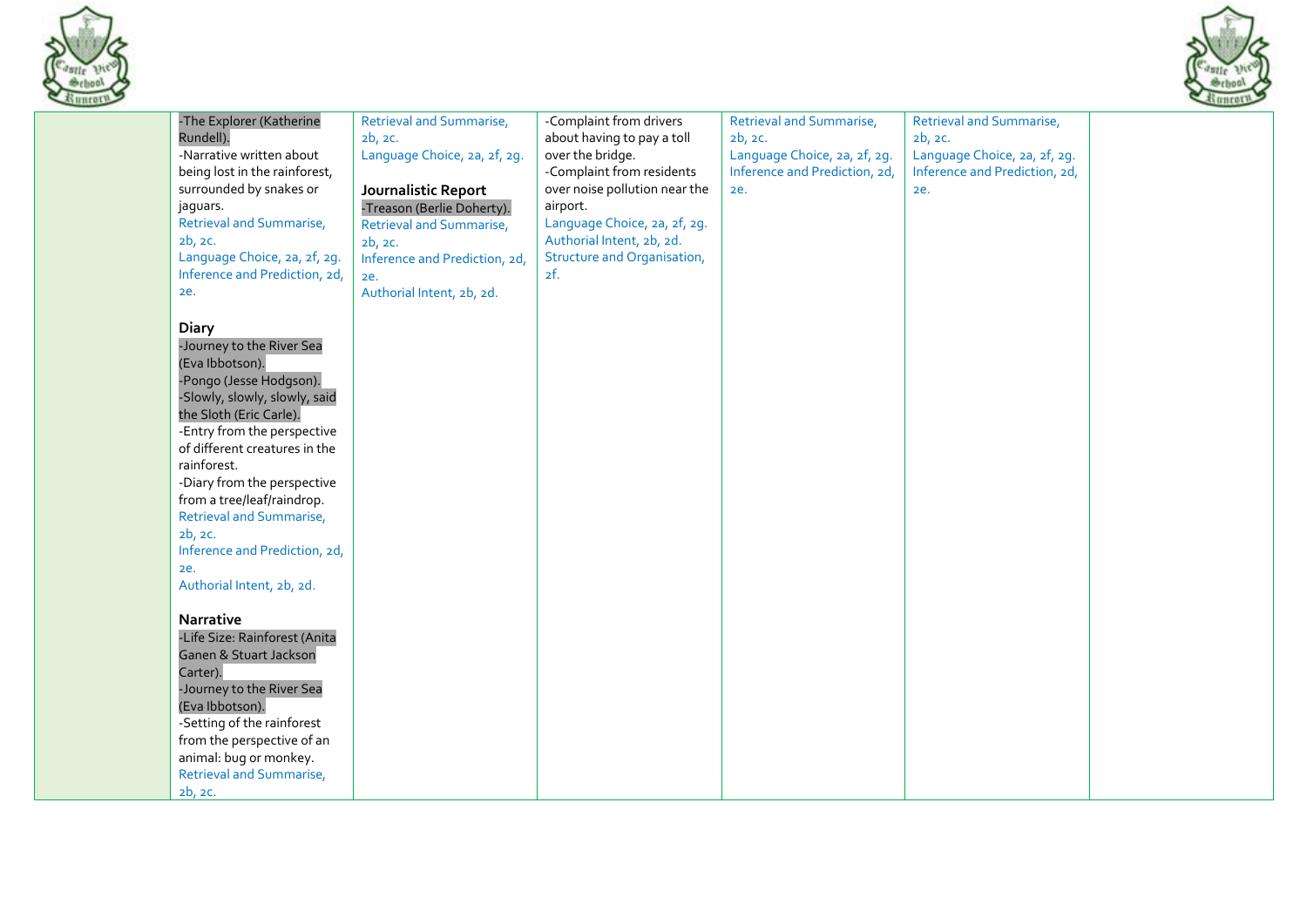



|                      | Language Choice, 2a, 2f, 2g.                                                                                                                                                                                                 |                                                                               |                                                                                                                                                                                                                                              |                                                     |                                 |                         |  |  |  |
|----------------------|------------------------------------------------------------------------------------------------------------------------------------------------------------------------------------------------------------------------------|-------------------------------------------------------------------------------|----------------------------------------------------------------------------------------------------------------------------------------------------------------------------------------------------------------------------------------------|-----------------------------------------------------|---------------------------------|-------------------------|--|--|--|
|                      |                                                                                                                                                                                                                              |                                                                               |                                                                                                                                                                                                                                              |                                                     |                                 |                         |  |  |  |
|                      |                                                                                                                                                                                                                              |                                                                               |                                                                                                                                                                                                                                              |                                                     |                                 |                         |  |  |  |
|                      |                                                                                                                                                                                                                              |                                                                               |                                                                                                                                                                                                                                              |                                                     |                                 |                         |  |  |  |
| <b>Speaking and</b>  |                                                                                                                                                                                                                              | Play in a Day                                                                 | <b>Lyrical Recital (Poetry</b>                                                                                                                                                                                                               | Play in a Day                                       | <b>Traditional Poem Recital</b> | Play in a Day           |  |  |  |
| Listening            |                                                                                                                                                                                                                              |                                                                               | Recital)                                                                                                                                                                                                                                     |                                                     |                                 | End of Year Performance |  |  |  |
|                      |                                                                                                                                                                                                                              |                                                                               |                                                                                                                                                                                                                                              | See Vocabulary and Speaking and Listening Document. |                                 |                         |  |  |  |
| <b>Character and</b> | $\bullet$                                                                                                                                                                                                                    |                                                                               | Expression: This will be covered in the novel 'Our Castle by the Sea' when pupils learn about evacuees during the war.                                                                                                                       |                                                     |                                 |                         |  |  |  |
| <b>Values</b>        |                                                                                                                                                                                                                              |                                                                               | Respect and Tolerance: This will be dealt with in 'Letters from the Lighthouse' and pupils will also explore the anguish of wartime.                                                                                                         |                                                     |                                 |                         |  |  |  |
|                      |                                                                                                                                                                                                                              |                                                                               | Resilience: This will be explored in 'I am David' when pupils see his escape from a concentration camp.<br>Resilience: In the 'Click of the Garden Gate' pupils will learn about the insufferable waiting for loved ones to return from war. |                                                     |                                 |                         |  |  |  |
|                      |                                                                                                                                                                                                                              | Expression: This will be explored in 'Holes' when injustice is served.        |                                                                                                                                                                                                                                              |                                                     |                                 |                         |  |  |  |
|                      |                                                                                                                                                                                                                              | Chivalry: This theme will be covered in 'Treason'.                            |                                                                                                                                                                                                                                              |                                                     |                                 |                         |  |  |  |
|                      | $\bullet$                                                                                                                                                                                                                    | Respect and Tolerance: Complex issues will be discussed in 'The Tulip Touch'. |                                                                                                                                                                                                                                              |                                                     |                                 |                         |  |  |  |
|                      |                                                                                                                                                                                                                              |                                                                               | Respect and Tolerance: In 'Slowly, slowly, slowly, said the Sloth' pupils will learn to accept their qualities and flaws, despite differences to others.                                                                                     |                                                     |                                 |                         |  |  |  |
|                      | $\bullet$                                                                                                                                                                                                                    |                                                                               | Resilience: In 'The Explorer' pupils will learn the importance of resilience when the character's plane crashes.                                                                                                                             |                                                     |                                 |                         |  |  |  |
| <b>Speaking and</b>  | Speaking and Listening opportunities are planned for and interwoven throughout every Reading and Writing lesson.                                                                                                             |                                                                               |                                                                                                                                                                                                                                              |                                                     |                                 |                         |  |  |  |
| Listening            | This may be through the form of role play, RSC approaches to texts, paired discussion, verbal feedback and text interrogation.                                                                                               |                                                                               |                                                                                                                                                                                                                                              |                                                     |                                 |                         |  |  |  |
| Years 1-6            | Writing lessons will include an opportunity for spoken performance of pupils' work to evaluate its impact on the audience.<br>Speaking and Listening will also be taught and developed across other areas of the curriculum. |                                                                               |                                                                                                                                                                                                                                              |                                                     |                                 |                         |  |  |  |
|                      | Pupils will be taught to:                                                                                                                                                                                                    |                                                                               |                                                                                                                                                                                                                                              |                                                     |                                 |                         |  |  |  |
|                      | 1.                                                                                                                                                                                                                           | Listen and respond appropriately to adults and their peers.                   |                                                                                                                                                                                                                                              |                                                     |                                 |                         |  |  |  |
|                      | 2.                                                                                                                                                                                                                           |                                                                               | Ask relevant questions to extend their understanding and knowledge.                                                                                                                                                                          |                                                     |                                 |                         |  |  |  |
|                      | 3.                                                                                                                                                                                                                           | Use relevant strategies to build their vocabulary.                            |                                                                                                                                                                                                                                              |                                                     |                                 |                         |  |  |  |
|                      | 4.                                                                                                                                                                                                                           | Articulate and justify answers, arguments and opinions.                       |                                                                                                                                                                                                                                              |                                                     |                                 |                         |  |  |  |
|                      | 5.                                                                                                                                                                                                                           |                                                                               | Give well-structured descriptions, explanations and narratives for different purposes, including for expressing feelings.                                                                                                                    |                                                     |                                 |                         |  |  |  |
|                      | 6.                                                                                                                                                                                                                           |                                                                               | Maintain attention and participate actively in collaborative conversations, staying on topic and initiating and responding to comments.                                                                                                      |                                                     |                                 |                         |  |  |  |
|                      | 7.                                                                                                                                                                                                                           |                                                                               | Use spoken language to develop understanding through speculating, hypothesising, imagining and exploring ideas.                                                                                                                              |                                                     |                                 |                         |  |  |  |
|                      | 8.                                                                                                                                                                                                                           |                                                                               | Speak audibly and fluently with an increasing command of Standard English.                                                                                                                                                                   |                                                     |                                 |                         |  |  |  |
|                      | 9.                                                                                                                                                                                                                           |                                                                               | Participate in discussions, presentations, performances, role play, improvisations and debates.                                                                                                                                              |                                                     |                                 |                         |  |  |  |
|                      | 10.                                                                                                                                                                                                                          | Gain, maintain and monitor the interest of the listener(s).                   |                                                                                                                                                                                                                                              |                                                     |                                 |                         |  |  |  |
|                      |                                                                                                                                                                                                                              |                                                                               | 11. Consider and evaluate different viewpoints, attending to and building on the contributions of others.                                                                                                                                    |                                                     |                                 |                         |  |  |  |
|                      |                                                                                                                                                                                                                              | 12. Select and use appropriate registers for effective communication.         |                                                                                                                                                                                                                                              |                                                     |                                 |                         |  |  |  |
|                      |                                                                                                                                                                                                                              |                                                                               |                                                                                                                                                                                                                                              |                                                     |                                 |                         |  |  |  |